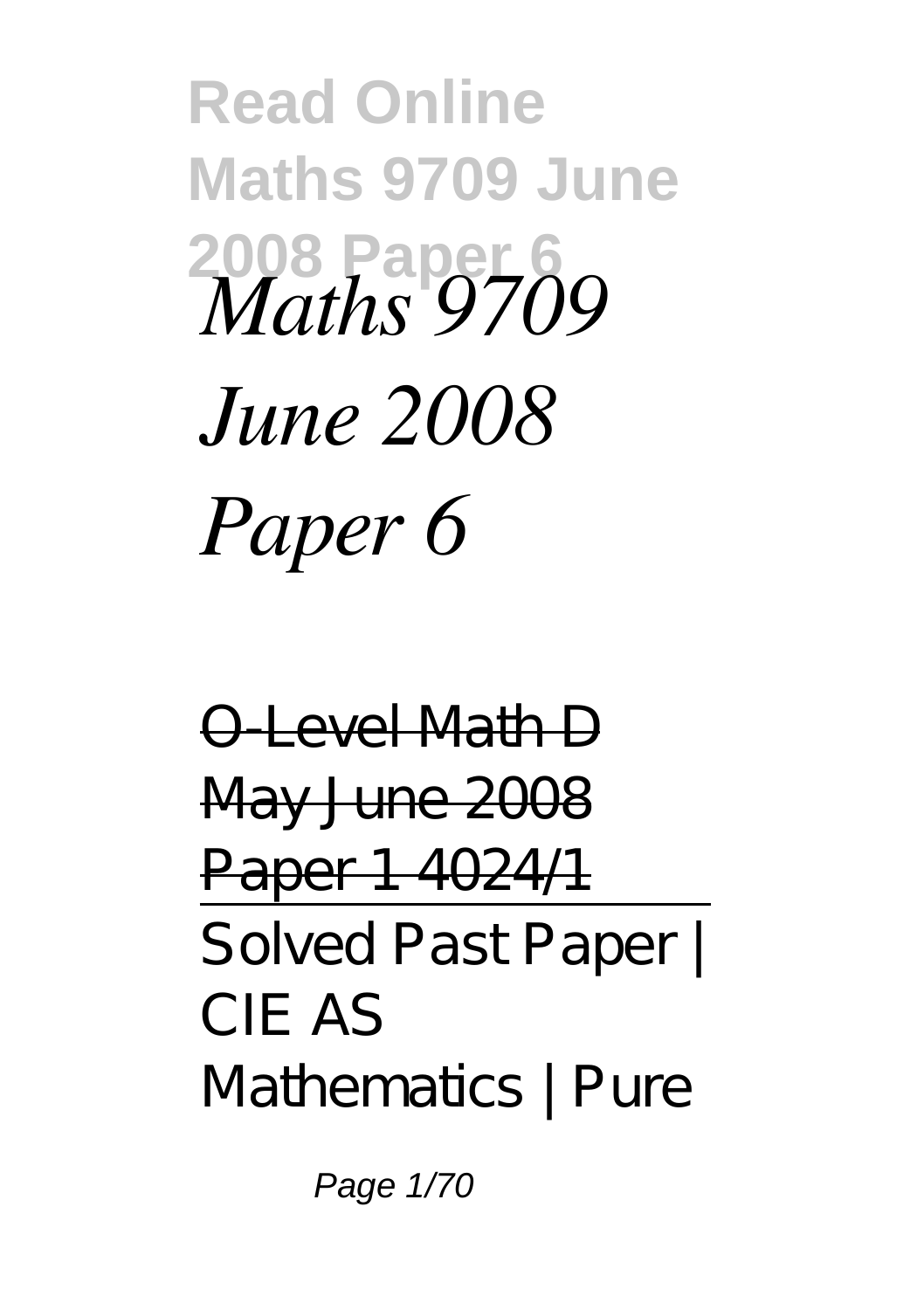**Read Online Maths 9709 June 2008 Paper 6** 1 | May/June 2016 - Paper 11 May/June 2008 AICT P4 Solved Papers !Silent Papers! VECTORS Question 10 Summer / June 2008 (IN URDU / HINDI) **Cambridge AS Mathematics | Mechanics | May/June 2020** Page 2/70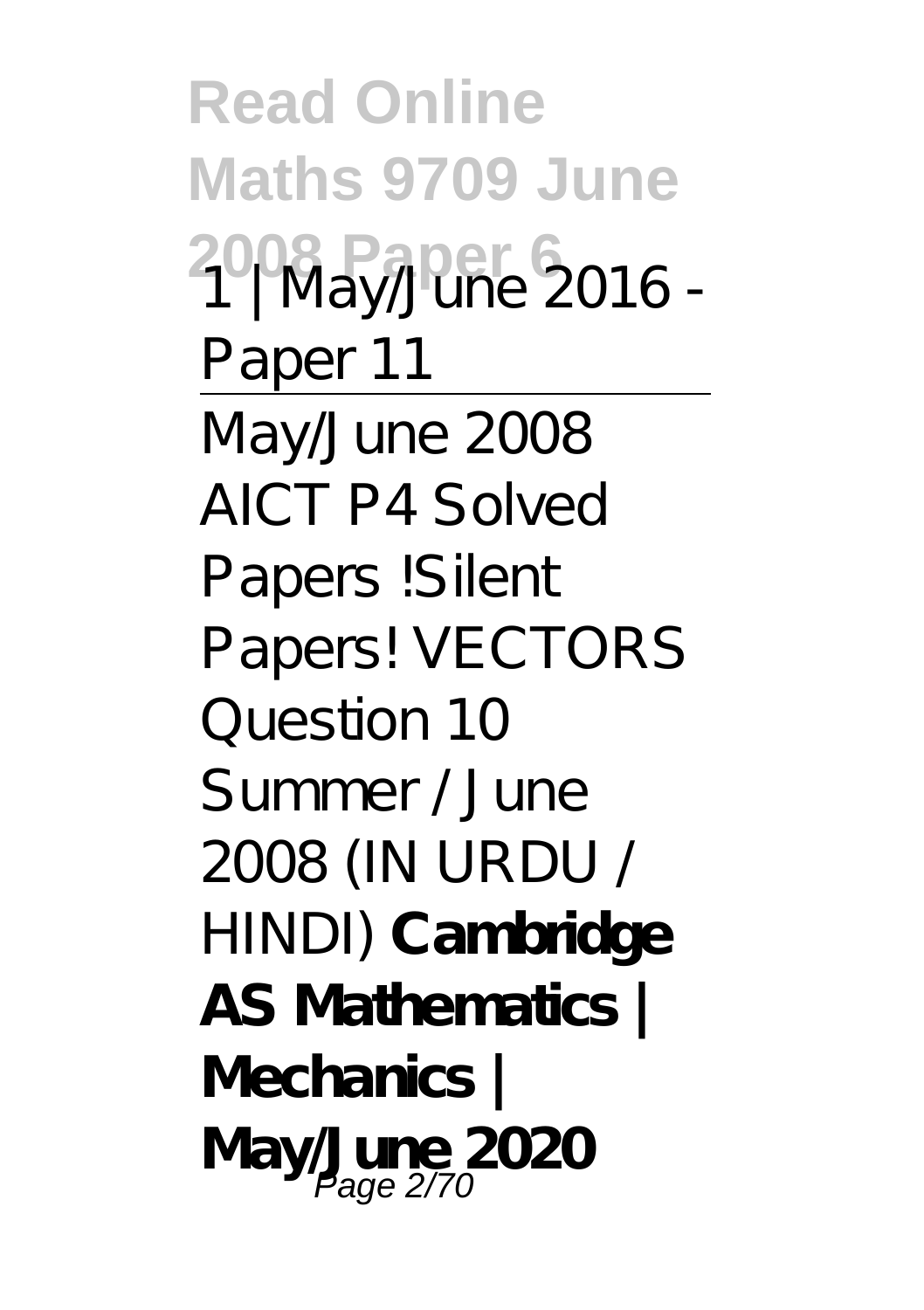**Read Online Maths 9709 June 2008 Paper 6 Paper 41 | Solved | 9709/41/M/J/20** Guided Solution 9709 Pure Mathematics 3 May June 2020 Paper 32 A Level Math Past Paper 12, May 2016. Mathematics. 9709. Pure 1. Past Papers A Level Pure Mathematics May June 2020<br>Page 3/70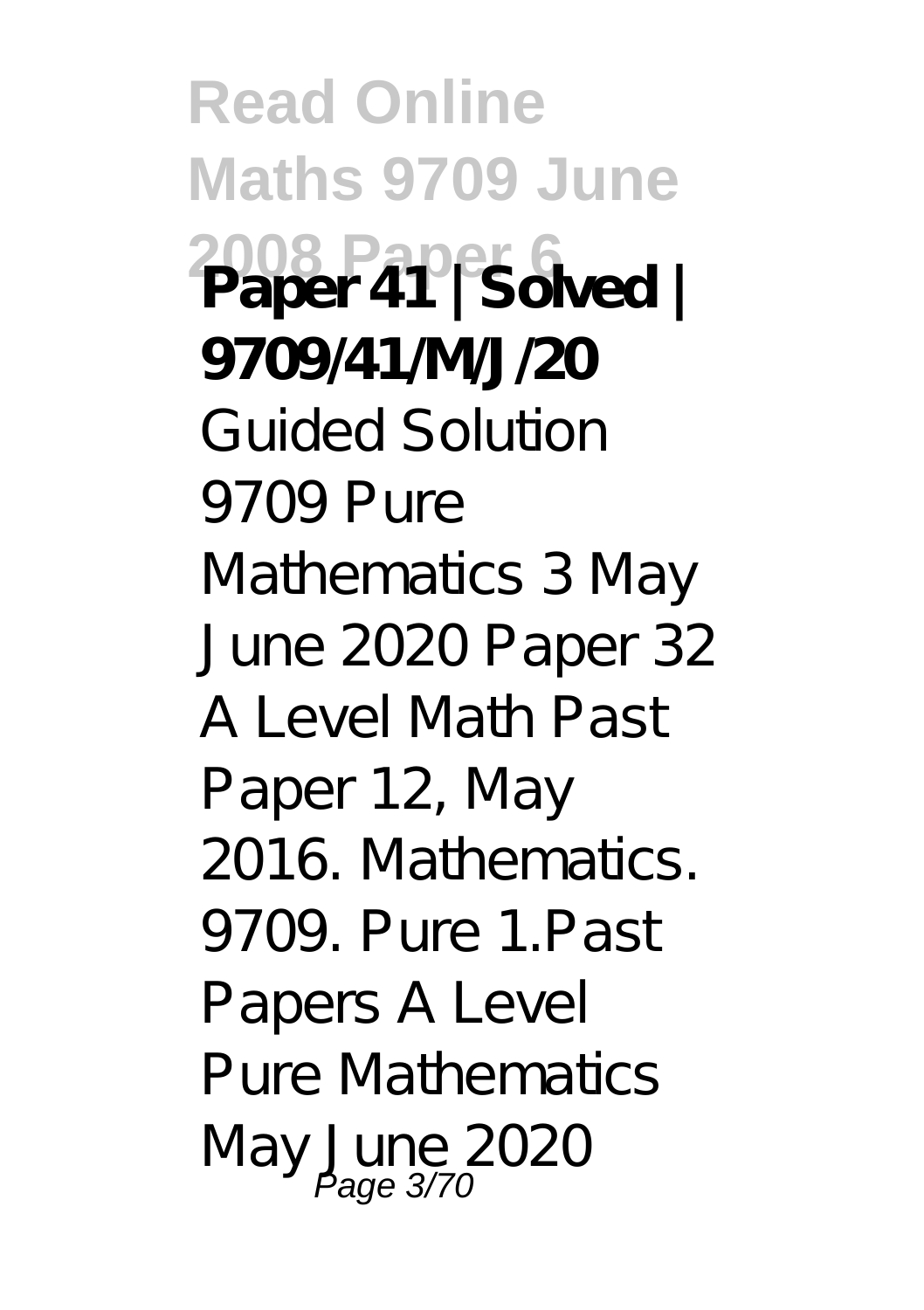**Read Online Maths 9709 June 2008 Paper 6** Paper 11 9709/11 *<sup>A</sup> Level Pure Mathematics May June 2019 Paper 32 9709/32* Guided Solution 9709 Pure Mathematics 1 May June 2020 Paper 12 A-Level Pure Mathematics May June 2020 Paper 33 9709/33 **Guided Solution 9709 Pure** Page 4/70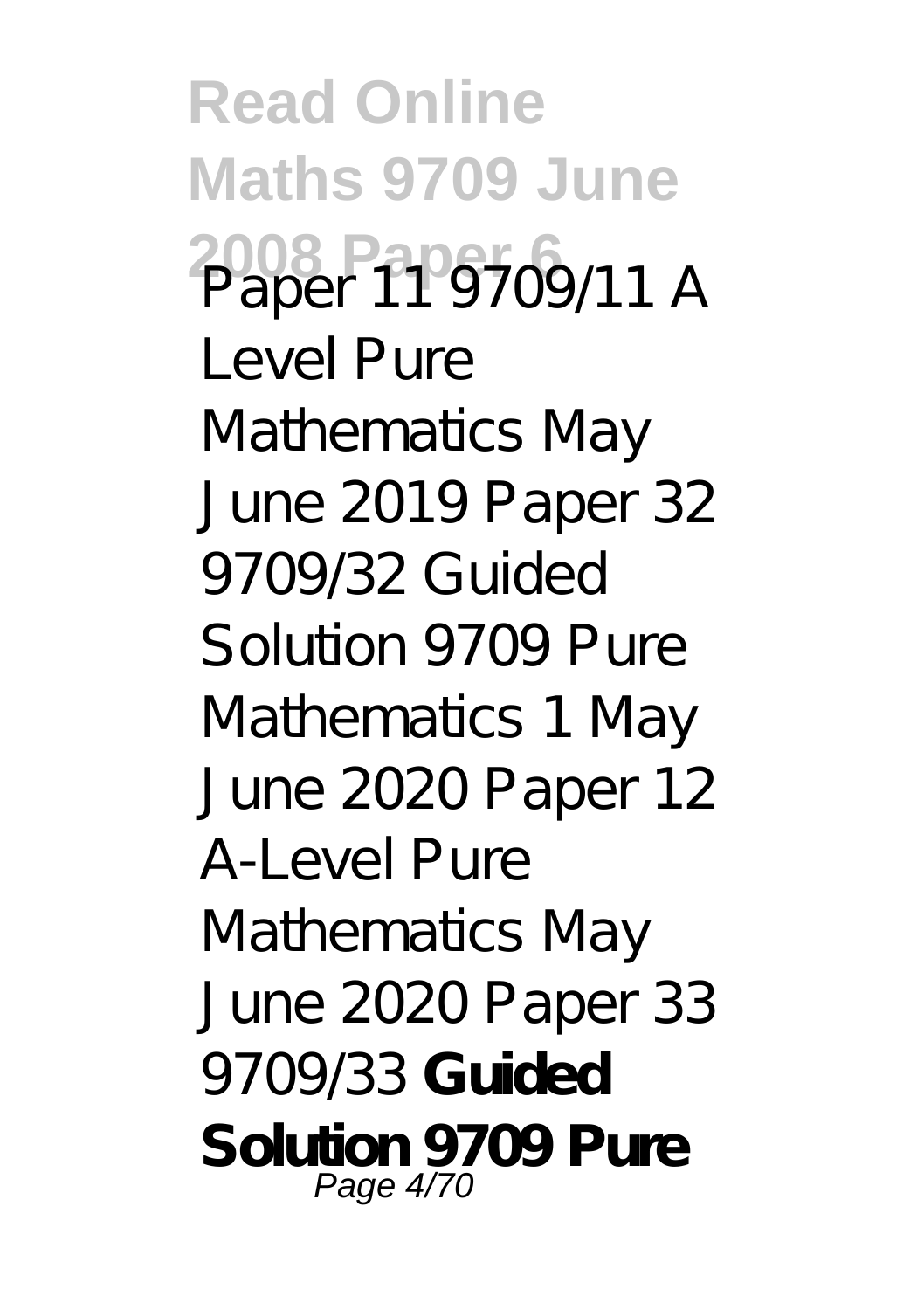**Read Online Maths 9709 June 2008 Paper 6 Mathematics 1 May June 2019 Paper 12** CIE A2 Maths 9709 | S15 P32 | Solved **Past Paper** 9709/12/M/J/20 | CAMBRIDGE | PURE MATHEMATICS 2020 | #9709/12/M/J/20 #9709 #9709 MAY JUNE 2020 Guided Page 5/70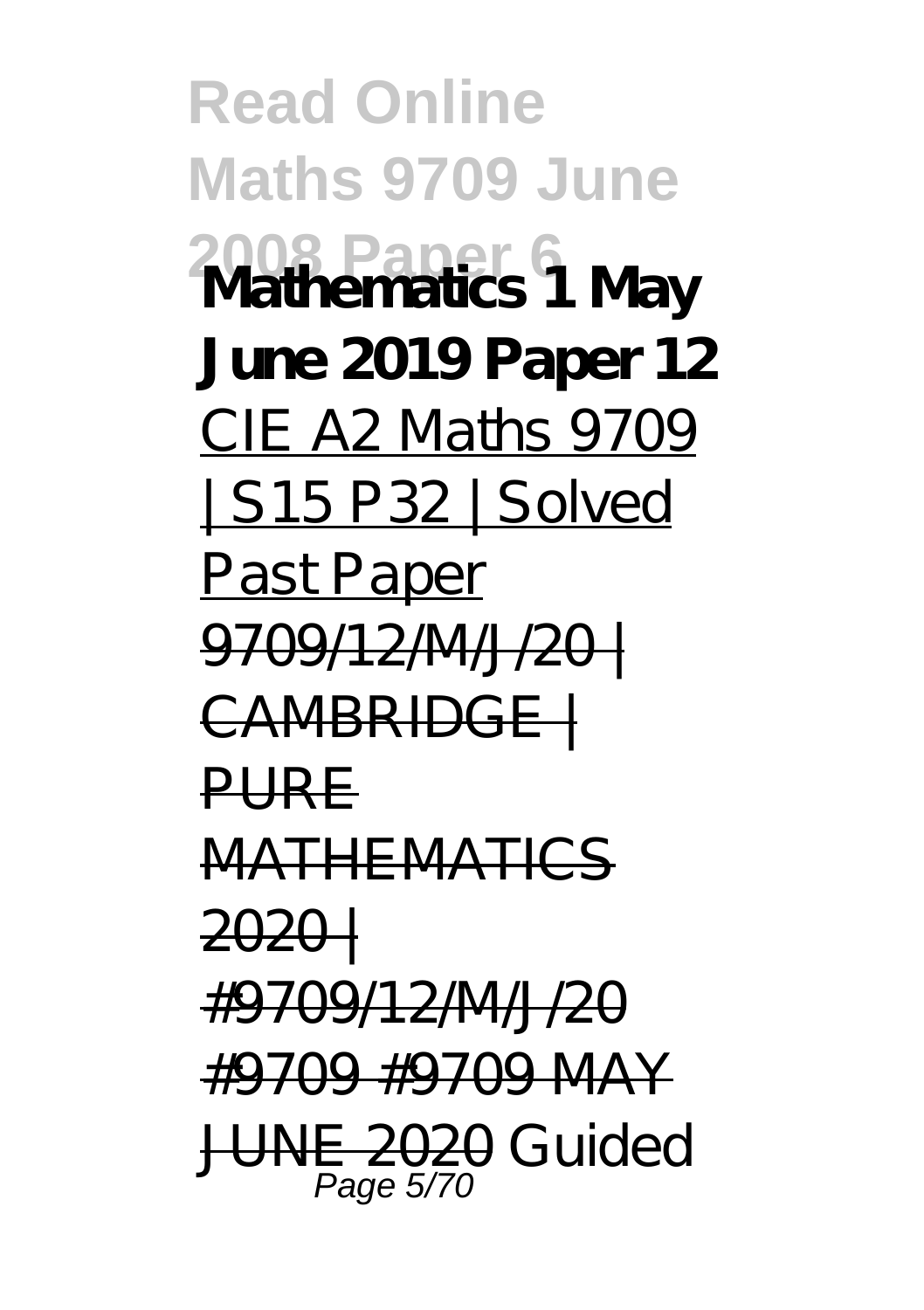**Read Online Maths 9709 June 2008 Paper 6** Solution 9709 Pure Mathematics 3 May June 2017 Paper 33 *Guided Solution 9709 Mechanics May June 2020 Paper 41* Guided Solution 9709 Pure Mathematics 3 October November 2019 Paper 31 CIE AS Maths 9709 | P12 | Solved Page 6/70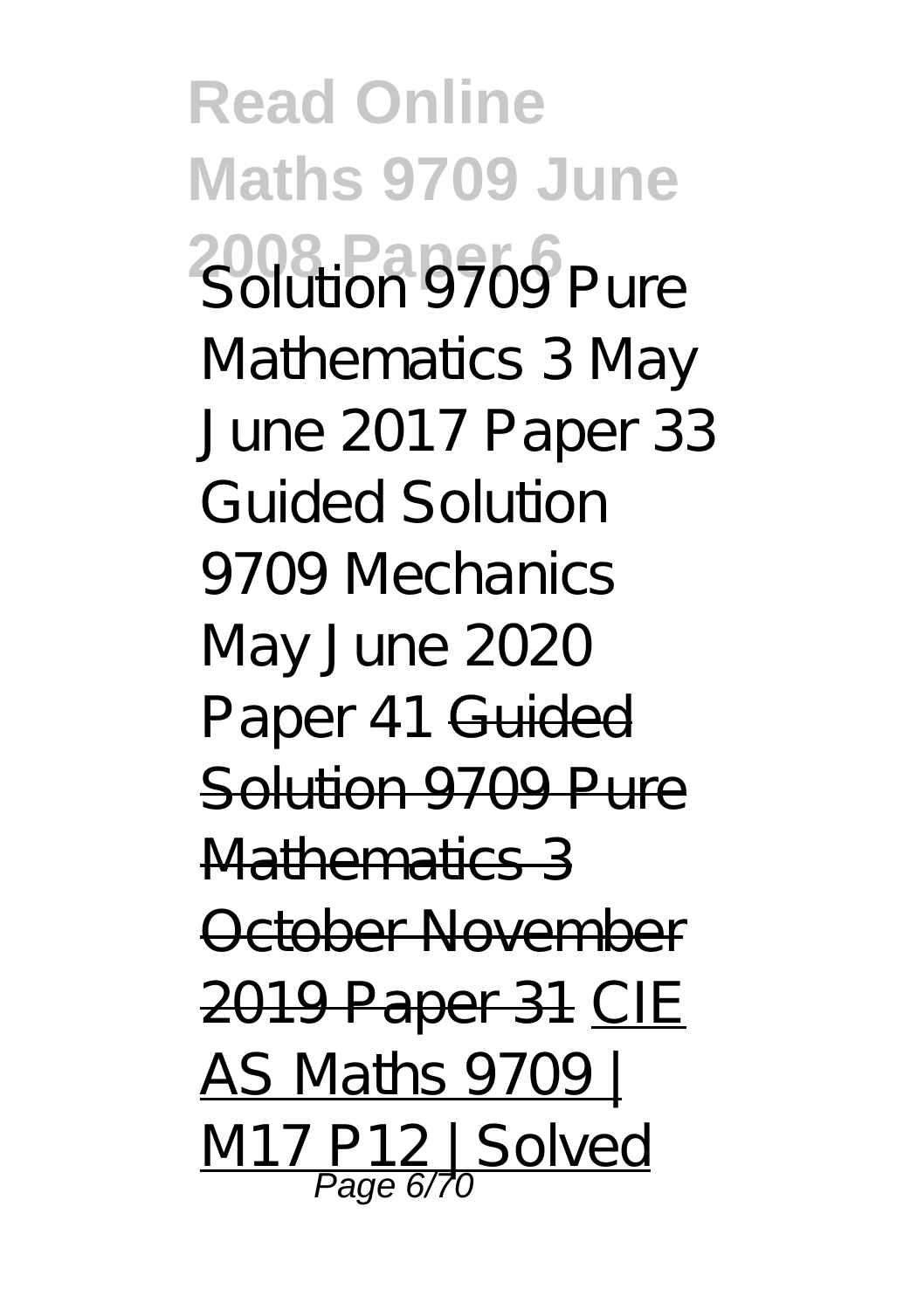**Read Online Maths 9709 June 2008 Paper 6** Past Paper **Cambridge A Level Maths June 2017 P3** 9709\_s18\_31 Question 1-4 CIE AS Maths 9709 | S14 P41 | Solved Past Paper CIE AS Maths 9709 | W14 P41 | Solved Past Paper *A-Level Pure Mathematics Statistics S1 May* Page 7/70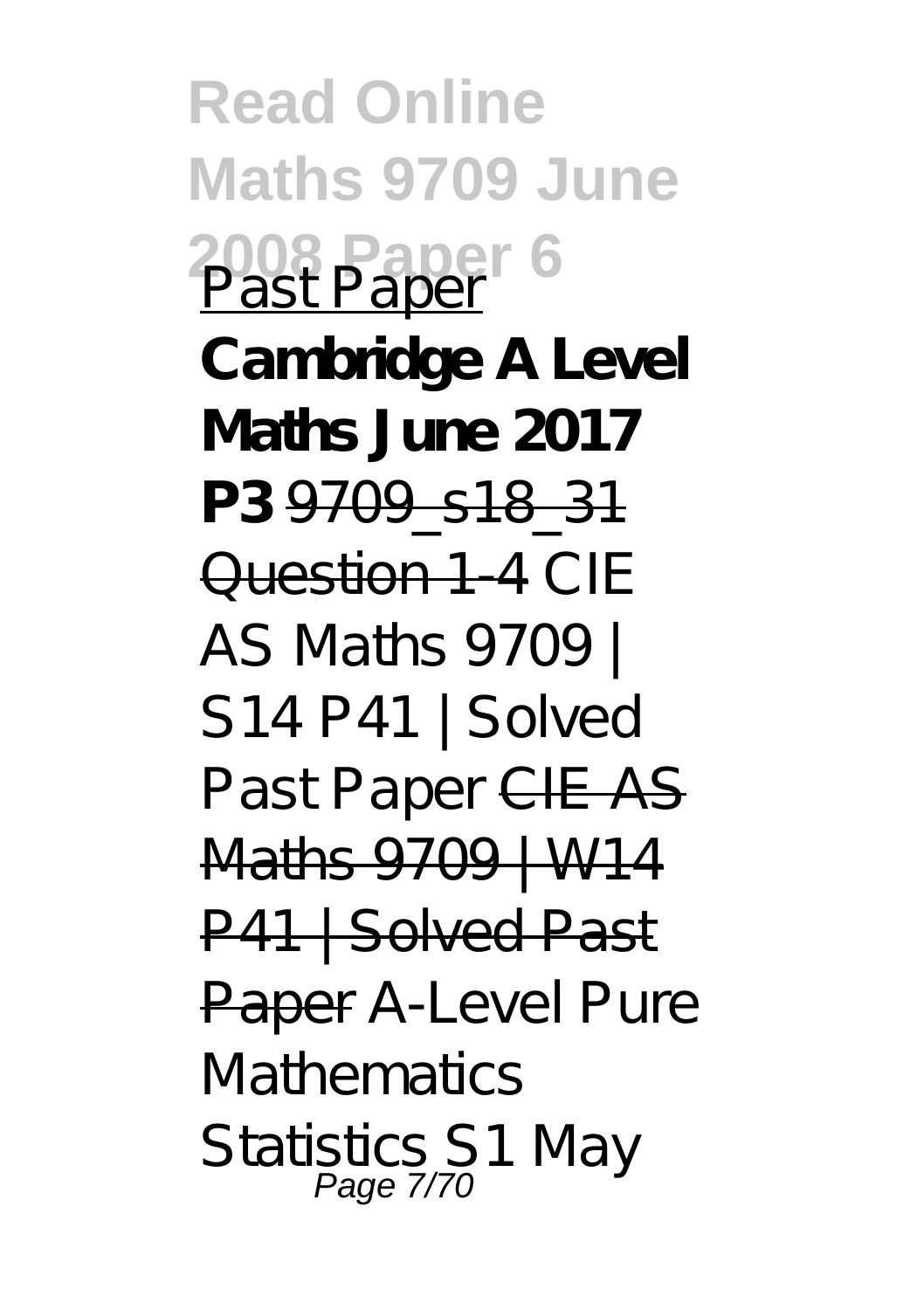**Read Online Maths 9709 June 2008 Paper 6** *June 2020 Paper 52 9709/52 Edexcel GCE Maths | June 2017 Paper C4 | Complete Walkthrough (6666)* A-Level Pure Mathematics May June 2020 Paper 12 9709/12 *IGCSE 0580 Advance Maths Complete Solution 2020 GCE* Page 8/70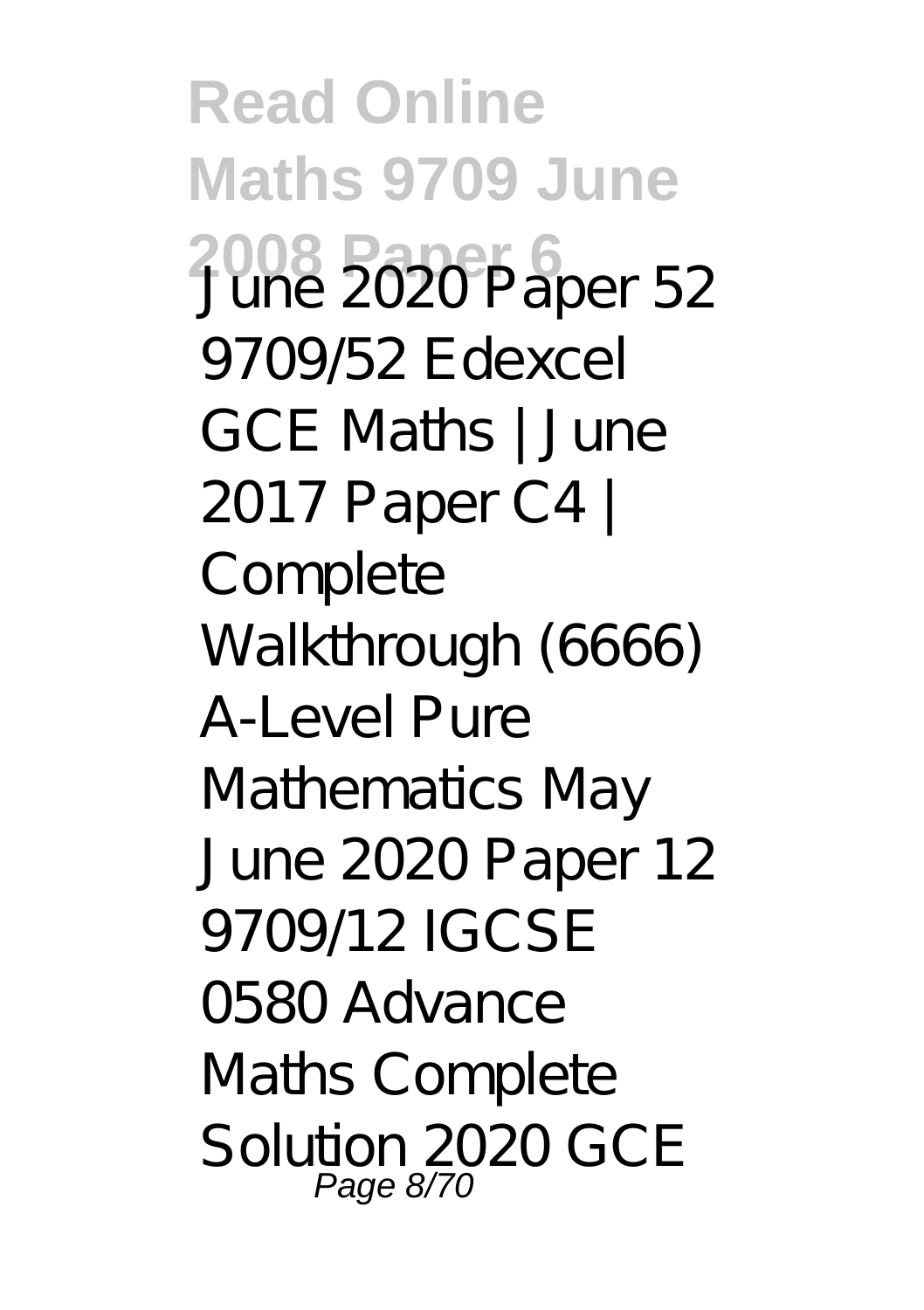**Read Online Maths 9709 June 2008 Paper 6** *Specimen Paper 4* A-Level Pure Mathematics May June 2020 Paper 13 9709/13 Disposals \u0026 Depreciation CIE IGCSE Accounting Past Paper June 2013 Guided Solution 9709 Pure Mathematics 1 May June 2020 Paper 11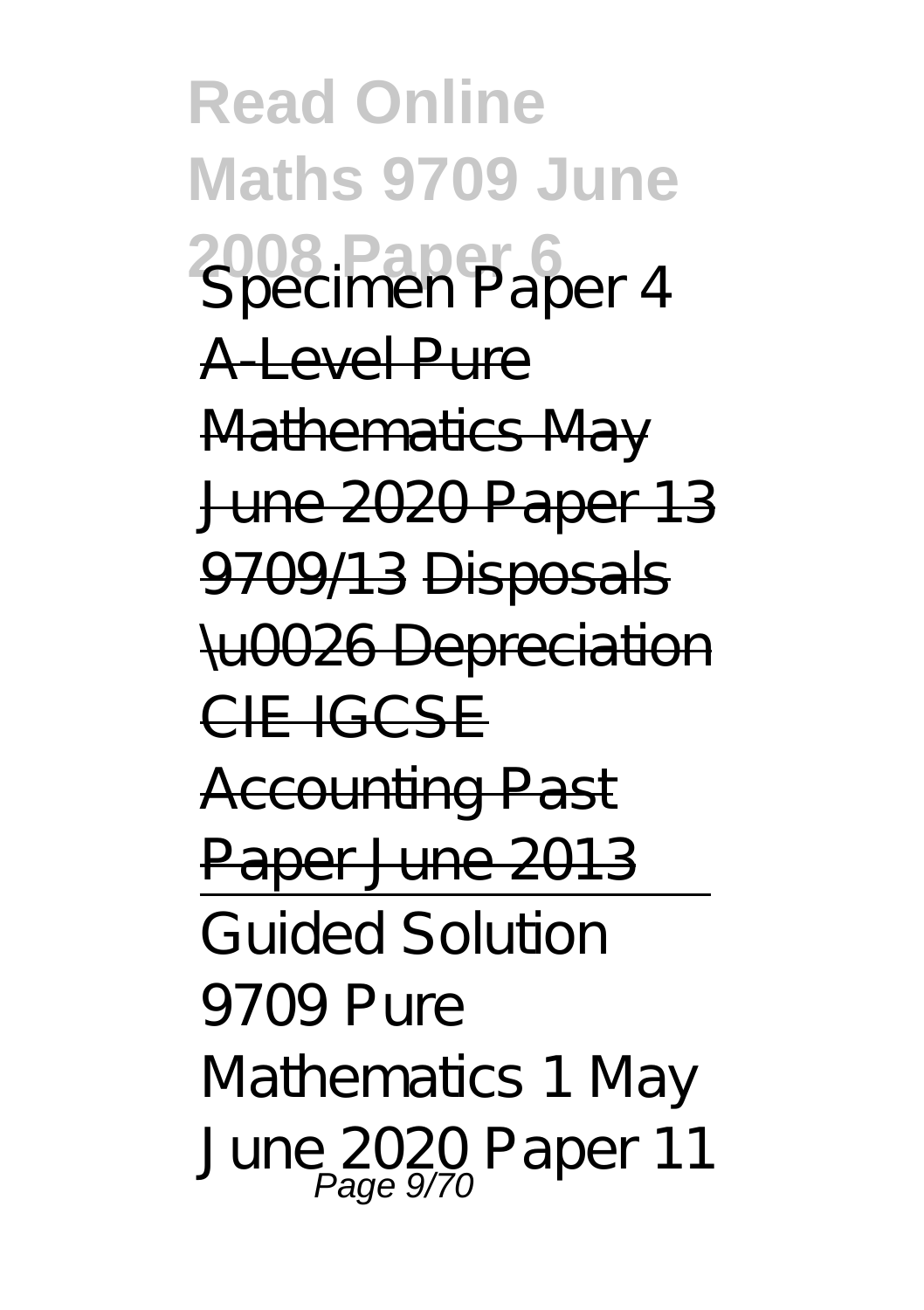**Read Online Maths 9709 June 2008 Paper 6 CIE AS Maths 9709 | S13 P41 | Solved Past Paper** Maths 9709 June 2008 Paper Page 4 Mark Scheme Syllabus Paper GCE A/AS LEVEL – May/June 2008 9709 06 © UCLES 2008 1 (i) (ii) median  $= 16$ th along =  $24$  LO = 16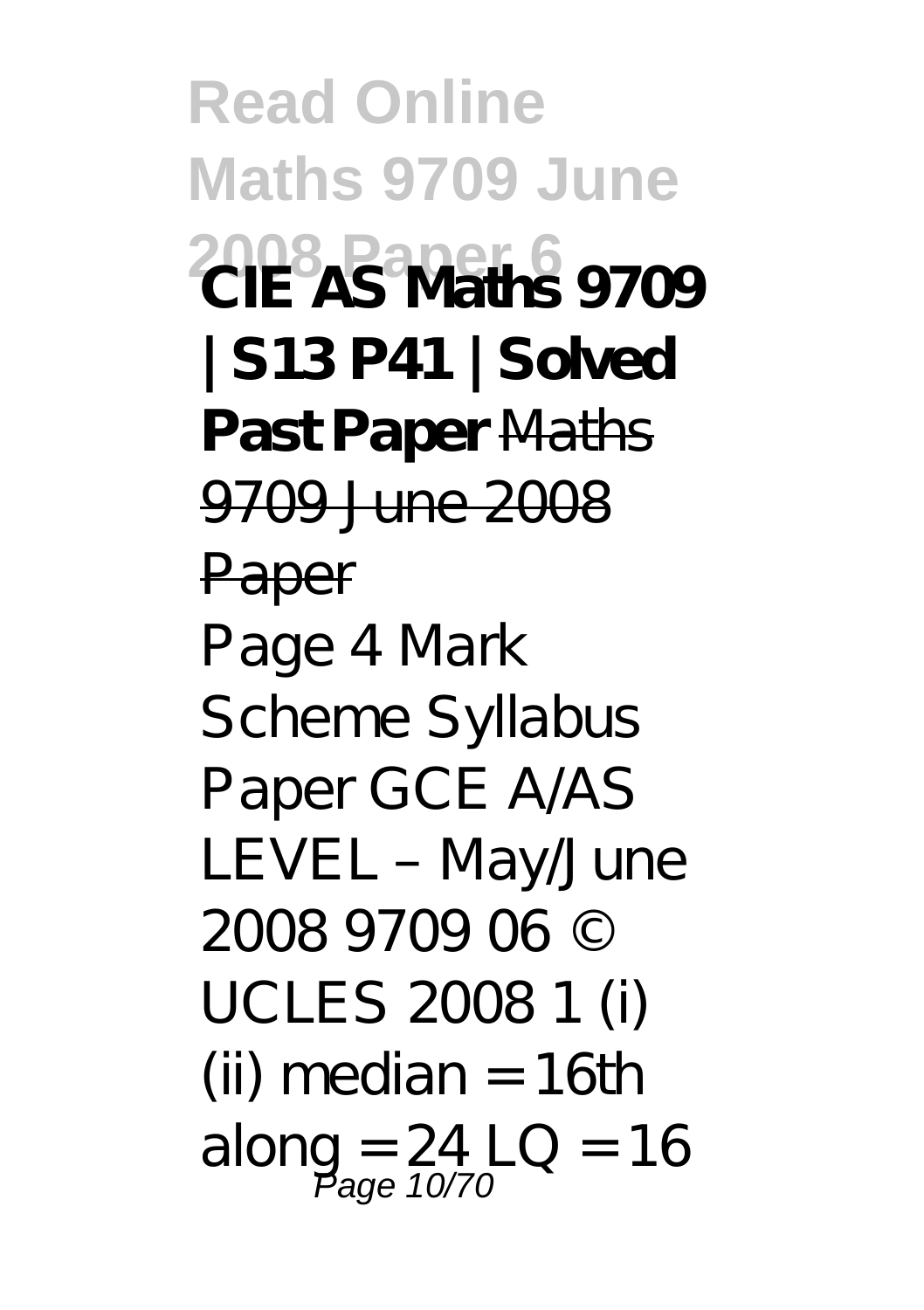**Read Online Maths 9709 June 2008 Paper 6** 10 +  $19 = 35x = 5 R1 R1$ 2 M1 A1 2 For adding 19 to their LQ in whatever form Must be 5 not 35. c.w.o. 2 (i) (ii) (iii)  $P(A) = 0.2 P($ not S)  $= 0.2 \times 0.7 +$  $0.8 \times 0.35 = 0.42$  P(B)  $S$ ) = 0.42

08 G Page 11/70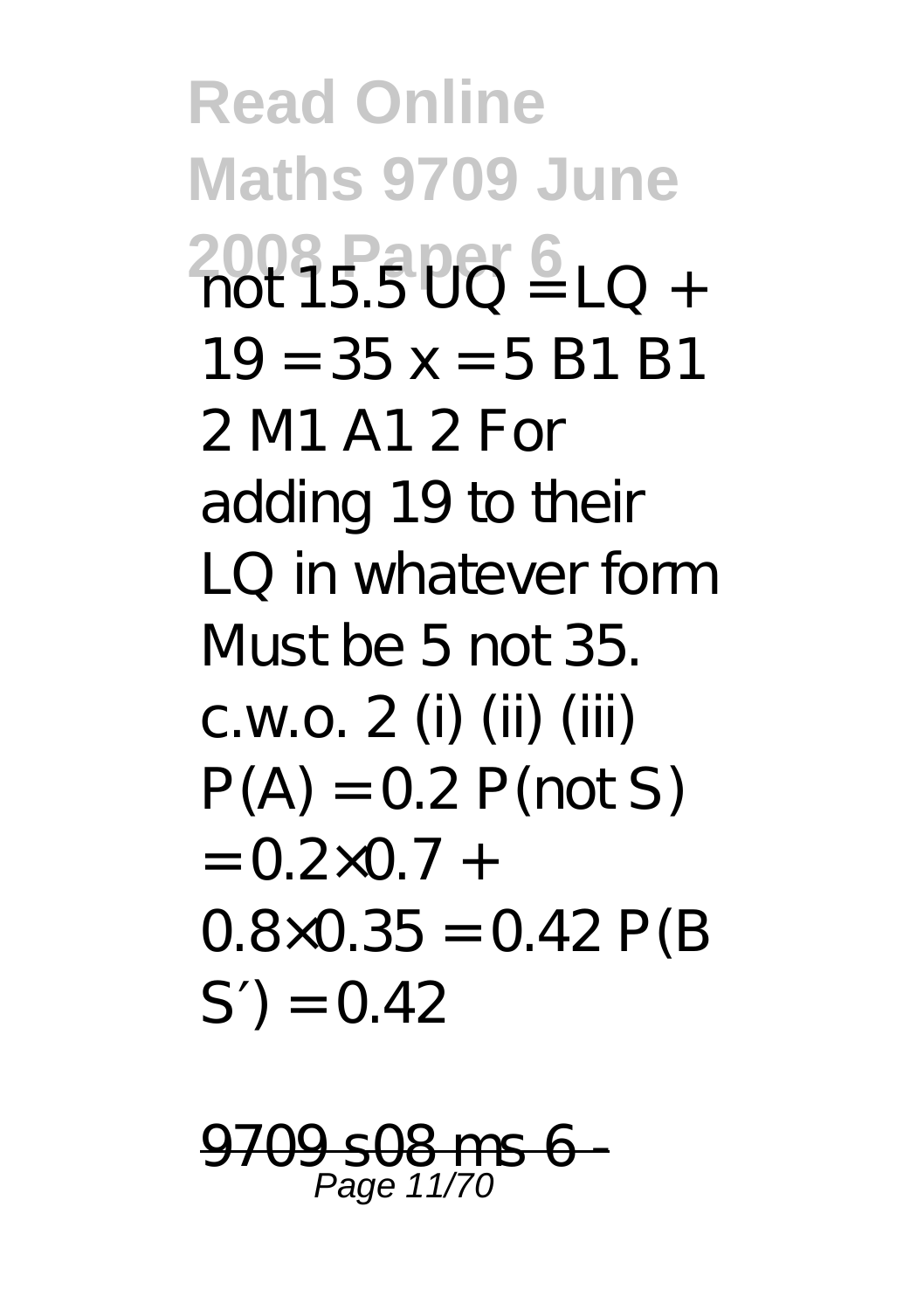**Read Online Maths 9709 June 2008 Paper 6** Past Papers PDF - GCE Guide Update: 12/08/2020 The June 2020 papers for Cambridge IGCSE, Cambridge International A AS Levels, and Cambridge O Levels have been uploaded. 19/08/2020 O Level Page 12/70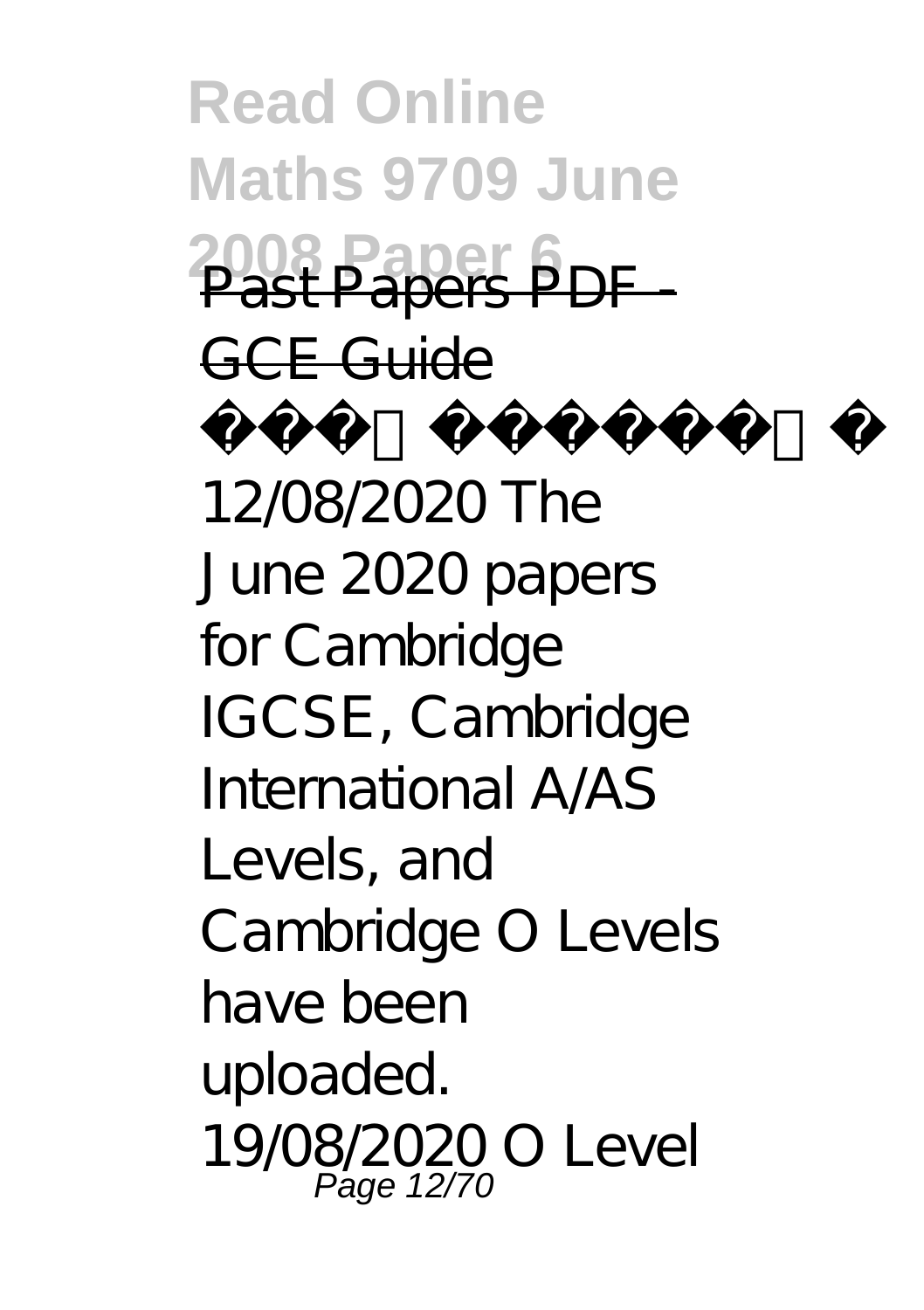**Read Online Maths 9709 June 2008 Paper 6** Pakistan Studies Paper 2 has not been published by CAIF for this session. If it becomes availabe, we will upload it.

Papers | A Levels | Mathematics (9709) | 2008 | Past ... MARK SCHEME for the May/June 2008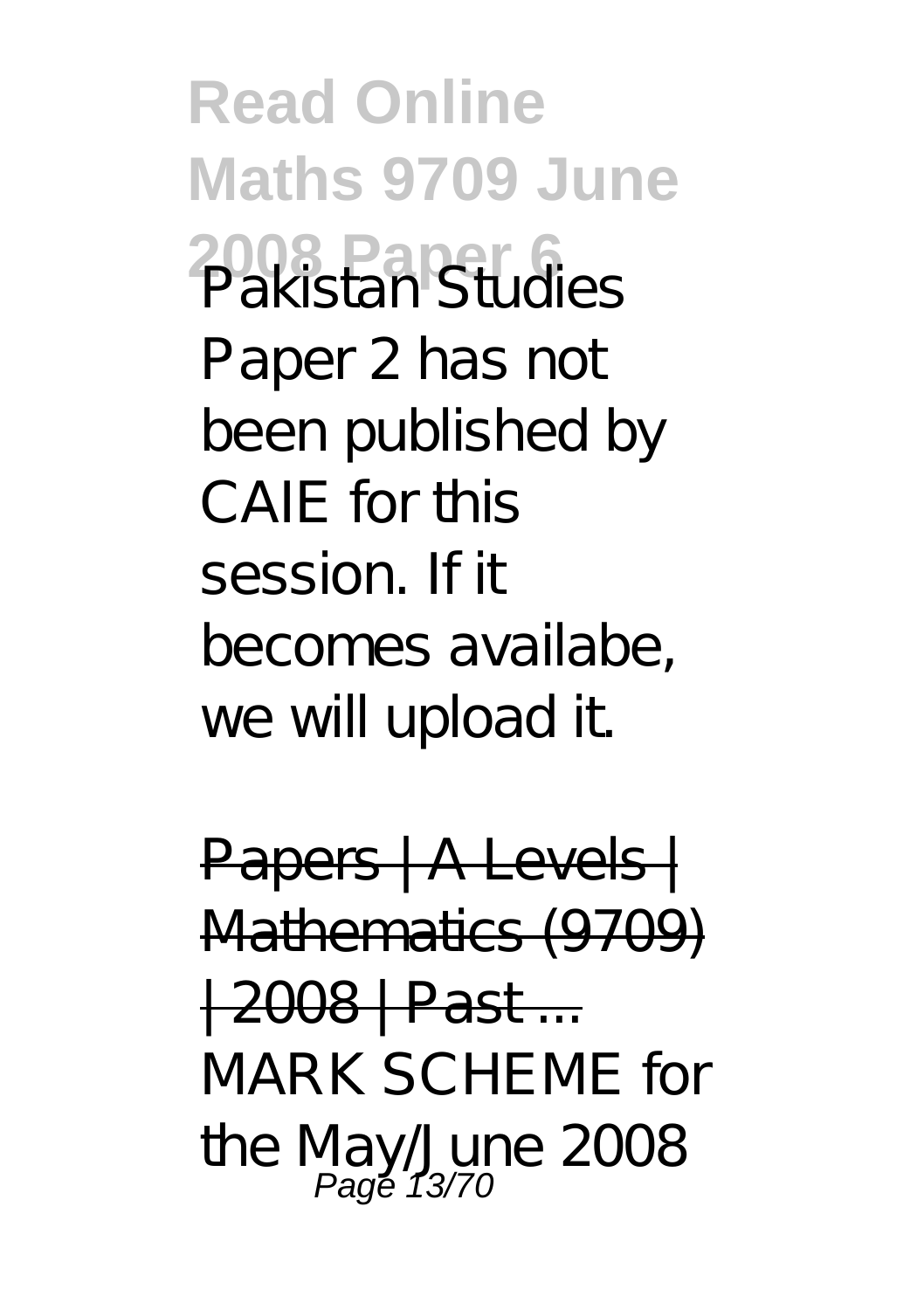**Read Online Maths 9709 June 2008 Paper 6** question paper. 9709 MATHEMATICS. 9709/03 Paper 3, maximum raw mark 75. This mark scheme is published as an aid to teachers and candidates, to indicate the requirements of the examination. It Page 14/70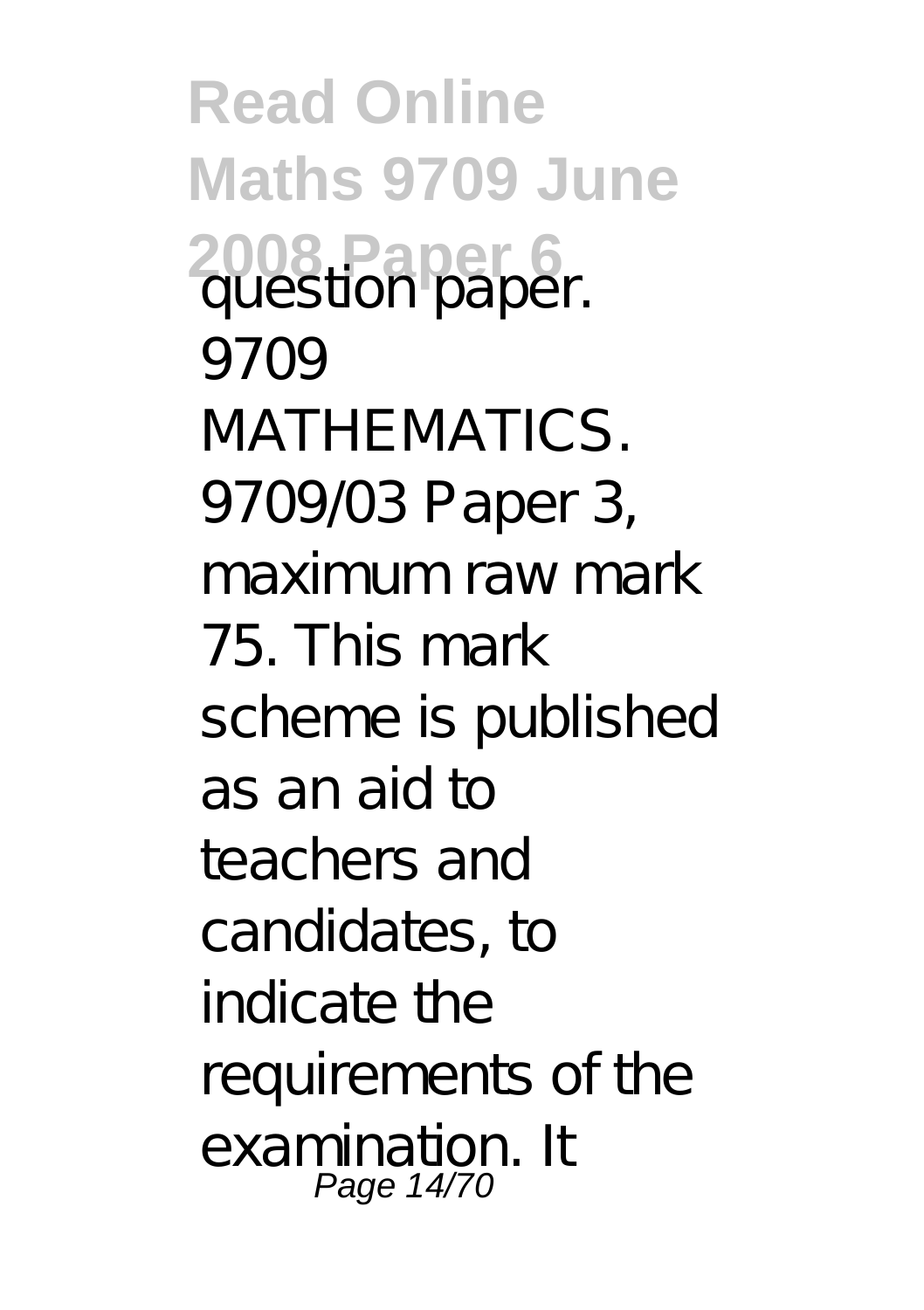**Read Online Maths 9709 June 2008 Paper 6**<br>Shows the basis on which Examiners were instructed to award marks.

9709 s08 ms 3 - Past Papers PDF GCE Guide Year 2008 May June (P1-9709/01) Past Papers' Solutions | Cambridge Page 15/70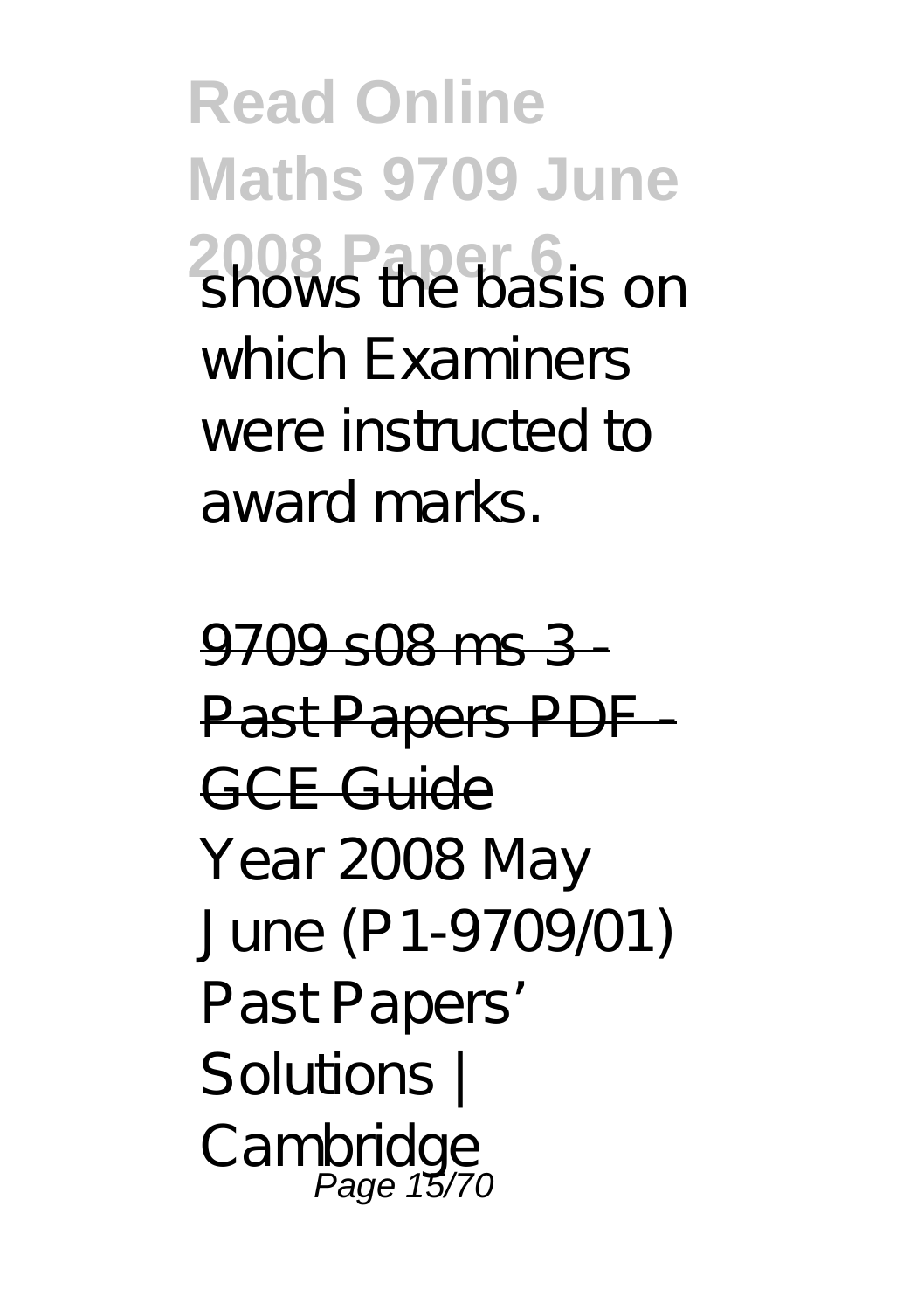**Read Online Maths 9709 June 2008 Paper 6** International Examinations (CIE) | AS & A level | Mathematics 9709 | Pure Mathematics 1 (P1-9709/01) | Year 2008 | May-Jun | (P1-9709/01) | Q#5. Hits: 1098. Question. The diagram shows a circle with centre O and radius 5 cm. Page 16/70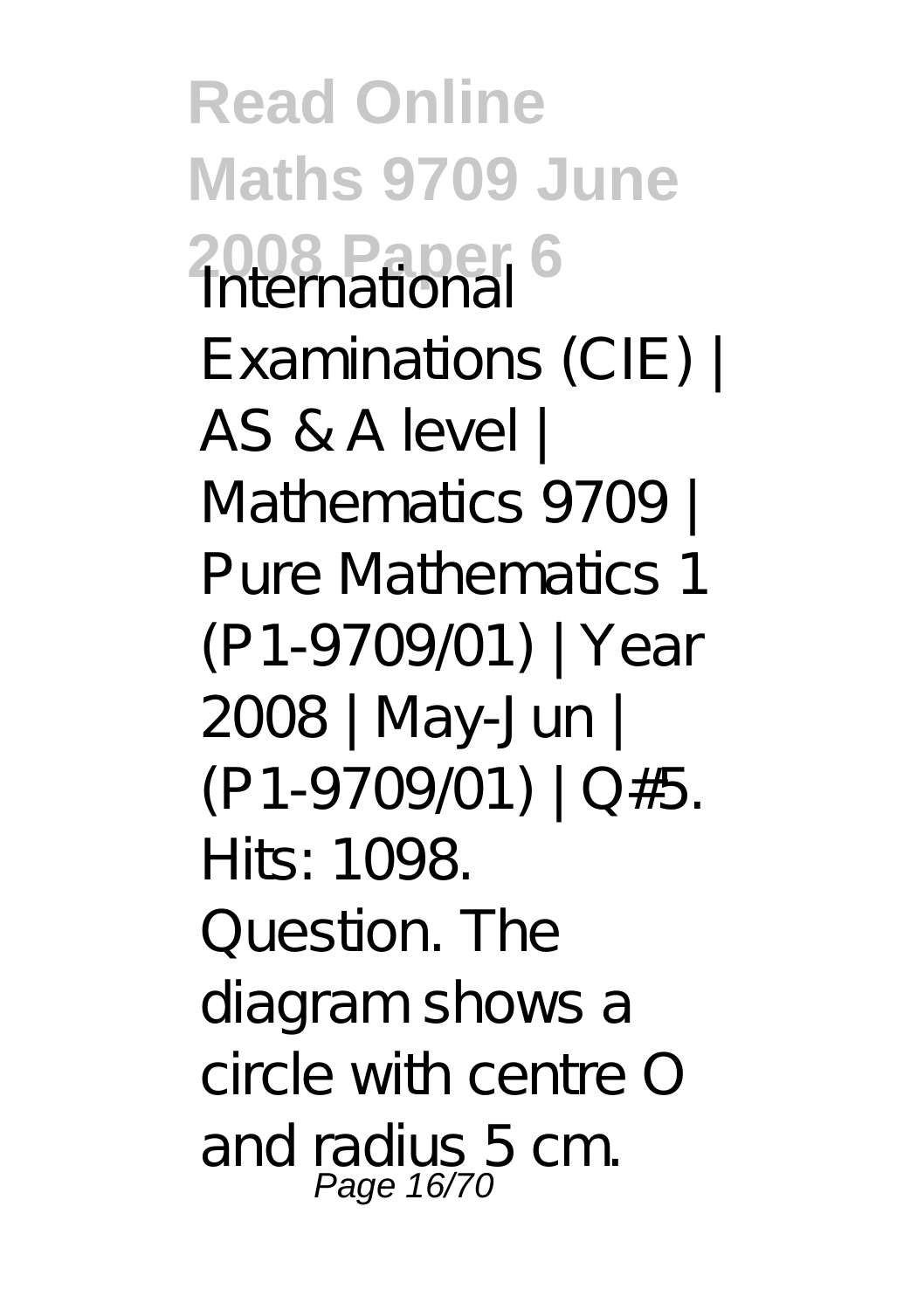**Read Online Maths 9709 June 2008 Paper 6** The point P lies on the circle, PT is a tangent to ...

**Past Papers** Solutions | A and AS  $level + CFE$  ... Mathematics 9709/MayJune/1/20 08/011.  $2y + x = 16$ . The point B has coordinates (2, 2). The perpendicular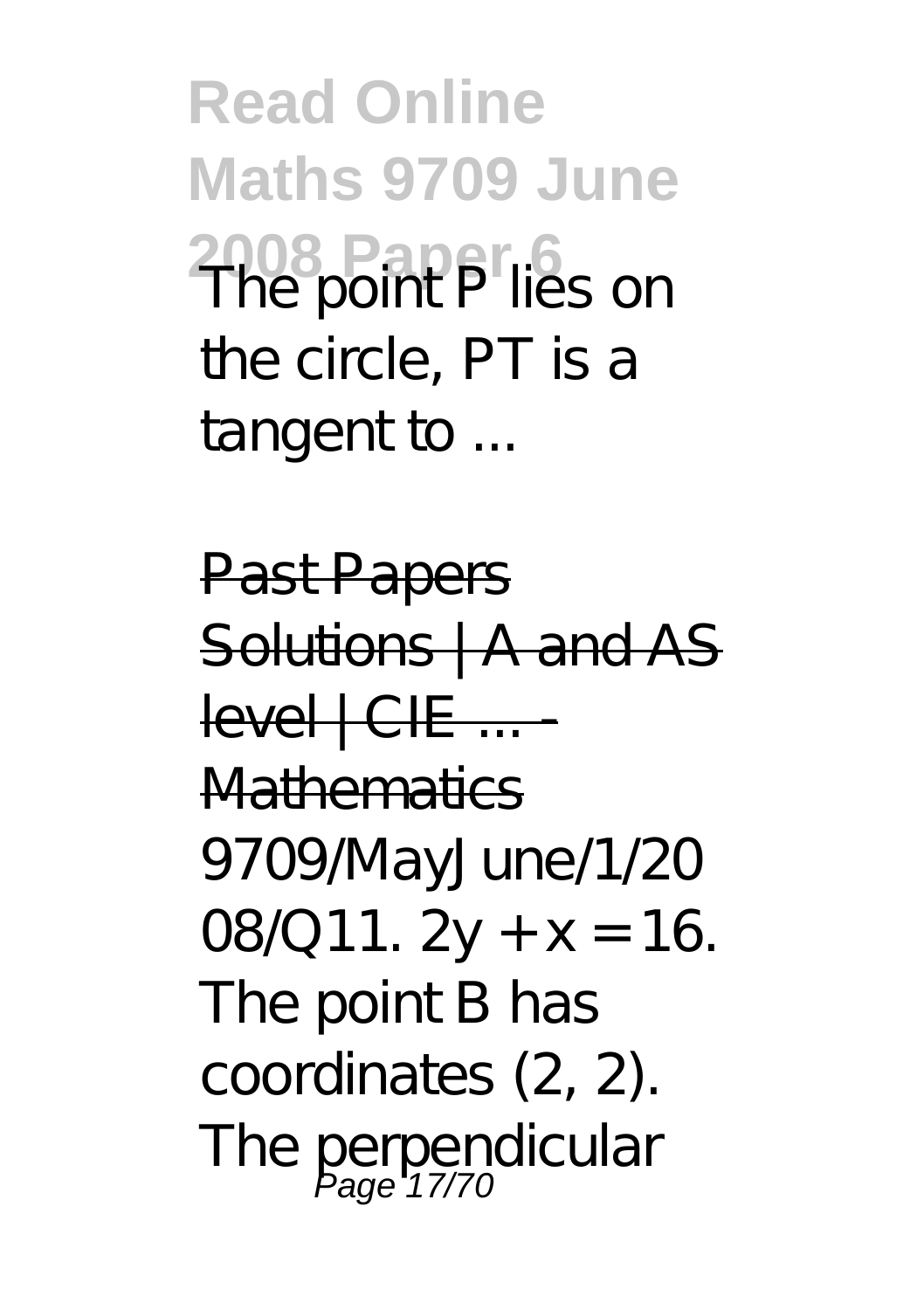**Read Online Maths 9709 June 2008 Paper 6** from B to AC meets AC at the. The point D is such that the quadrilateral ABCD has AC as a line of symmetry. (iii) Find, correct to 1 decimal place, the perimeter of ABCD. [3]

ACADEMIC CENTRE O EXCELLENCE Page 18/70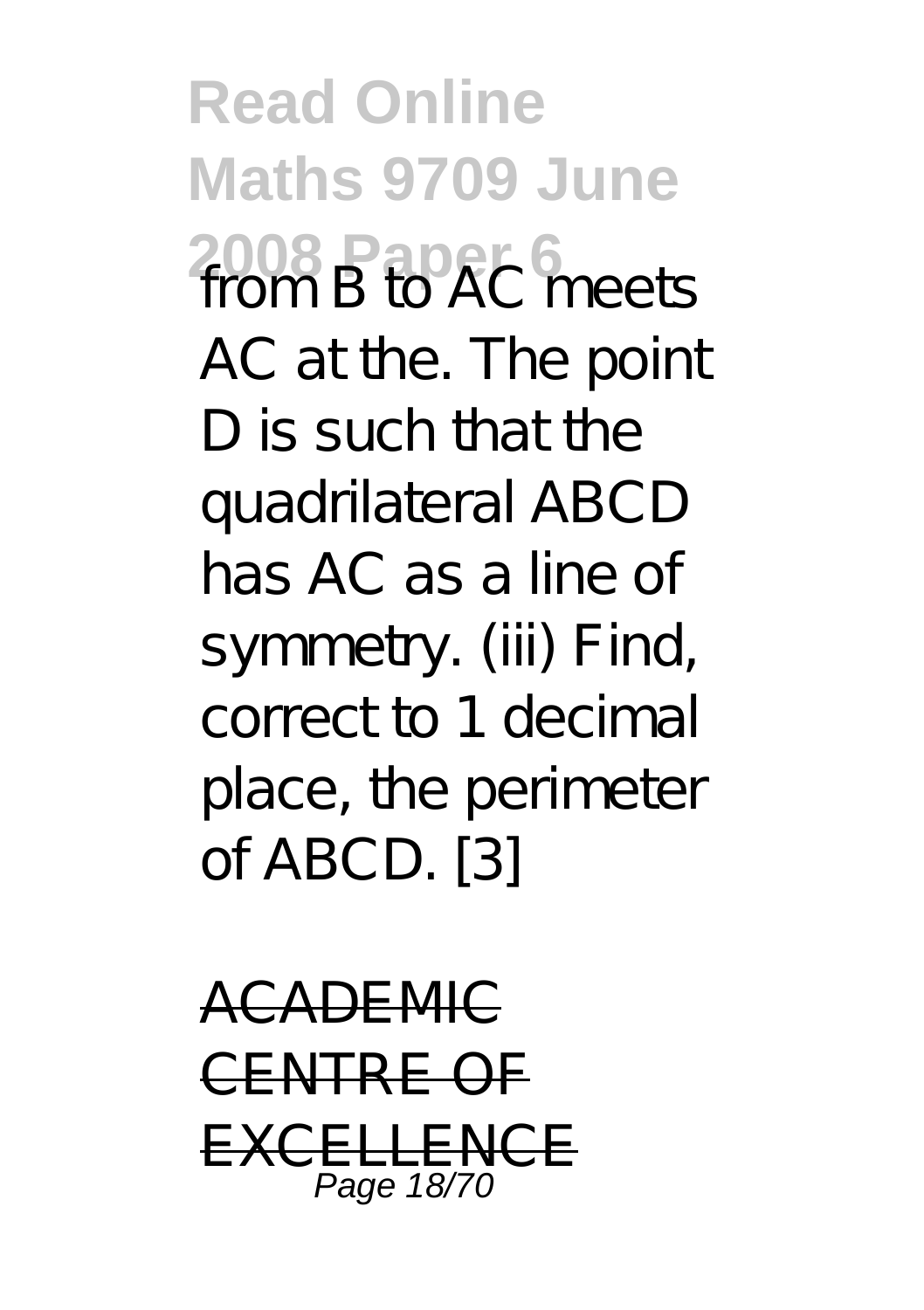**Read Online Maths 9709 June 2008 Paper 6** MATHEMATICS  $9709...$ AS and A level Mathematics May & June Past Papers. 9709\_s08\_er. 9709\_s08\_gt. 9709\_s08\_ms\_1. 9709\_s08\_ms\_2. 9709\_s08\_ms\_3. 9709\_s08\_ms\_4. 9709\_s08\_ms\_5.  $P\overline{a}$ ge 1977 $\overline{a}$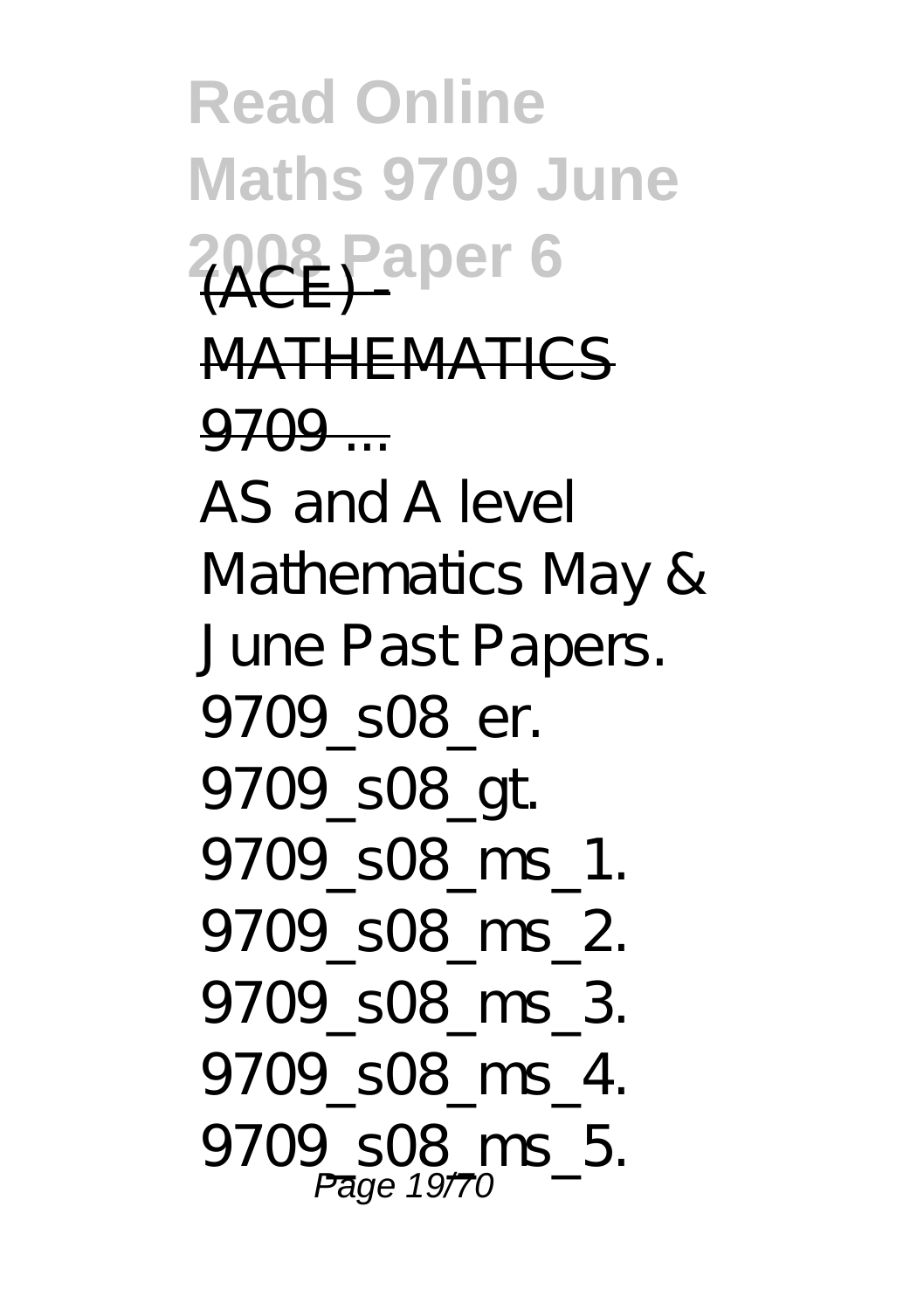**Read Online Maths 9709 June 2008 Paper 6** 9709\_s08\_ms\_6. 9709\_s08\_ms\_7. 9709\_s08\_qp\_1. 9709\_s08\_qp\_2. 9709\_s08\_qp\_3. 9709\_s08\_qp\_4. 9709\_s08\_ap\_5. 9709 s08\_qp\_6. 9709\_s08\_qp\_7

AS and A level Mathematics 2008 Past Papers - CIE Page 20/70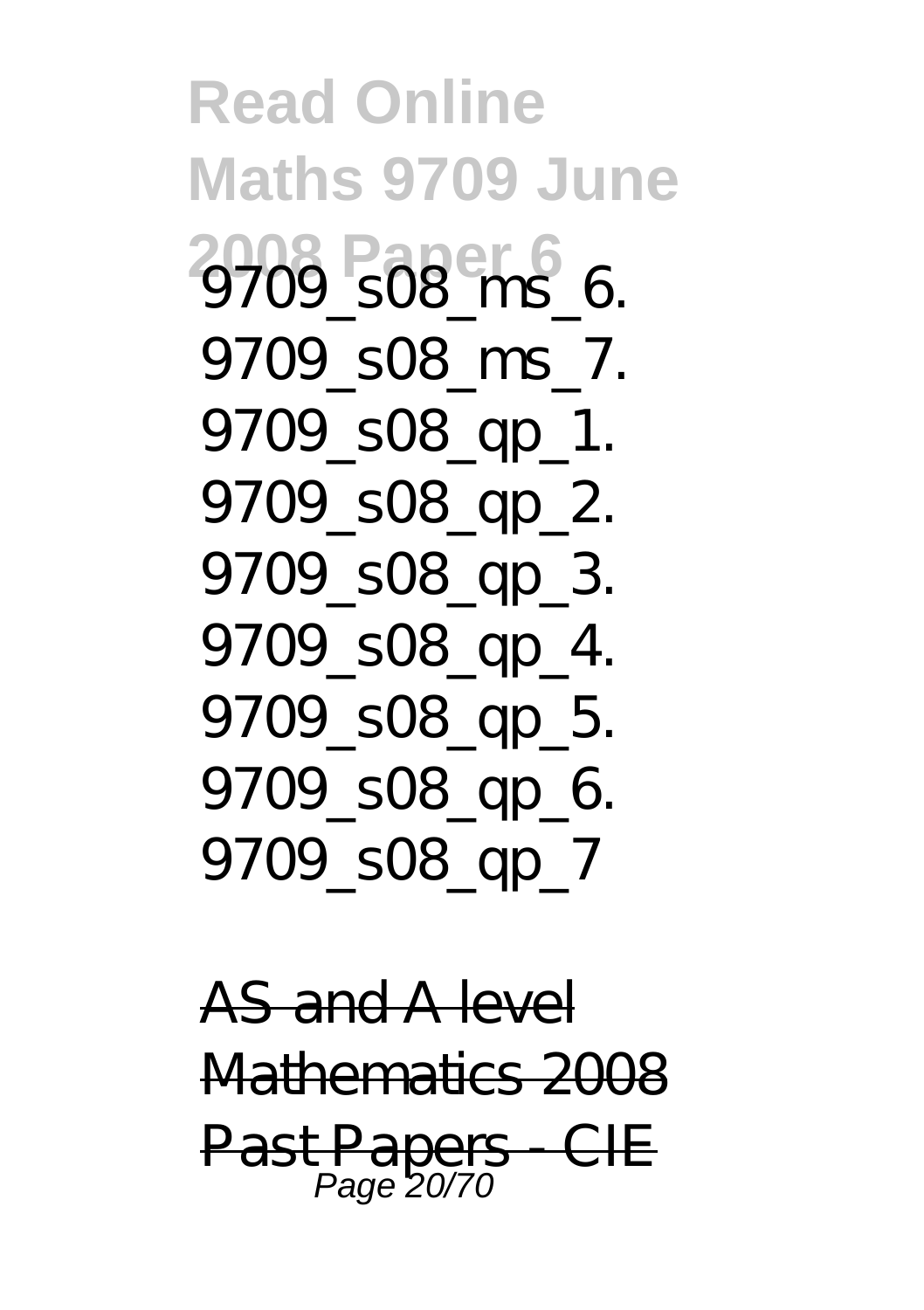**Read Online Maths 9709 June** 2008 Paper 6 MARK SCHEME for the May/June 2008 question paper. 9709 MATHEMATICS. 9709/02 Paper 2, maximum raw mark 50. This mark scheme is published as an aid to teachers and candidates, to Page 21/70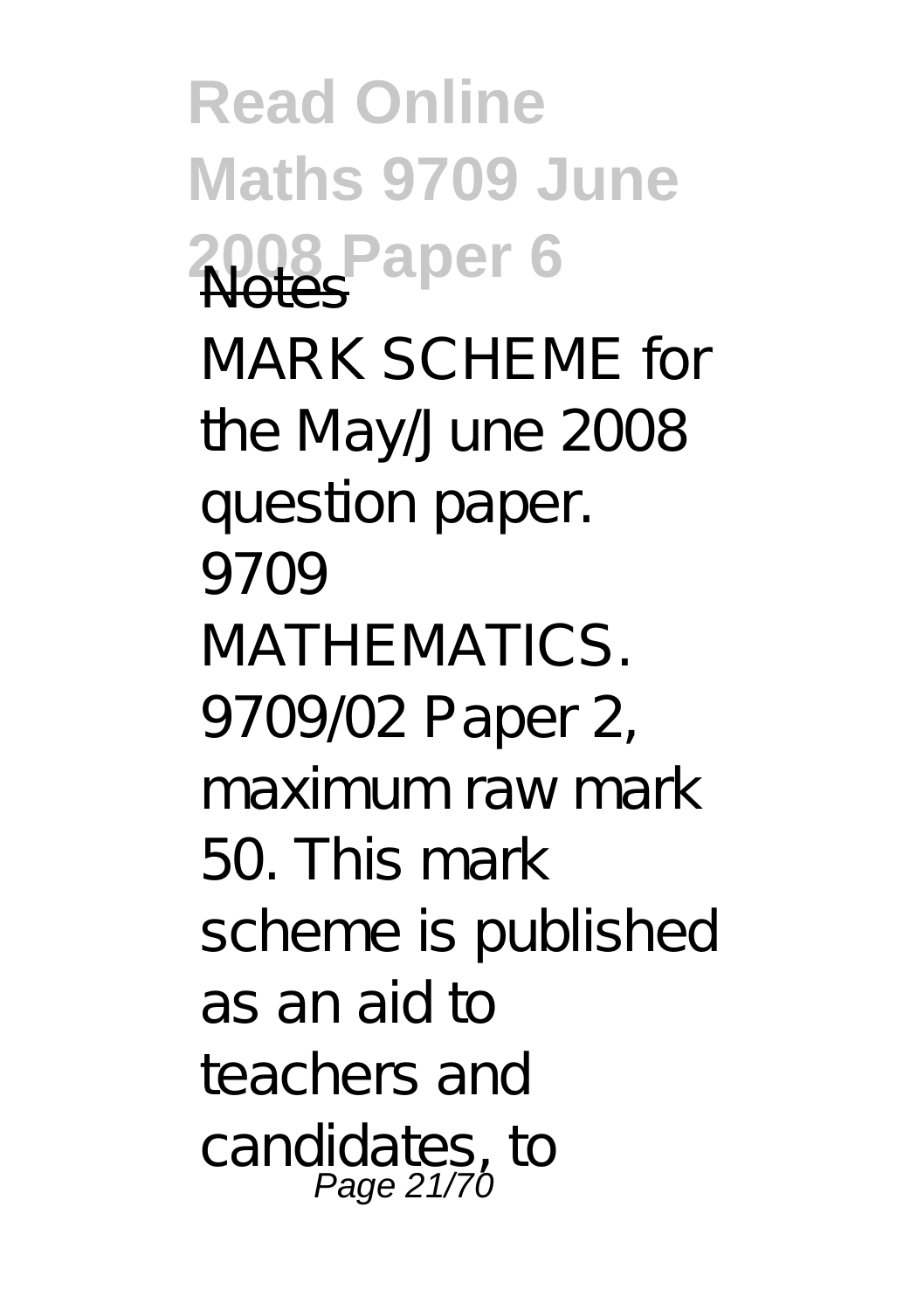**Read Online Maths 9709 June 2008 Paper 6** indicate the requirements of the examination. It shows the basis on which Examiners were instructed to award marks.

9709 s08 ms 2 gceguide.com Past Papers Of Home/Cambridge International Page 22/70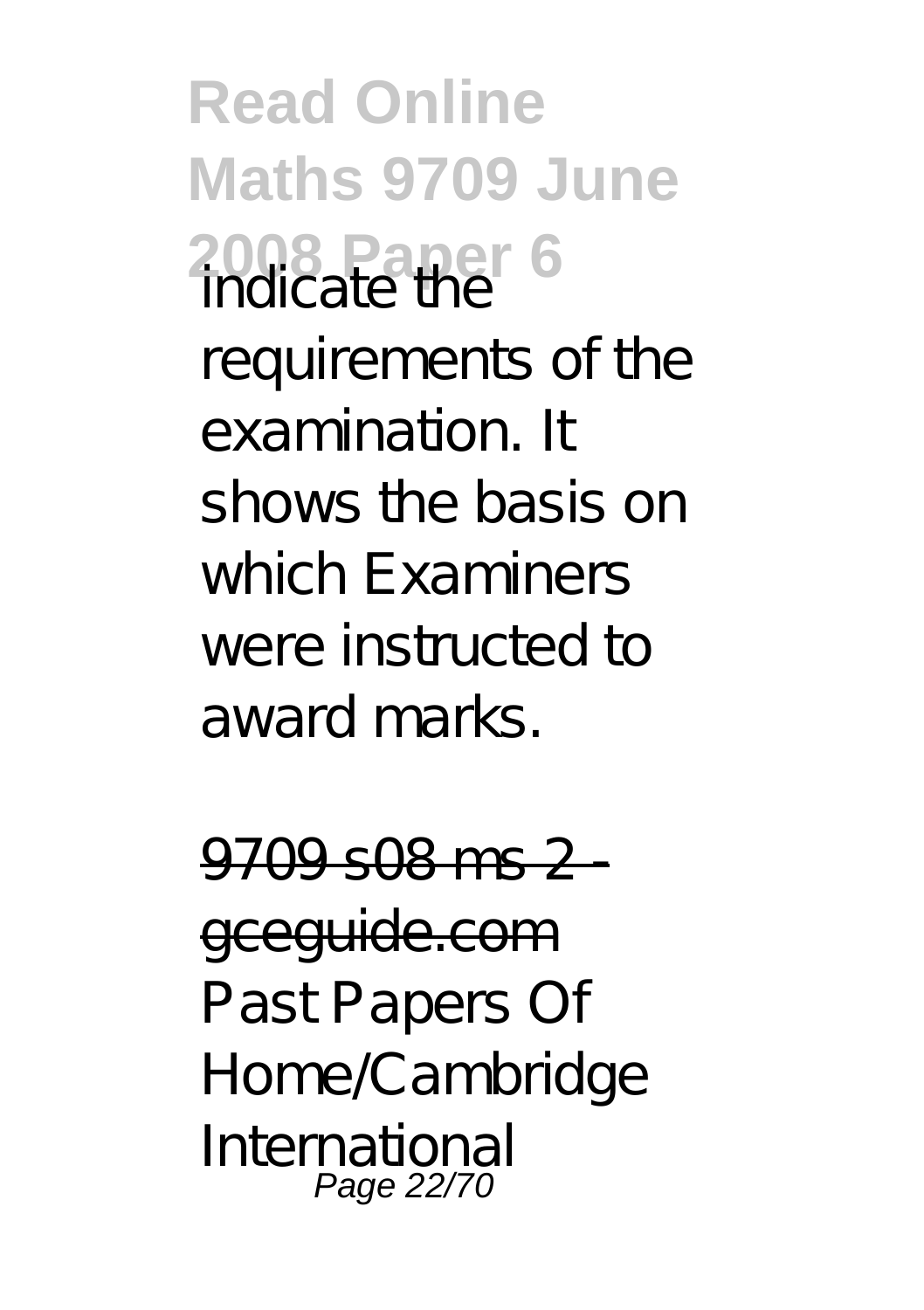**Read Online Maths 9709 June 2008 Paper 6** Examinations (CIE)/AS and A Level/Mathematics (9709)/2008 Nov | PapaCambridge Home Cambridge  $Intr A S And A$ Level Mathematics  $(97...$ 

Past Papers Of Home/Cambridge International Page 23/70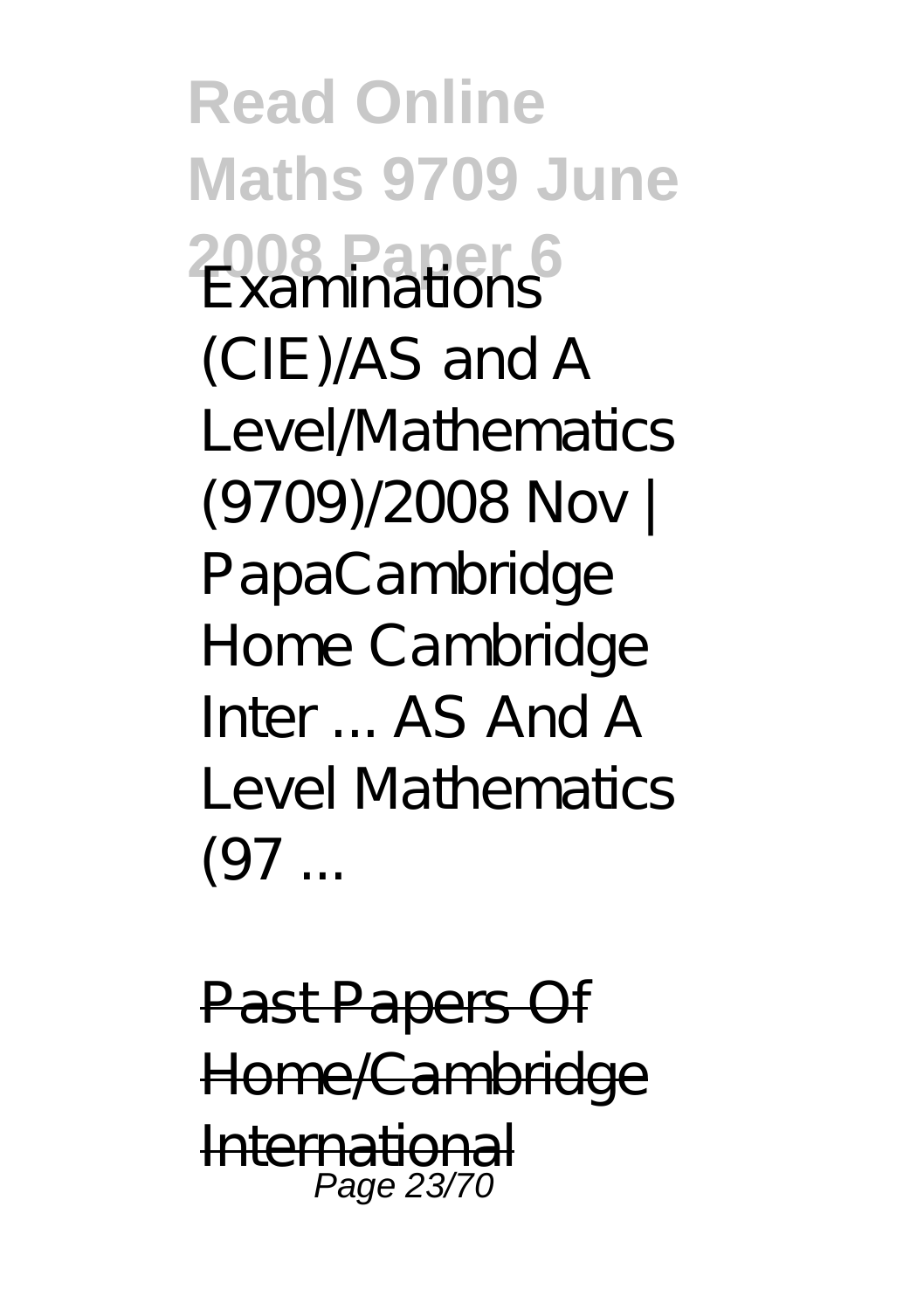**Read Online Maths 9709 June 2008 Paper 6** Examinations ... 1 June 2019 : Feb – March Papers Updated. 15/08/2019 : A Level Accounts 2019 Past Papers Of May and June are updated.  $12/01/2020 \cdot A$ Level Mathematics 2019 October November Page 24/70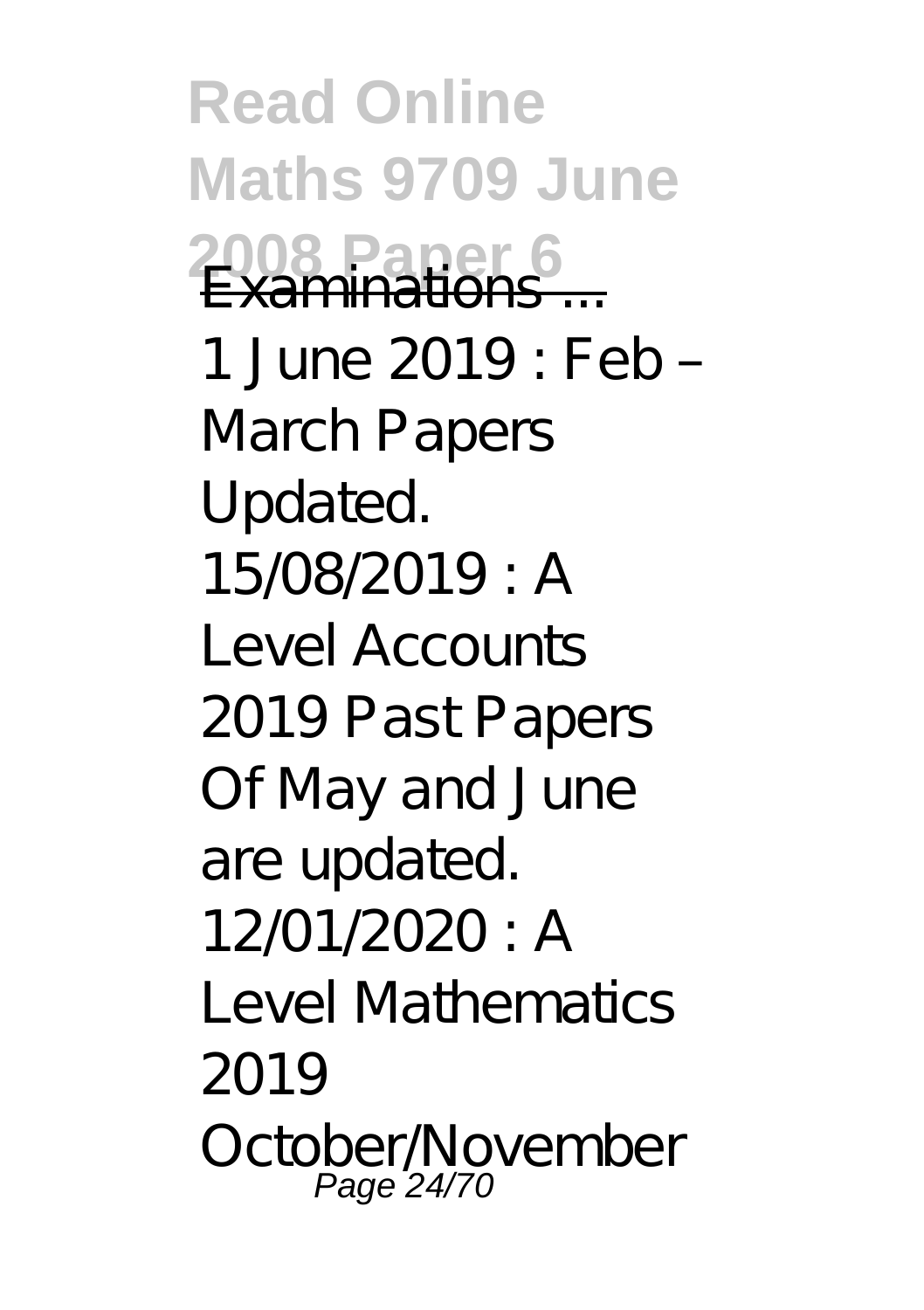**Read Online Maths 9709 June 2008 Paper 6** Past Papers are updated. 25 August 2020 : Feb / March 2020 and May / June Mathematics 9709 Past Papers are updated. Mathematics 9709 Yearly Past Papers

A and As Level Mathematics 9709 Past Papers March,  $P$ age 25/70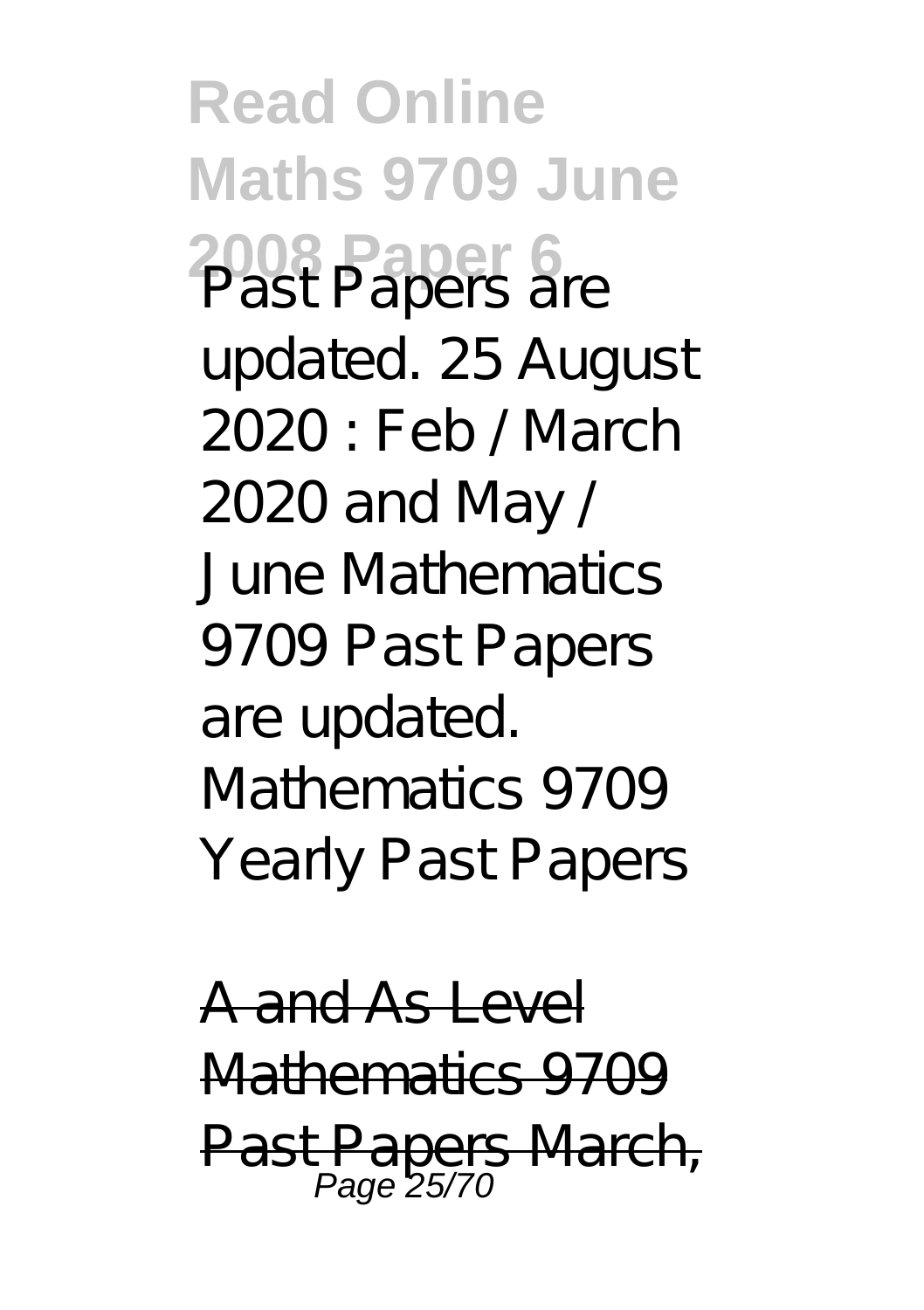**Read Online Maths 9709 June 2008 Paper 6** May ... Recent Papers. MATHE MATICS Extended, May/June 2019, Question Paper 2 – 0607\_s19\_ap 11; CIE AS & A Level – Pure Mathematics (9709), May 2019 Paper 12, 9709; CIE – 9709 Mechanics 1, AS Level, Paper Page 26/70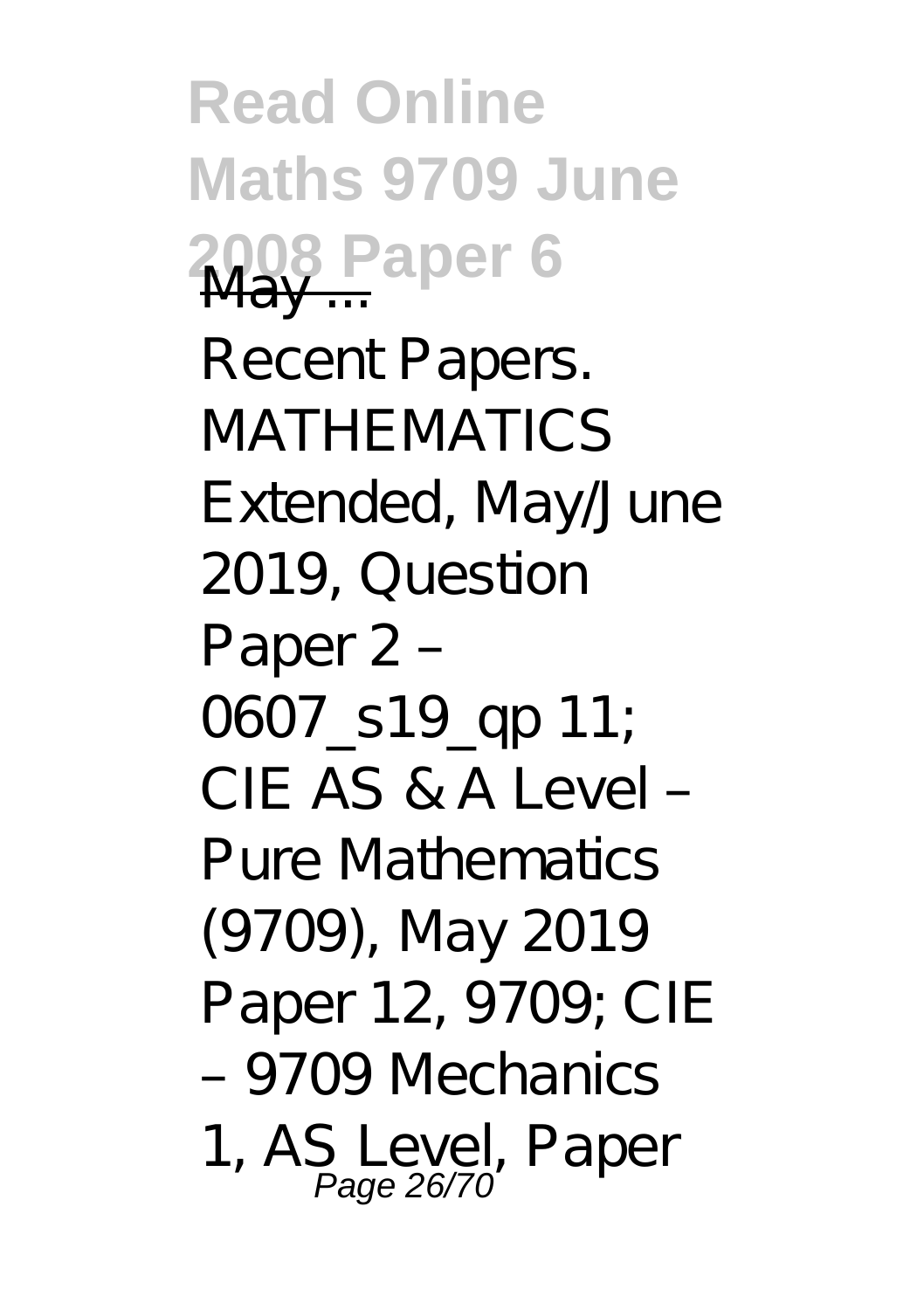**Read Online Maths 9709 June 2008 Paper 6** 4, May/June 2018 – solution; CIE – 9709 MATHEMATICS. Mechanics 1, May 2018, Question Paper, paper 42

CIE – A Level Mathematics Paper 3 (9709) – Pure ... MARK SCHEME for the October November Page 27/70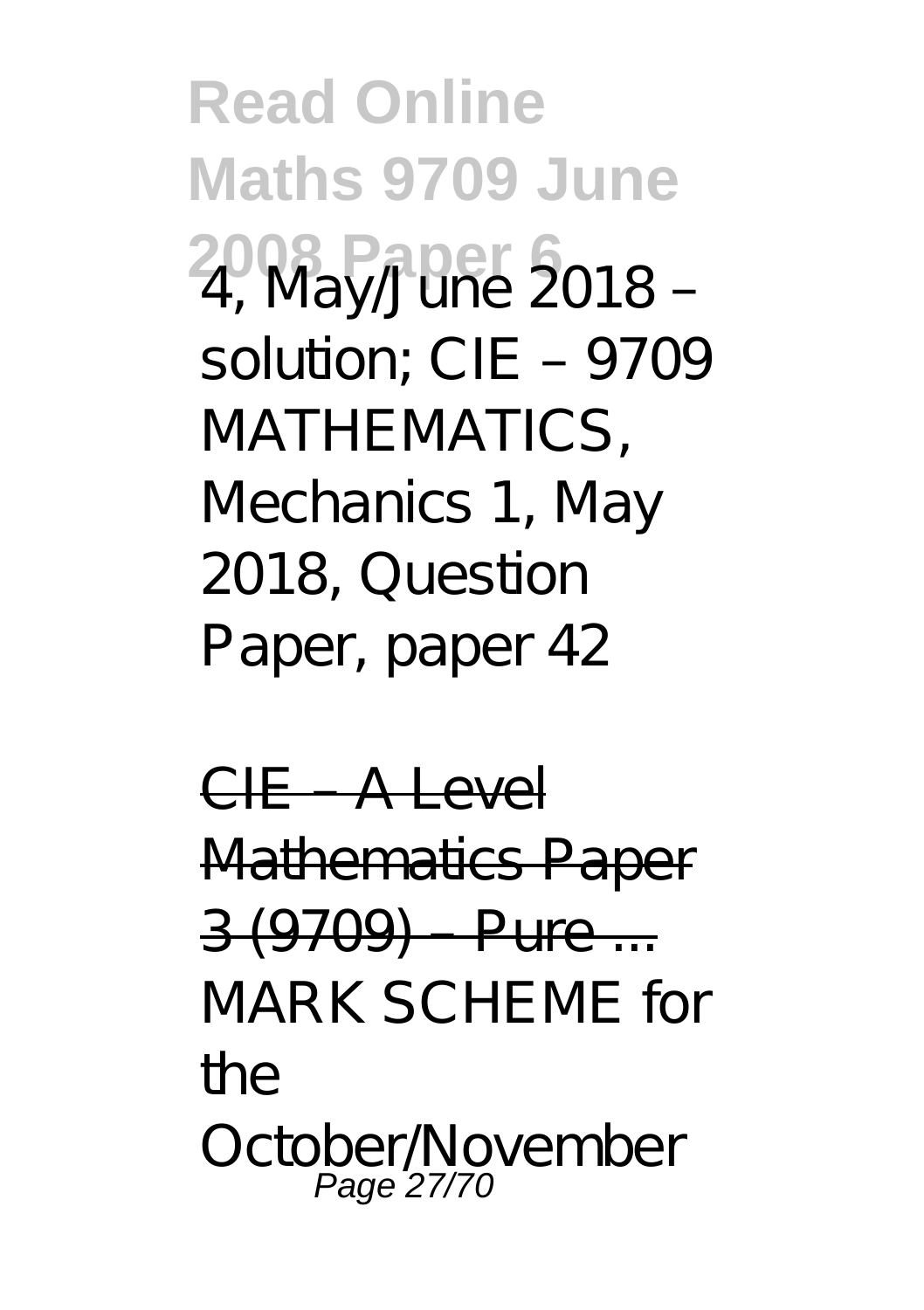**Read Online Maths 9709 June 2008 Paper 6** 2008 question paper 9709 MATHE MATICS 9709/01 Paper 1, maximum raw mark 75 This mark scheme is published as an aid to teachers and candidates, to indicate the requirements of the examination. It Page 28/70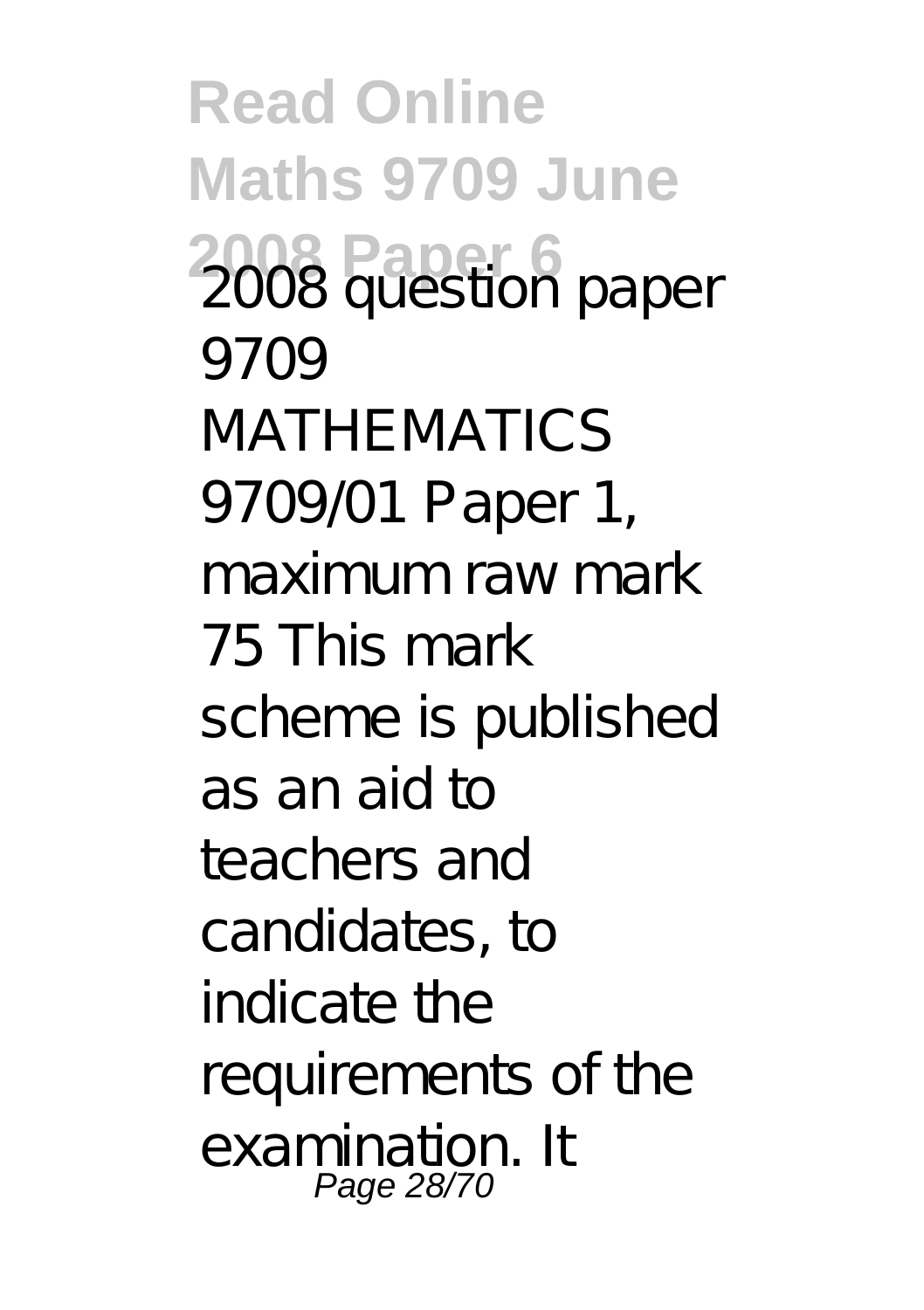**Read Online Maths 9709 June 2008 Paper 6**<br>Shows the basis on which Examiners were instructed to award marks. It does not

9709 w08 ms 1 row - Past Papers | PapaCambridge MARK SCHEME for the May/June 2006 question paper 9709 MATHEMATICS Page 29/70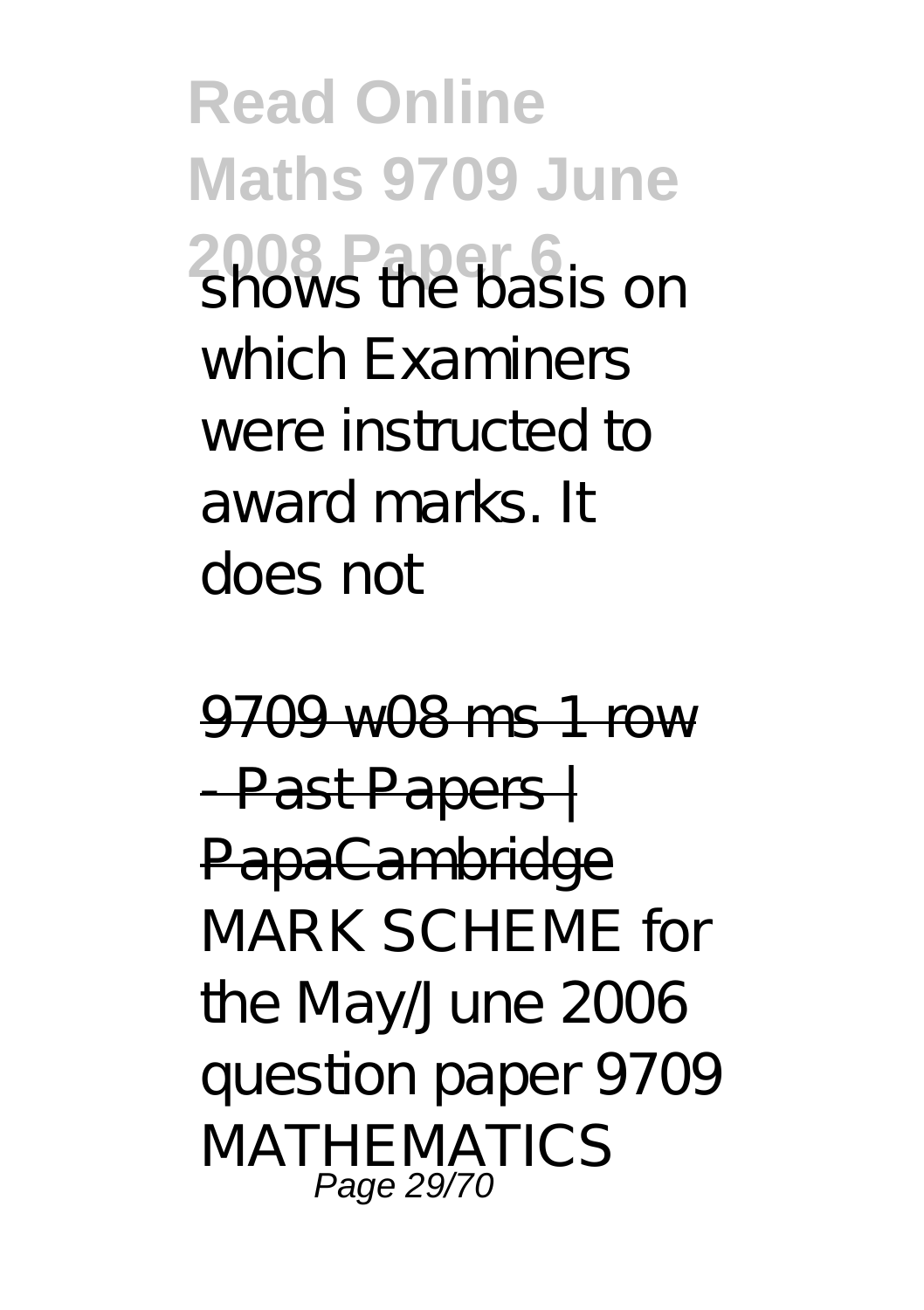**Read Online Maths 9709 June 2008 Paper 6** 9709/01 Paper 1 Maximum raw mark 75 This mark scheme is published as an aid to teachers and students, to indicate the requirements of the examination. It shows the basis on which Examiners were initially instructed to award Page 30/70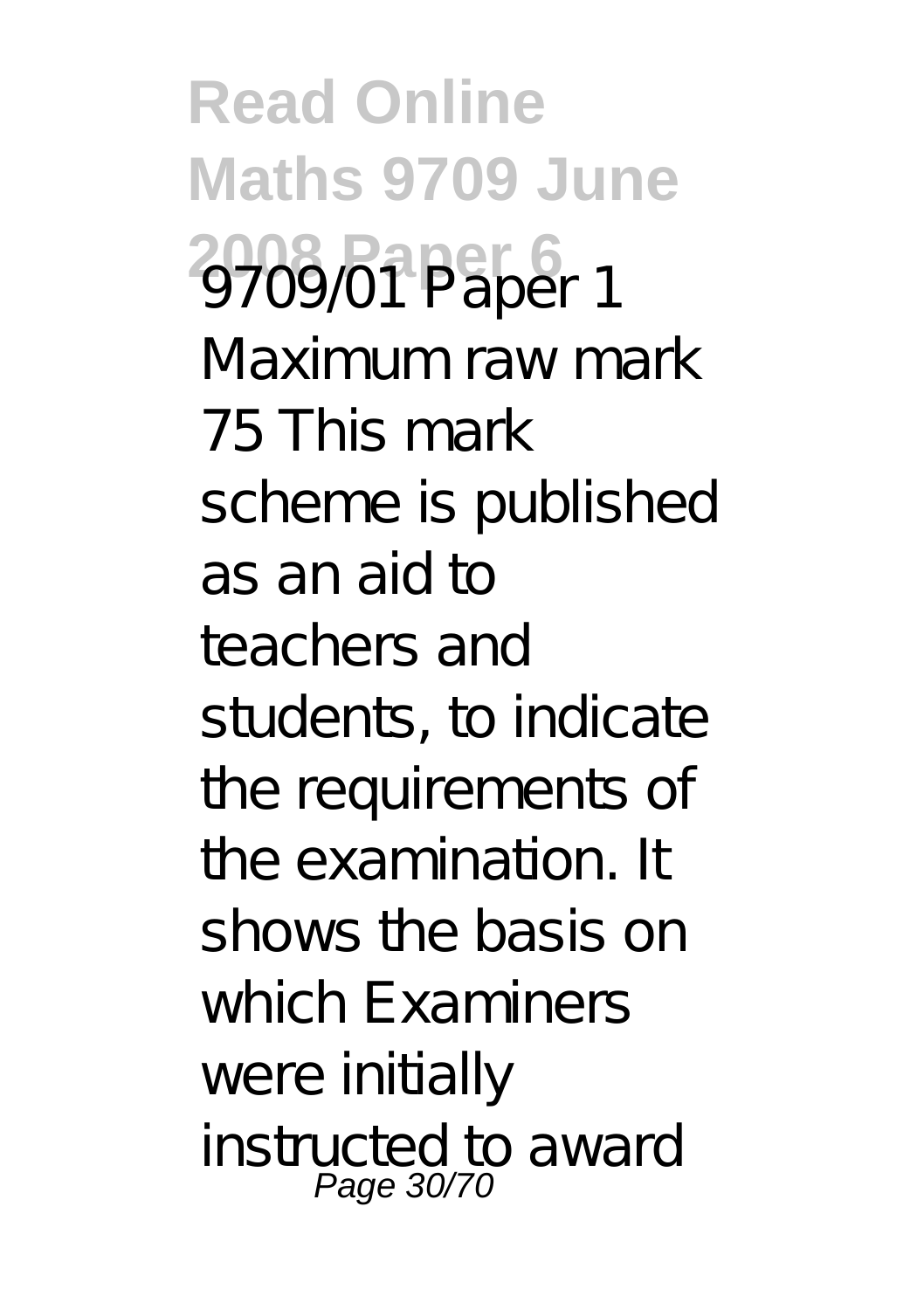**Read Online Maths 9709 June 2008 Paper 6** marks. It does

9709 01 Mathematics - Past Papers MARK SCHEME for the May/June 2012 question paper for the guidance of teachers 9709 MATHEMATICS 9709/11 Paper 1, maximum raw mark Page 31/70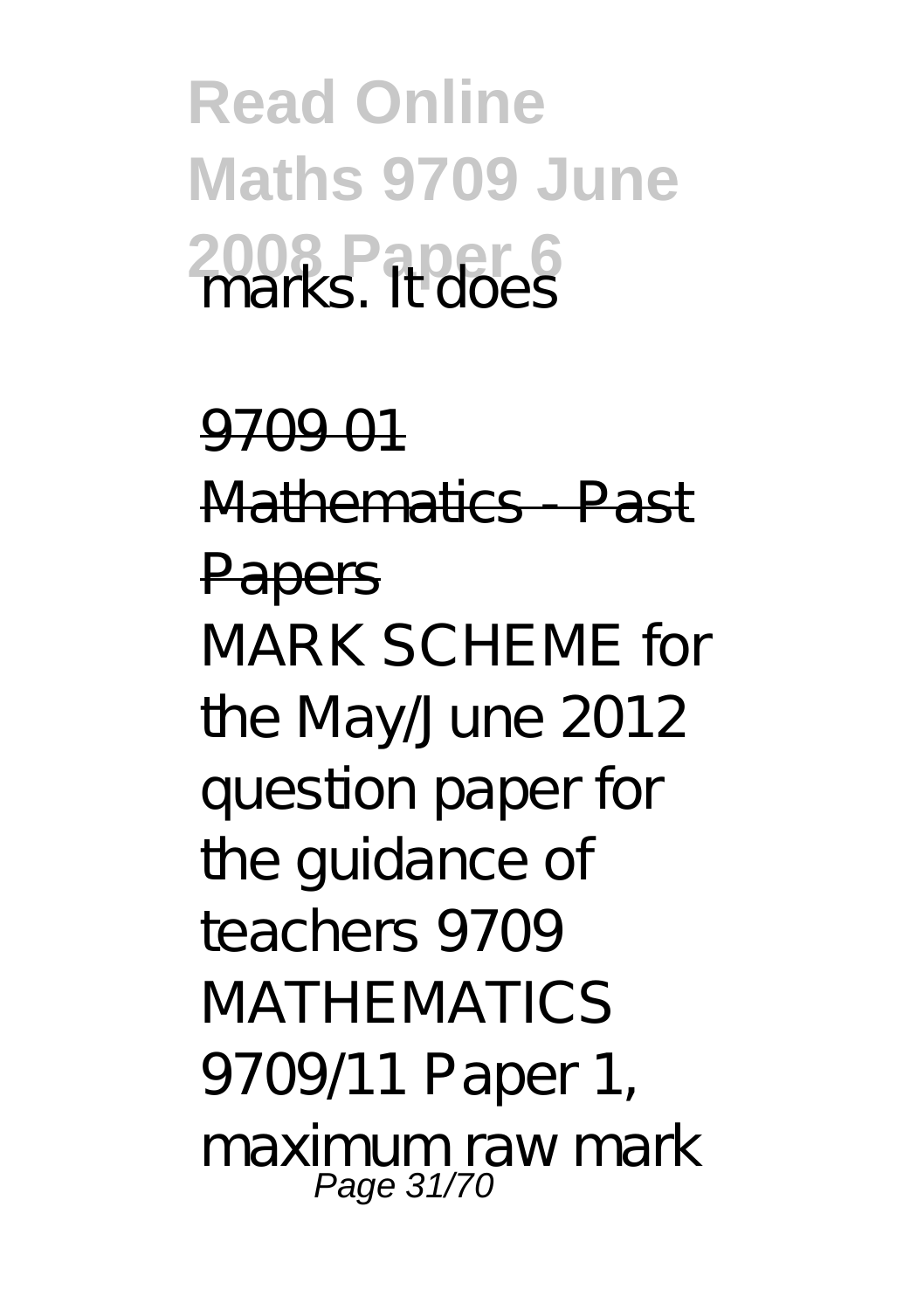**Read Online Maths 9709 June 2008 Paper 6** 75 This mark scheme is published as an aid to teachers and candidates, to indicate the requirements of the examination. It shows the basis on which Examiners were instructed to award marks. It does not Page 32/70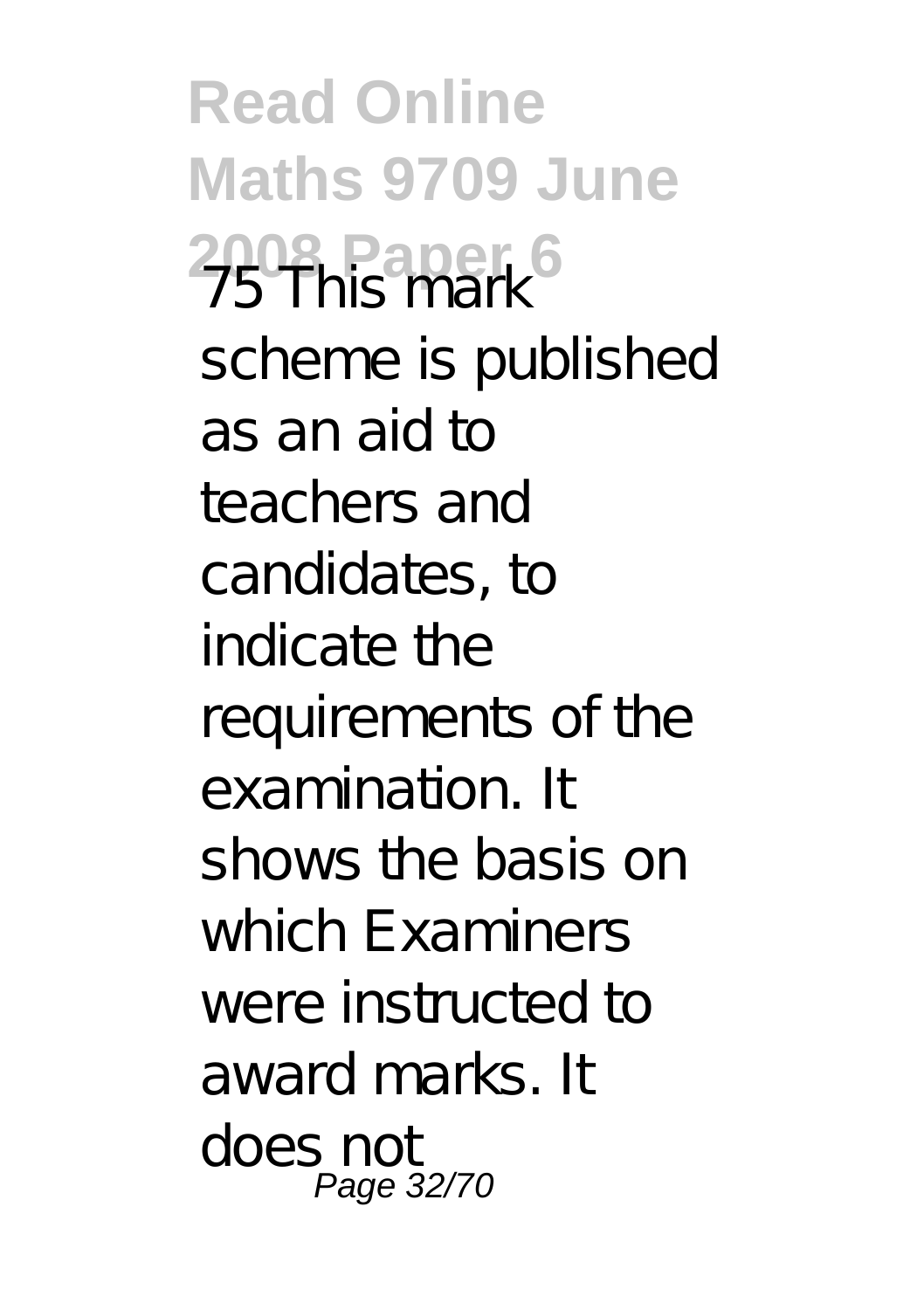**Read Online Maths 9709 June 2008 Paper 6**

 $9709$  s12 ms 11 -Past Papers PDF GCE Guide Recent Papers. MATHE MATICS Extended, May/June 2019, Question Paper 2 – 0607 s19 qp 11; CIE AS & A Level – Pure Mathematics (9709), May 2019 Page 33/70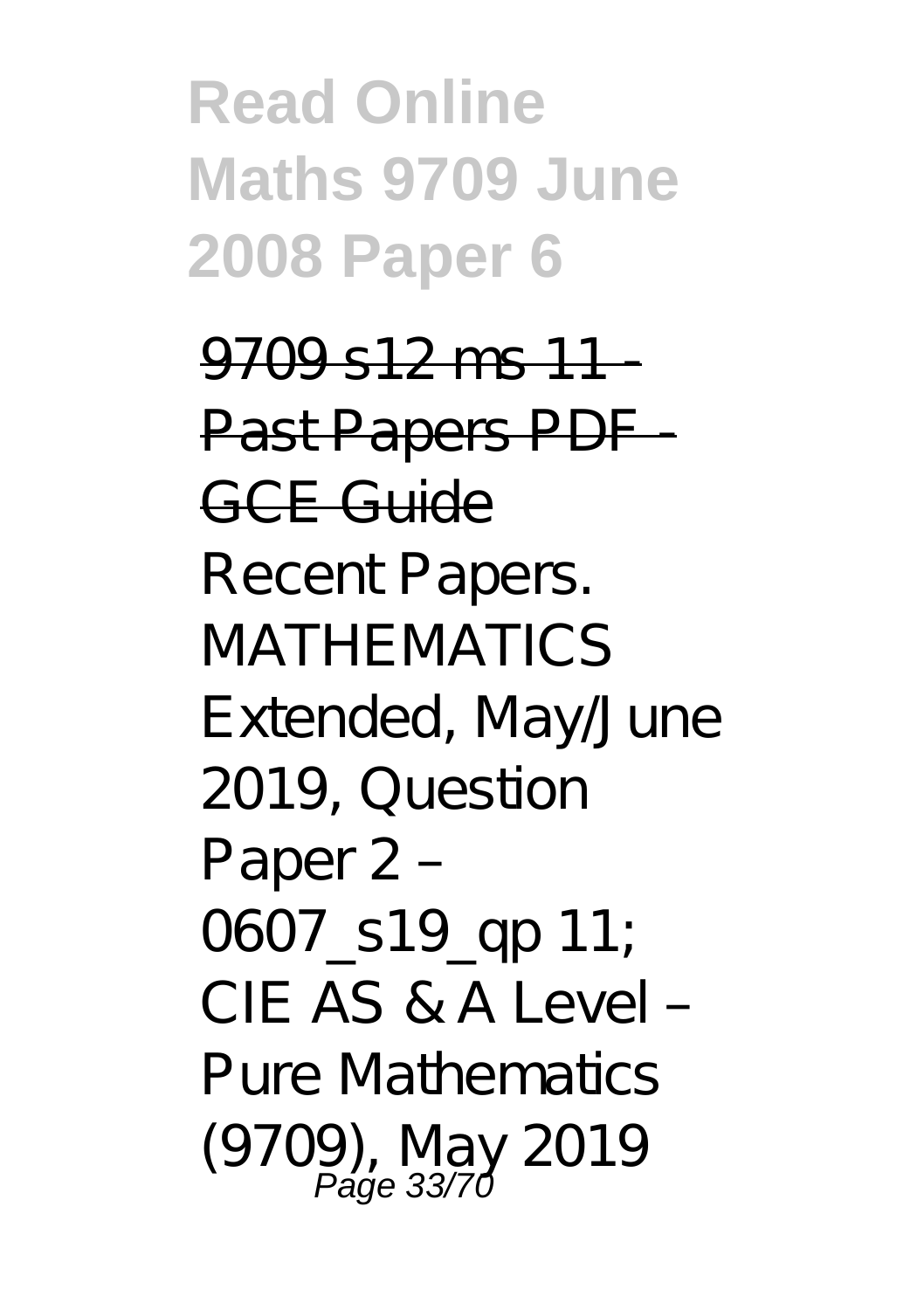## **Read Online Maths 9709 June 2008 Paper 6** Paper 12, 9709

CIE – A Level Mathematics Paper 4 (9709) – Mechanics 1 Recent Papers. **MATHEMATICS** Extended, May/June 2019, Question Paper 2 – 0607\_s19\_qp 11; CIE AS & A Level – Page 34/70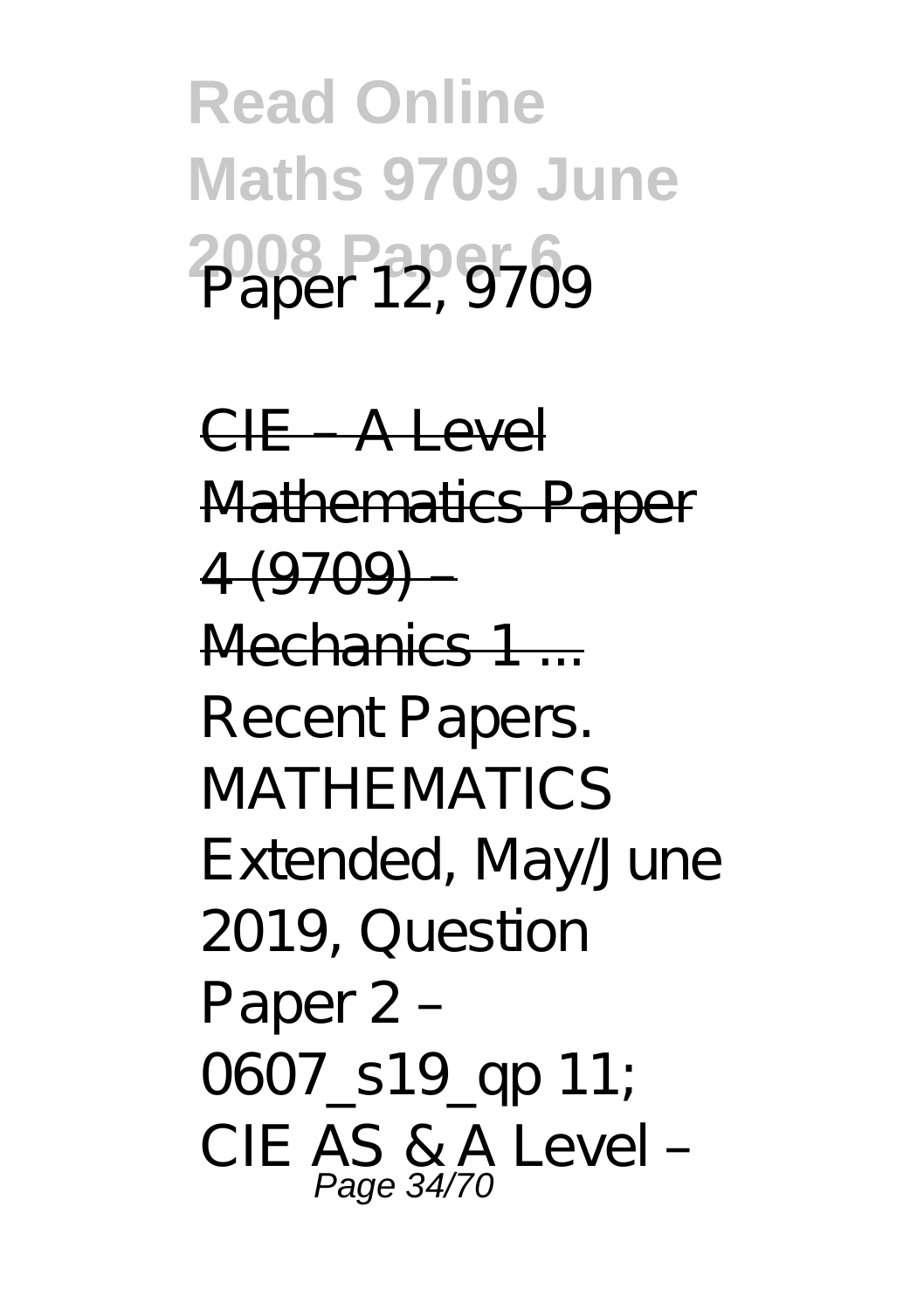**Read Online Maths 9709 June 2008 Paper 6** Pure Mathematics (9709), May 2019 Paper 12, 9709; CIE – 9709 Mechanics 1, AS Level, Paper 4, May/June 2018 – solution; CIE – 9709 MATHEMATICS, Mechanics 1, May 2018, Question Paper, paper 42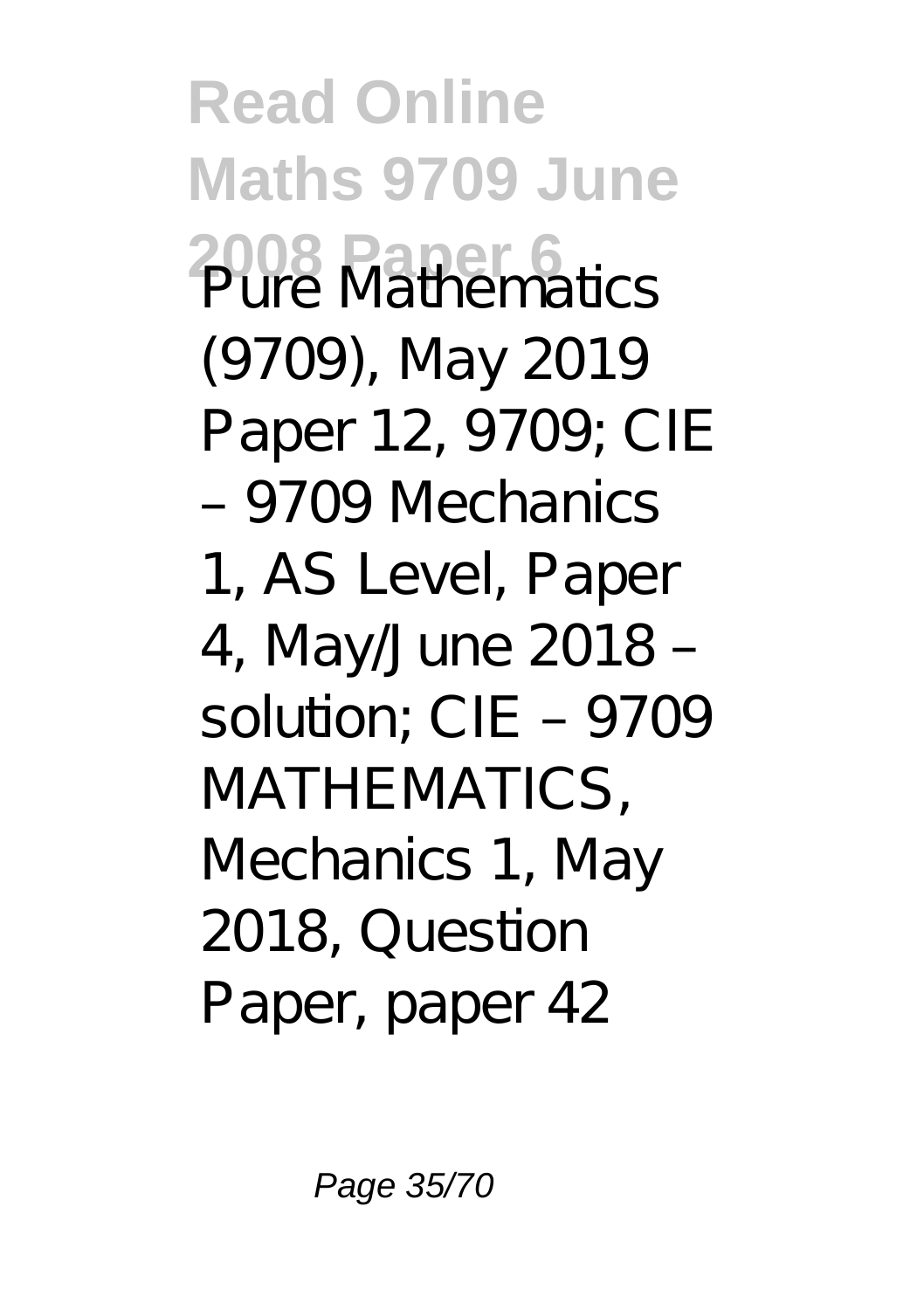**Read Online Maths 9709 June** 2008 Paper 6 May June 2008 Paper 1 4024/1 Solved Past Paper | CIE AS Mathematics | Pure 1 | May/June 2016 - Paper 11 May/June 2008 AICT P4 Solved Papers !Silent Papers! VECTORS Question 10 Page 36/70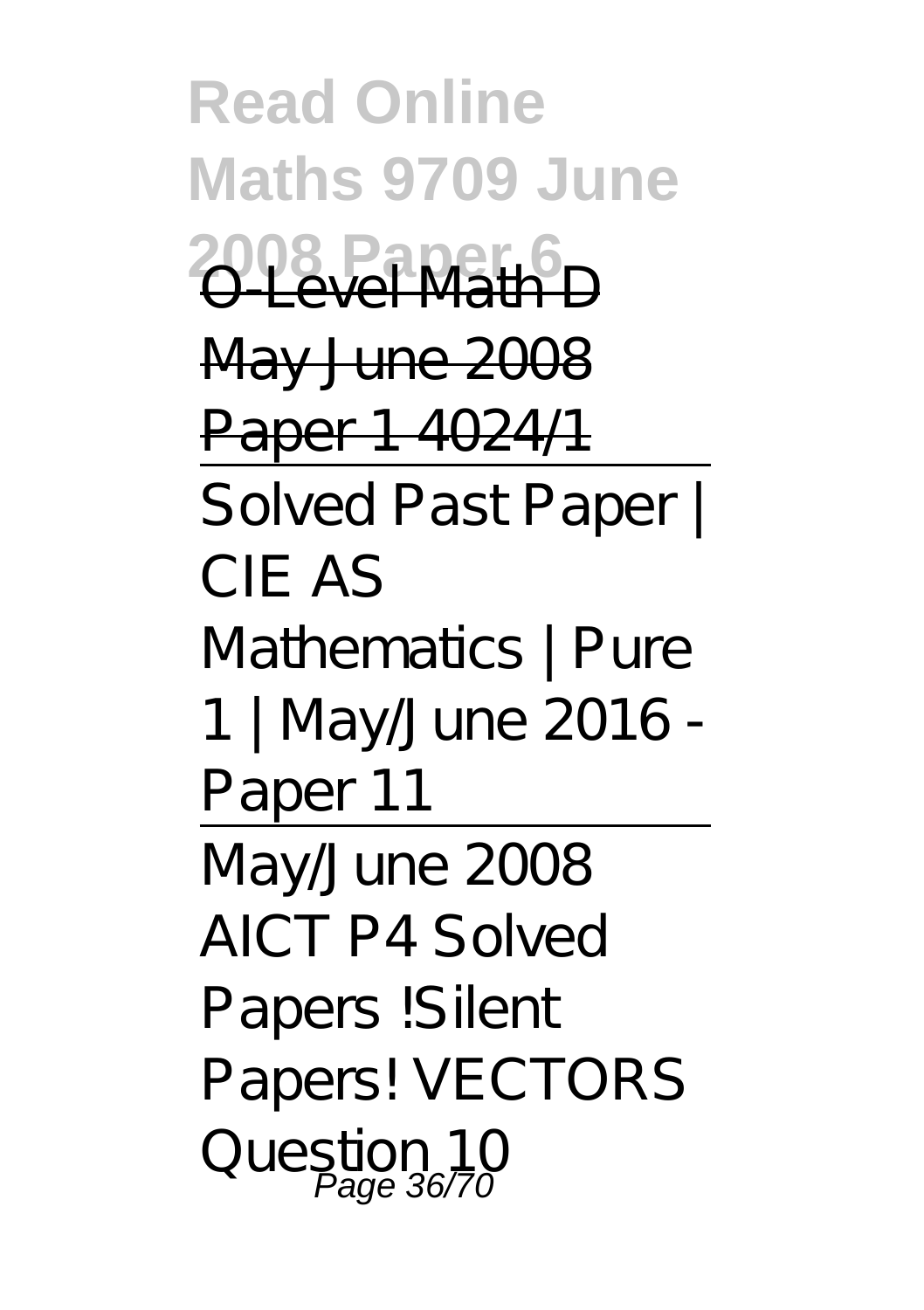**Read Online Maths 9709 June 2008 Paper 6** 2008 (IN URDU / HINDI) **Cambridge AS Mathematics | Mechanics | May/June 2020 Paper 41 | Solved | 9709/41/M/J/20** Guided Solution 9709 Pure Mathematics 3 May June 2020 Paper 32 A Level Math Past Page 37/70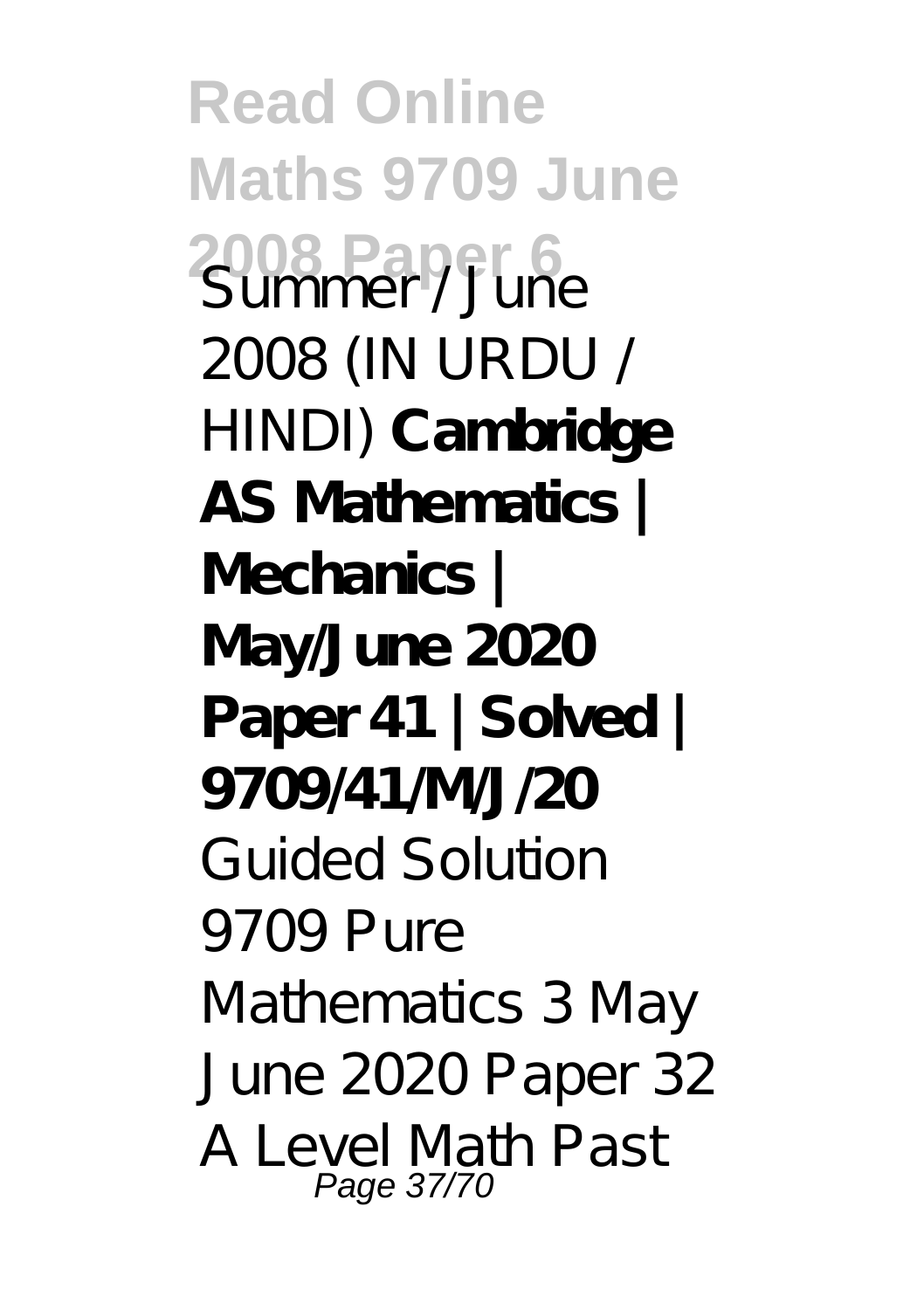**Read Online Maths 9709 June 2008 Paper 6** Paper 12, May 2016. Mathematics. 9709. Pure 1.Past Papers A Level Pure Mathematics May June 2020 Paper 11 9709/11 *A Level Pure Mathematics May June 2019 Paper 32 9709/32* Guided Solution 9709 Pure Mathematics 1 May<br>Page 38/70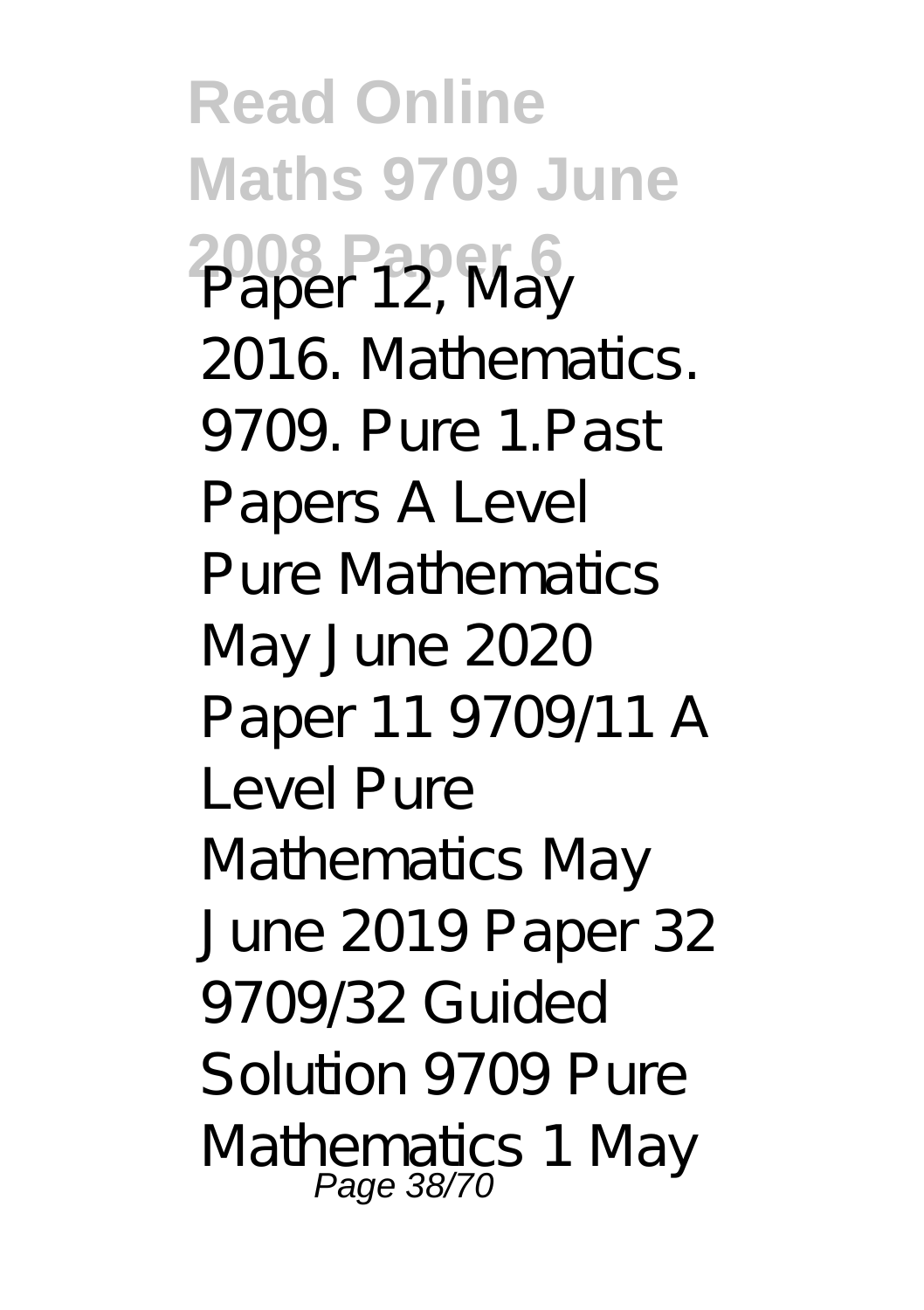**Read Online Maths 9709 June 2008 Paper 6** June 2020 Paper 12 A-Level Pure Mathematics May June 2020 Paper 33 9709/33 **Guided Solution 9709 Pure Mathematics 1 May June 2019 Paper 12** CIE A2 Maths 9709 | S15 P32 | Solved Past Paper <del>9709/12/M/J/2</del> CAMBRIDGE | Page 39/70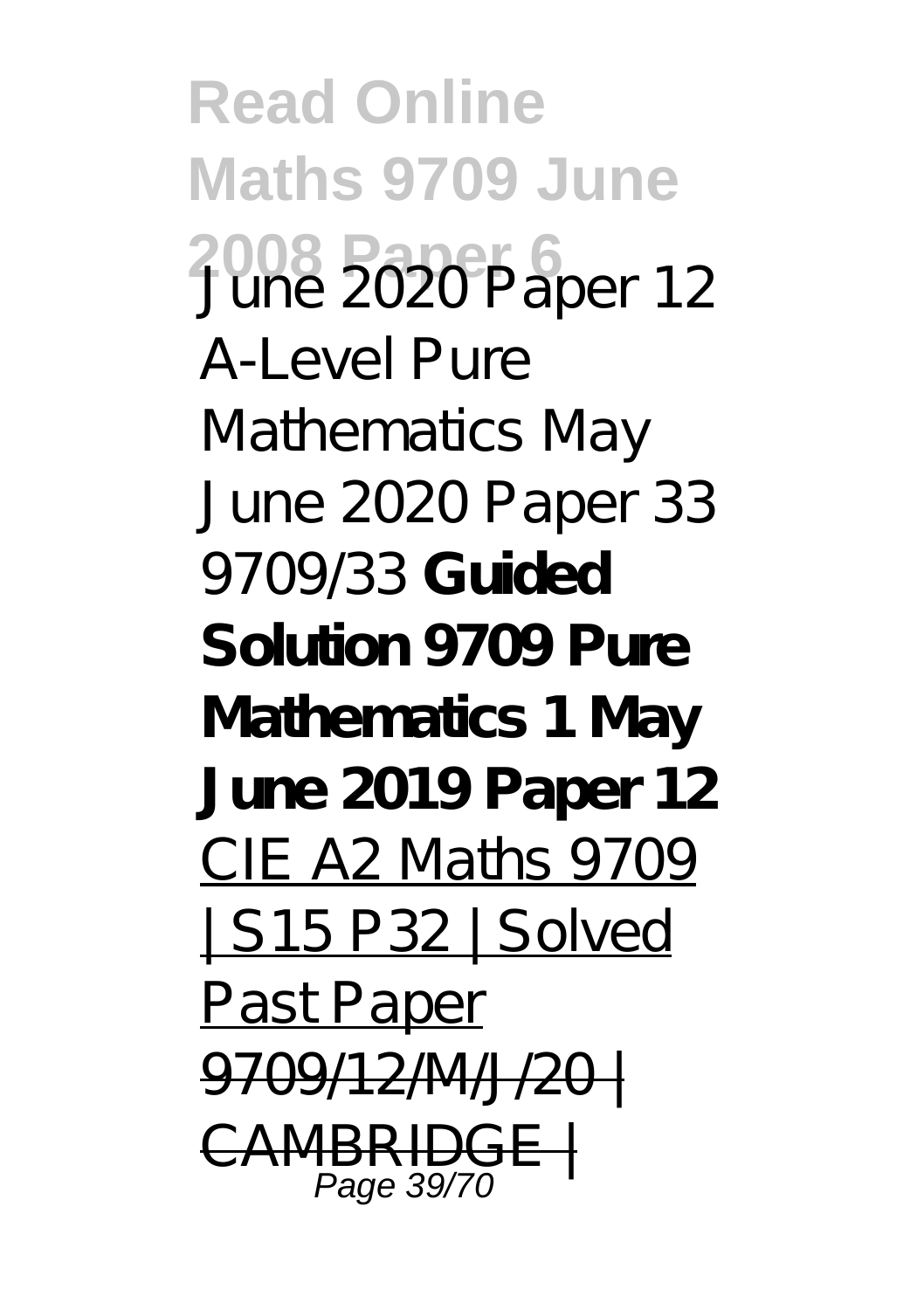**Read Online Maths 9709 June 2008 Paper 6** MATHEMATICS 2020 | #9709/12/M/J/20 #9709 #9709 MAY JUNE 2020 Guided Solution 9709 Pure Mathematics 3 May June 2017 Paper 33 *Guided Solution 9709 Mechanics May June 2020 Paper 41* Guided Page 40/70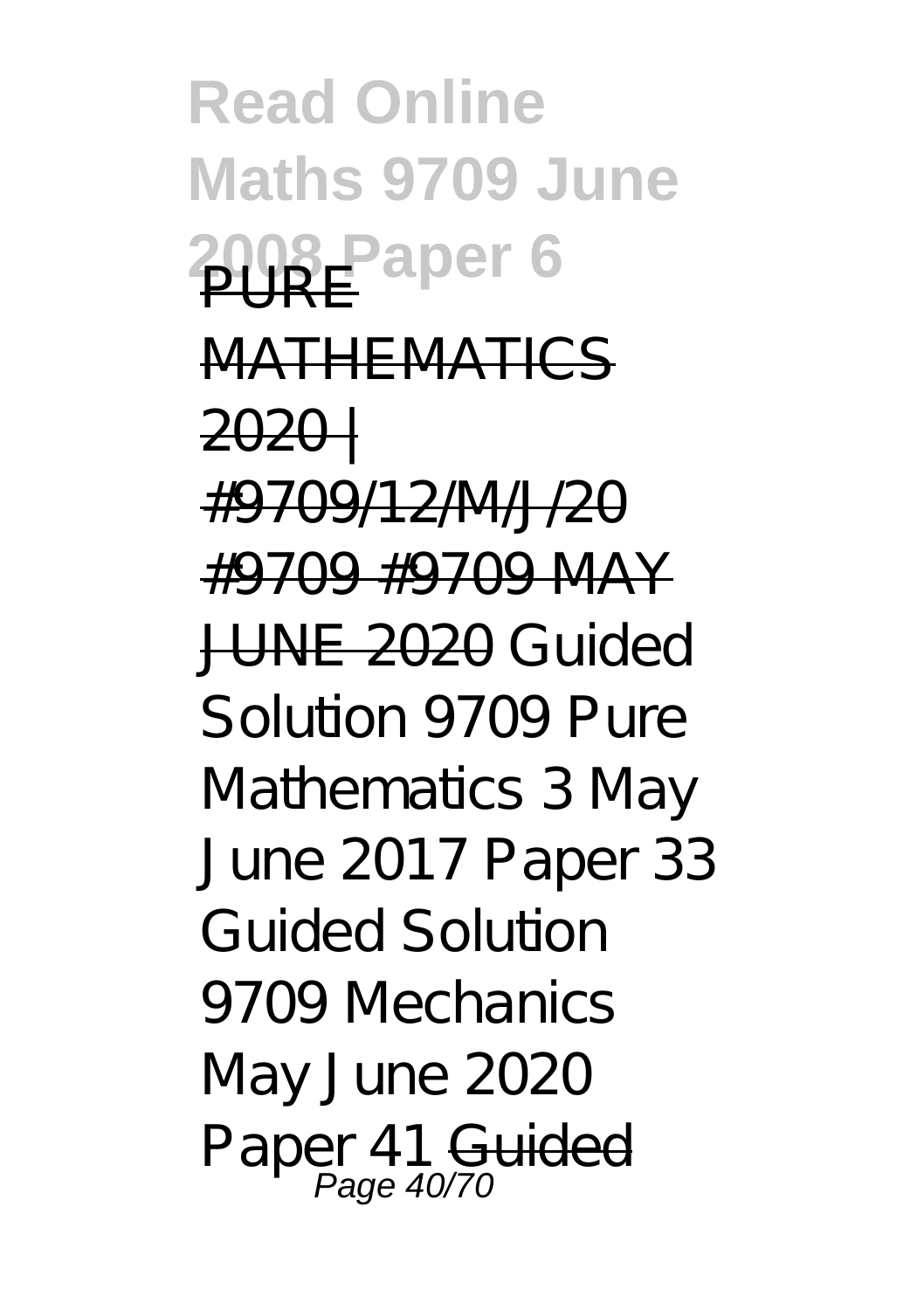**Read Online Maths 9709 June 2008 Paper 6** Solution 9709 Pure Mathematics 3 October November 2019 Paper 31 CIE AS Maths 9709 | M17 P12 | Solved PastPaper **Cambridge A Level Maths June 2017 P3** 9709\_s18\_31 Question 1-4 CIE AS Maths 9709 | S14 P41 | Solved<br>Page 41/70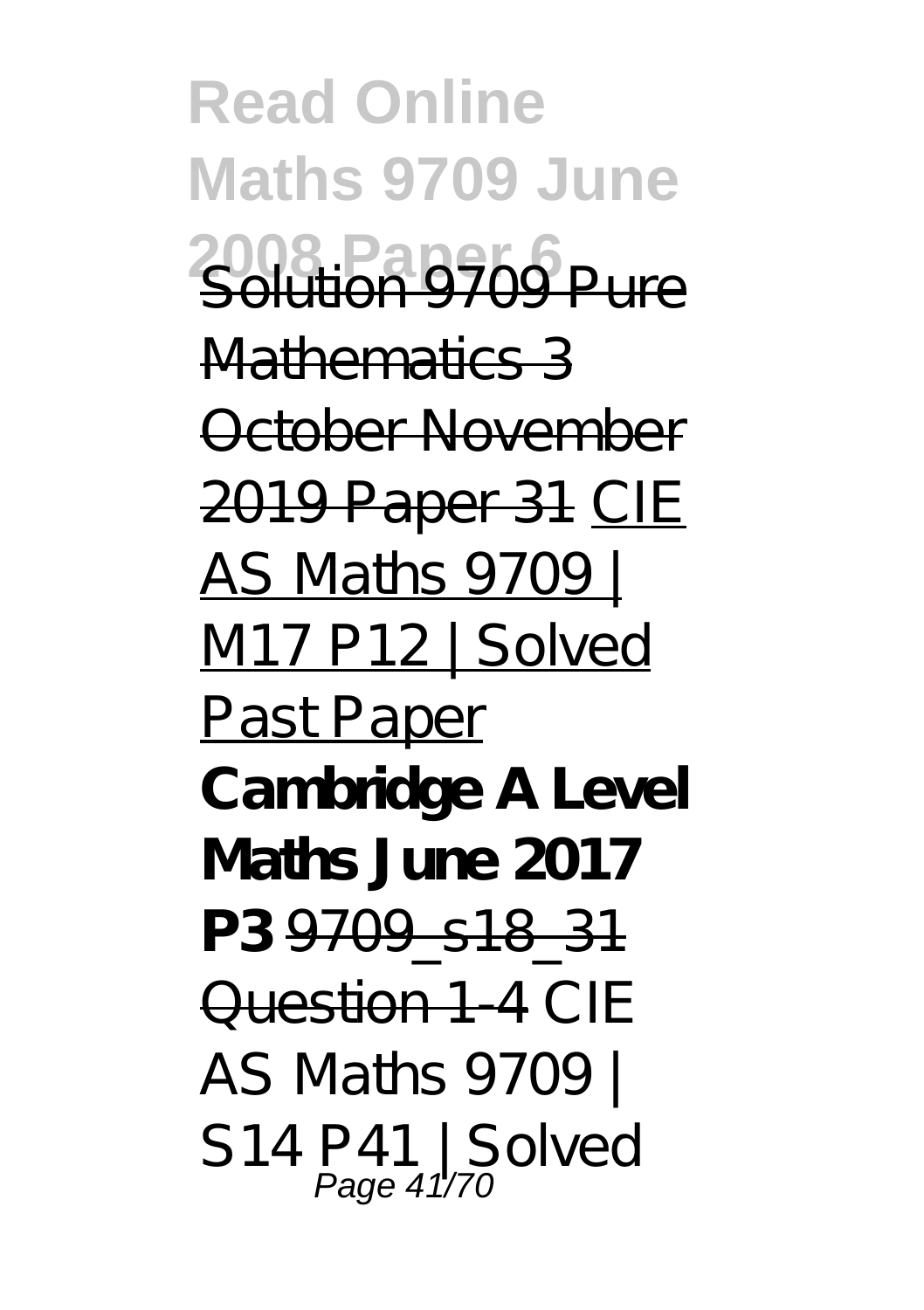**Read Online Maths 9709 June 2008 Paper 6** Past Paper CIE AS Maths 9709 | W14 P41 | Solved Past Paper *A-Level Pure Mathematics Statistics S1 May June 2020 Paper 52 9709/52 Edexcel GCE Maths | June 2017 Paper C4 | Complete Walkthrough (6666)* A-Level Pure Page 42/70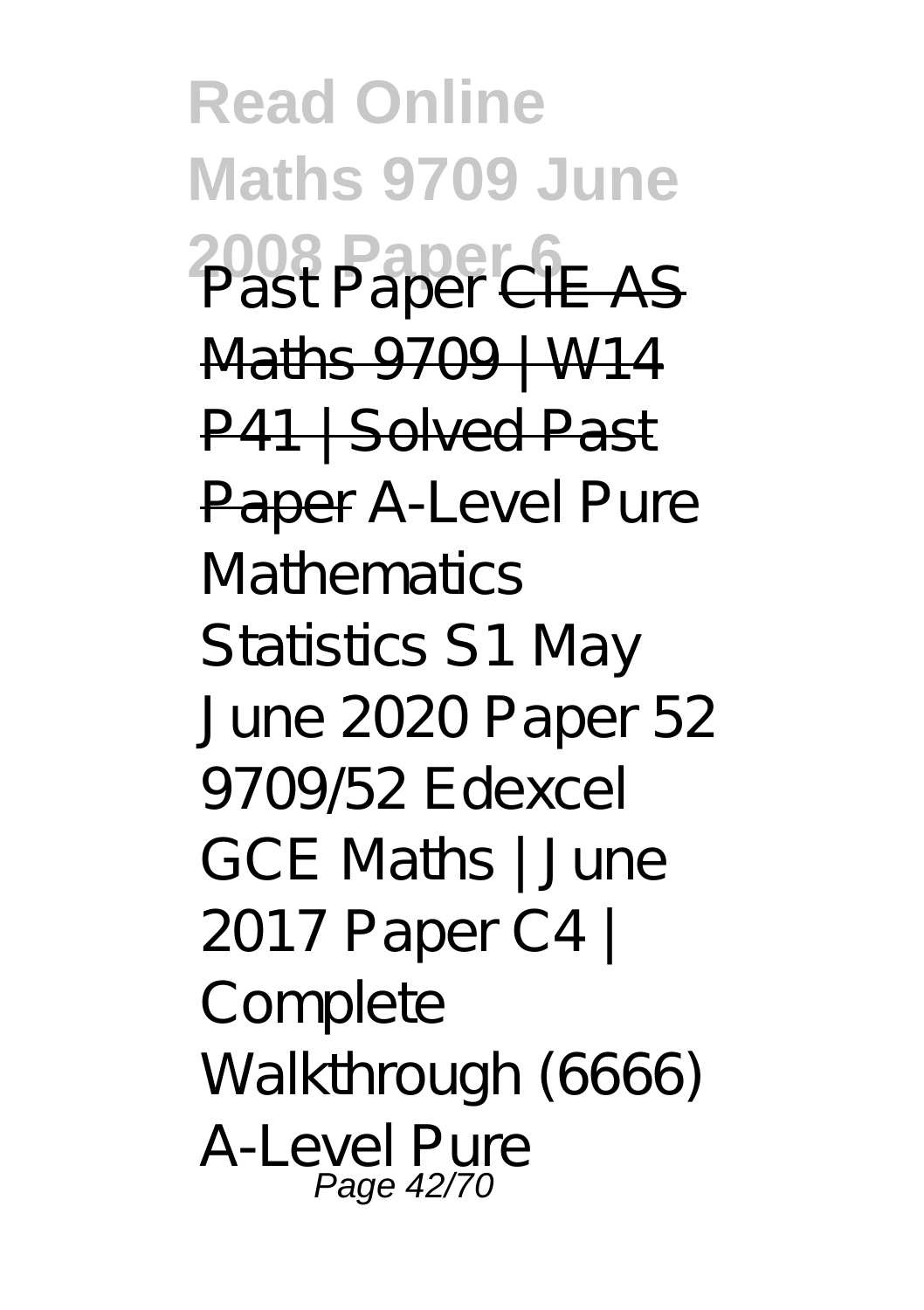**Read Online Maths 9709 June 2008 Paper 6** Mathematics May June 2020 Paper 12 9709/12 *IGCSE 0580 Advance Maths Complete Solution 2020 GCE Specimen Paper 4* A-Level Pure Mathematics May June 2020 Paper 13 9709/13 Disposals \u0026 Depreciation  $CIF$  IGC Page 43/70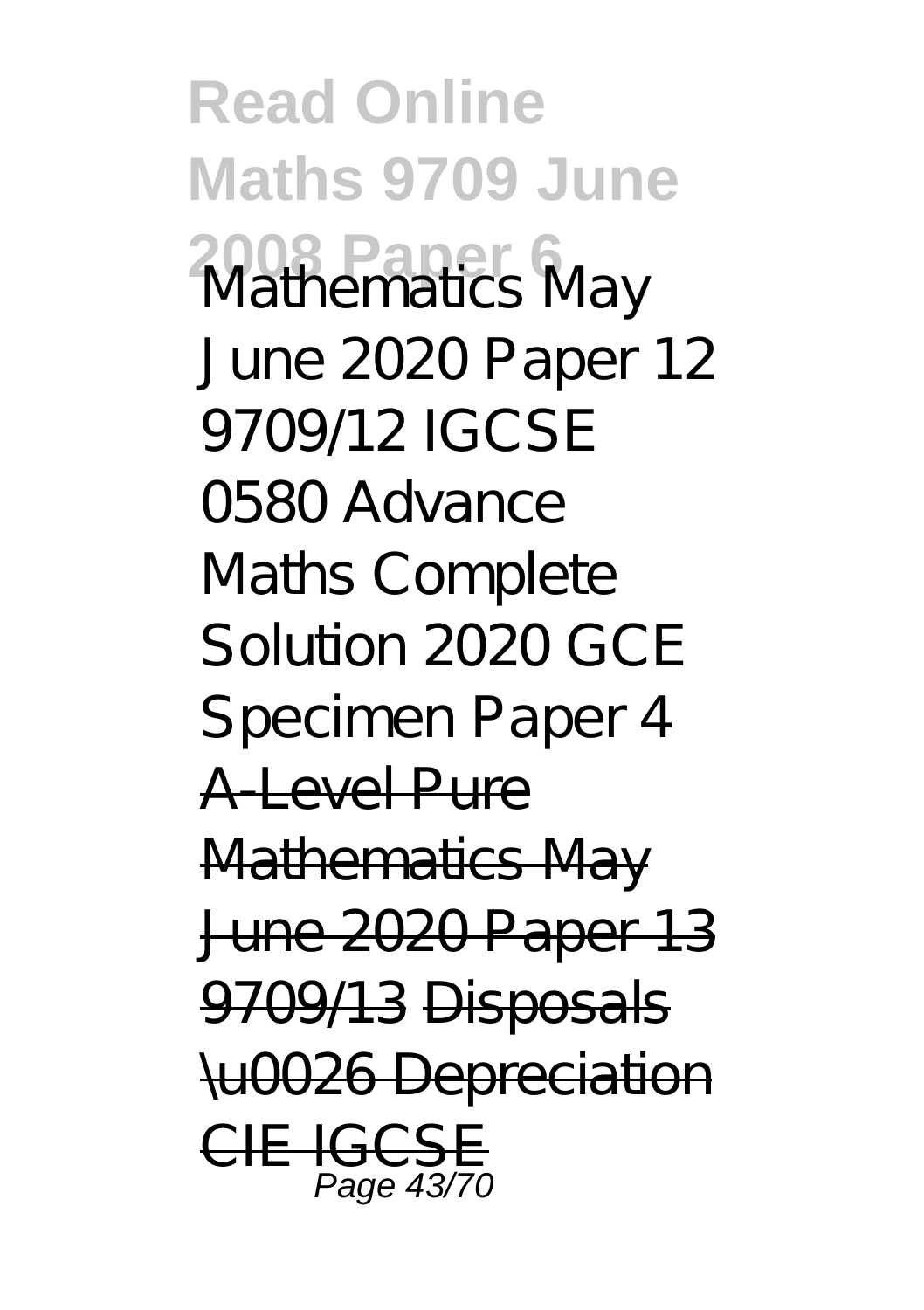**Read Online Maths 9709 June** 2008 Paper Paper June 2013 Guided Solution 9709 Pure Mathematics 1 May June 2020 Paper 11 **CIE AS Maths 9709 | S13 P41 | Solved Past Paper** Maths 9709 June 2008 Paper Page 4 Mark Scheme Syllabus<br>Page 44/70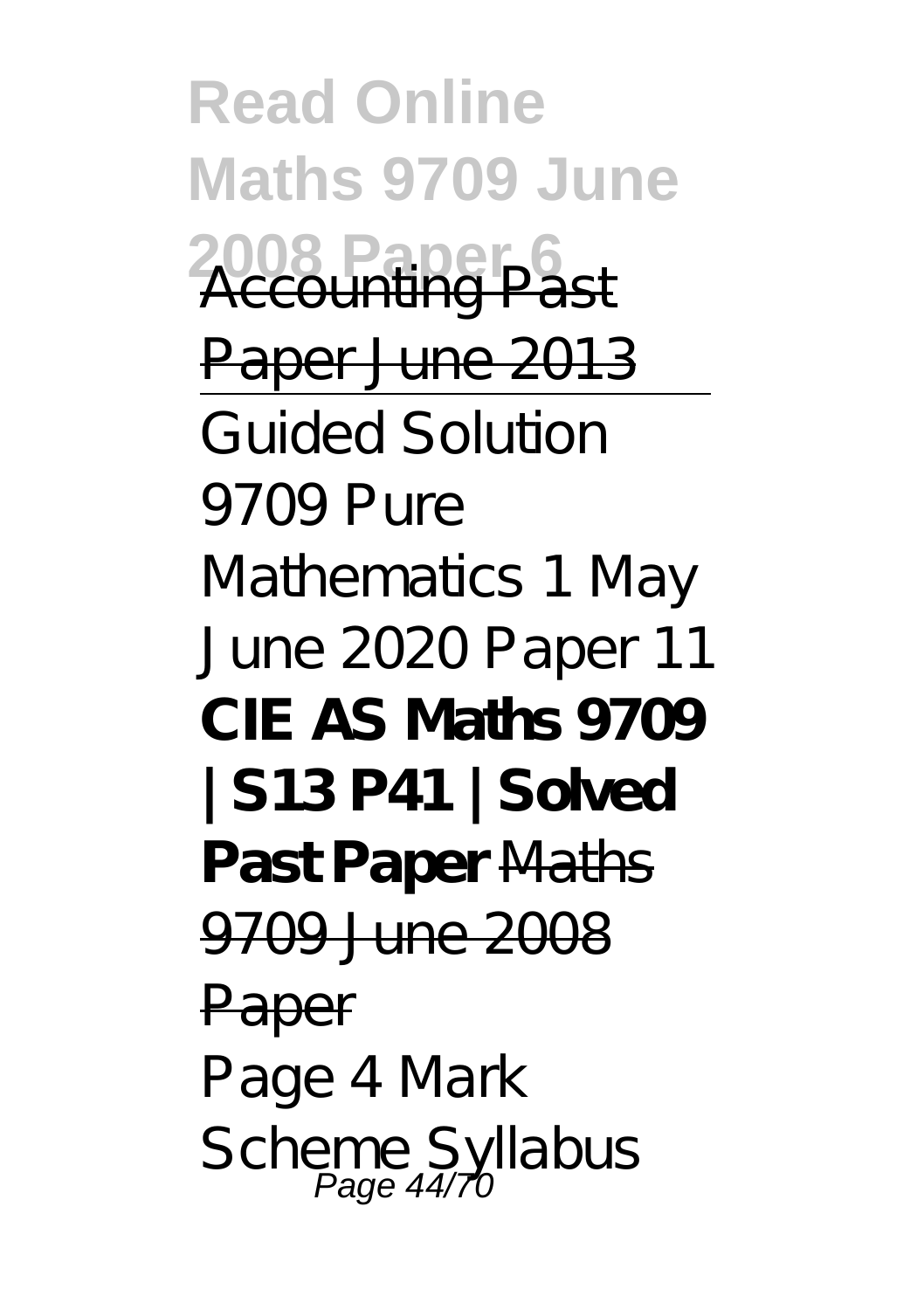**Read Online Maths 9709 June 2008 Paper 6** Paper GCE A/AS LEVEL – May/June 2008 9709 06 © UCLES 2008 1 (i) (ii) median  $= 16$ th along =  $24$  LQ = 16  $not 15.5 \cup 0 = 10 +$  $19 = 35x = 5 R1 R1$ 2 M1 A1 2 For adding 19 to their LQ in whatever form Must be 5 not 35. c.w.o. 2 (i) (ii) (iii) Page 45/70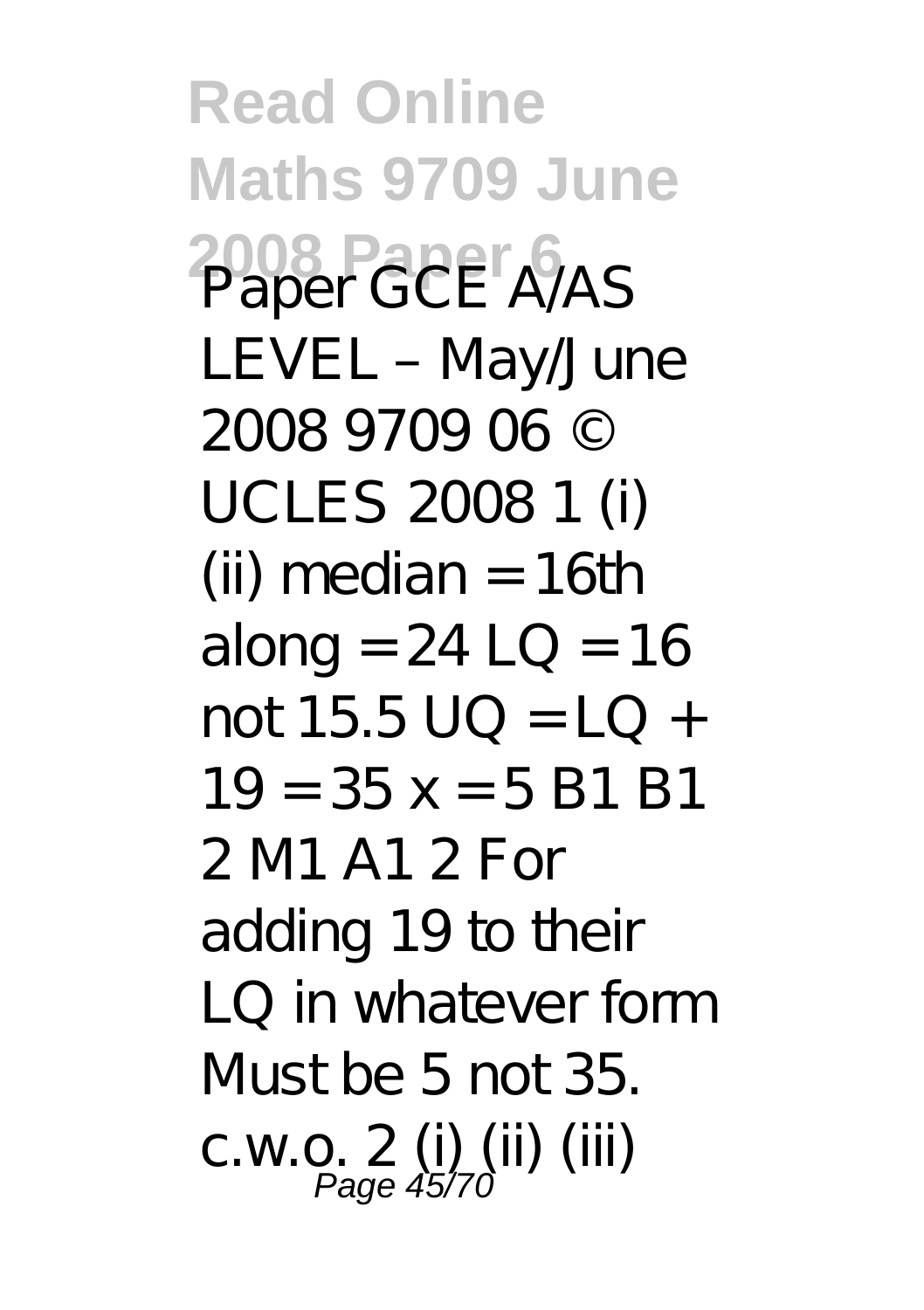**Read Online Maths 9709 June 2008 Paper 6** P(A) = 0.2 P(not S)  $= (1.2 \times 0.7 +$  $0.8 \times 0.35 = 0.42$  P(B)  $S) = 0.42$ 

 $9709$  s08 ms 6 -Past Papers PDF GCE Guide Update: 12/08/2020 The June 2020 papers for Cambridge IGCSE, Cambridge Page 46/70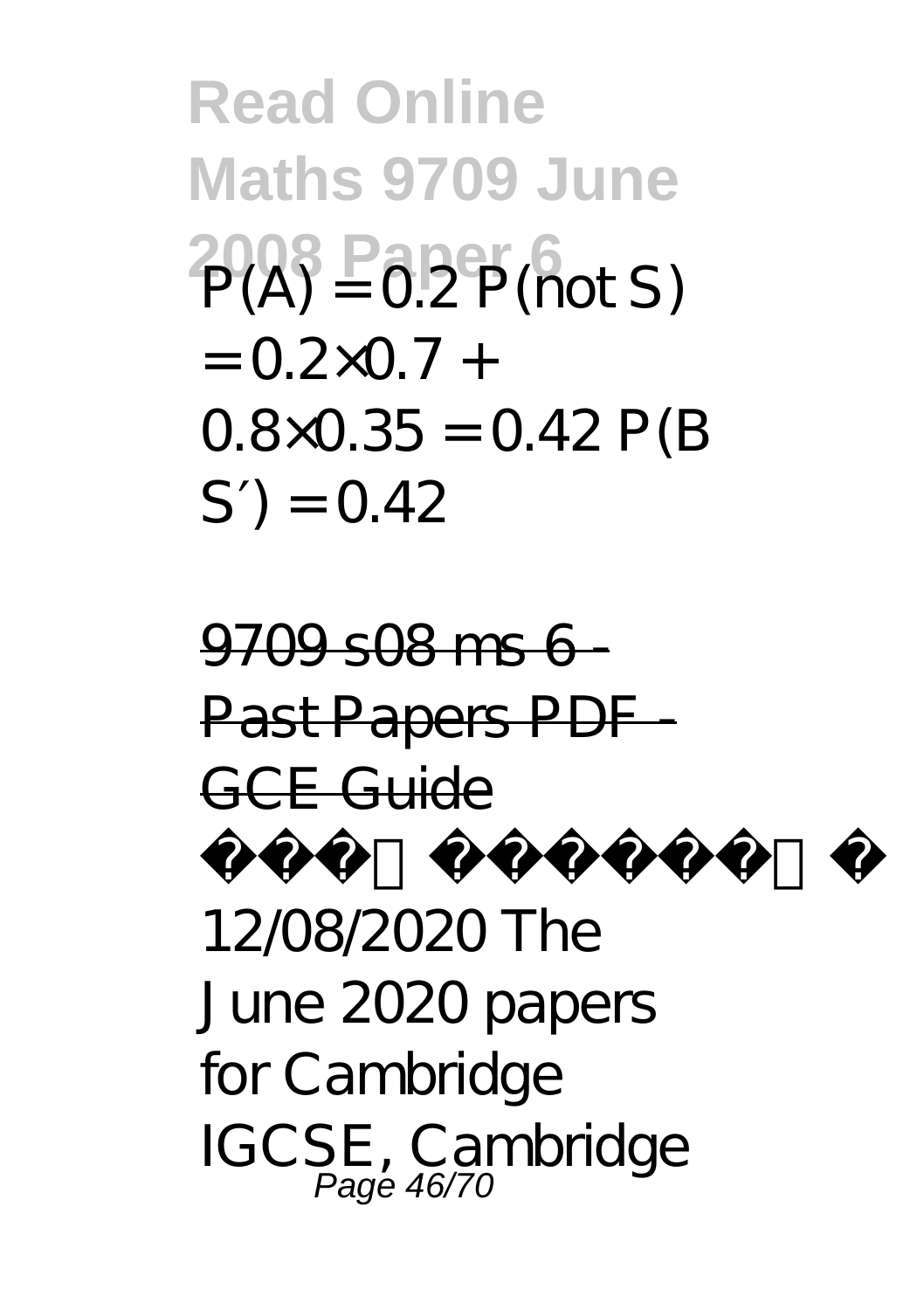**Read Online Maths 9709 June 2008 Paper 6** International A/AS Levels, and Cambridge O Levels have been uploaded. 19/08/2020 O Level Pakistan Studies Paper 2 has not been published by CAIF for this session. If it becomes availabe, we will upload it.<br>Page 47/70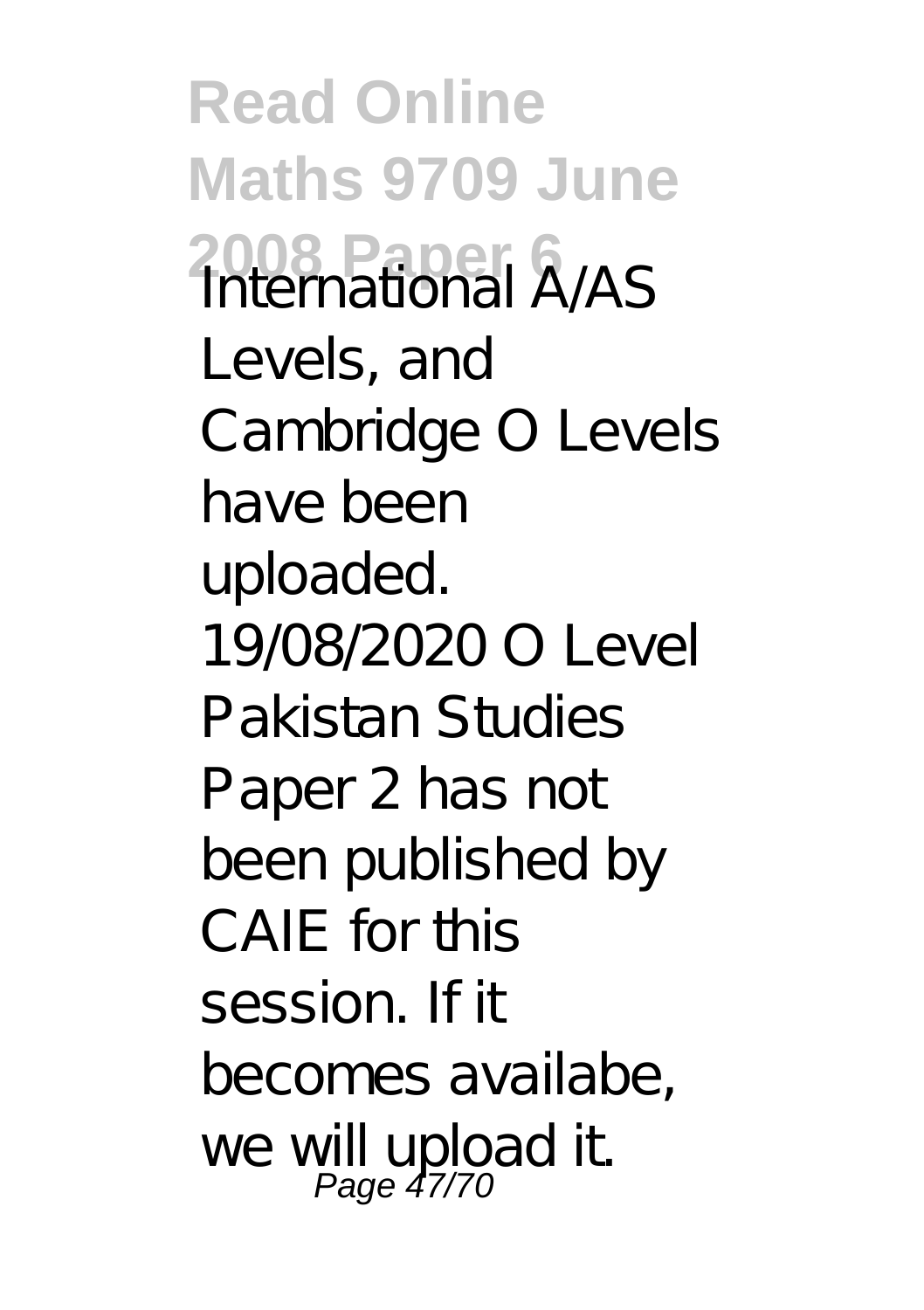## **Read Online Maths 9709 June 2008 Paper 6**

Papers | A Levels | Mathematics (9709) | 2008 | Past ... MARK SCHEME for the May/June 2008 question paper. 9709 MATHE MATICS. 9709/03 Paper 3, maximum raw mark 75. This mark scheme is published<br>Page 48/70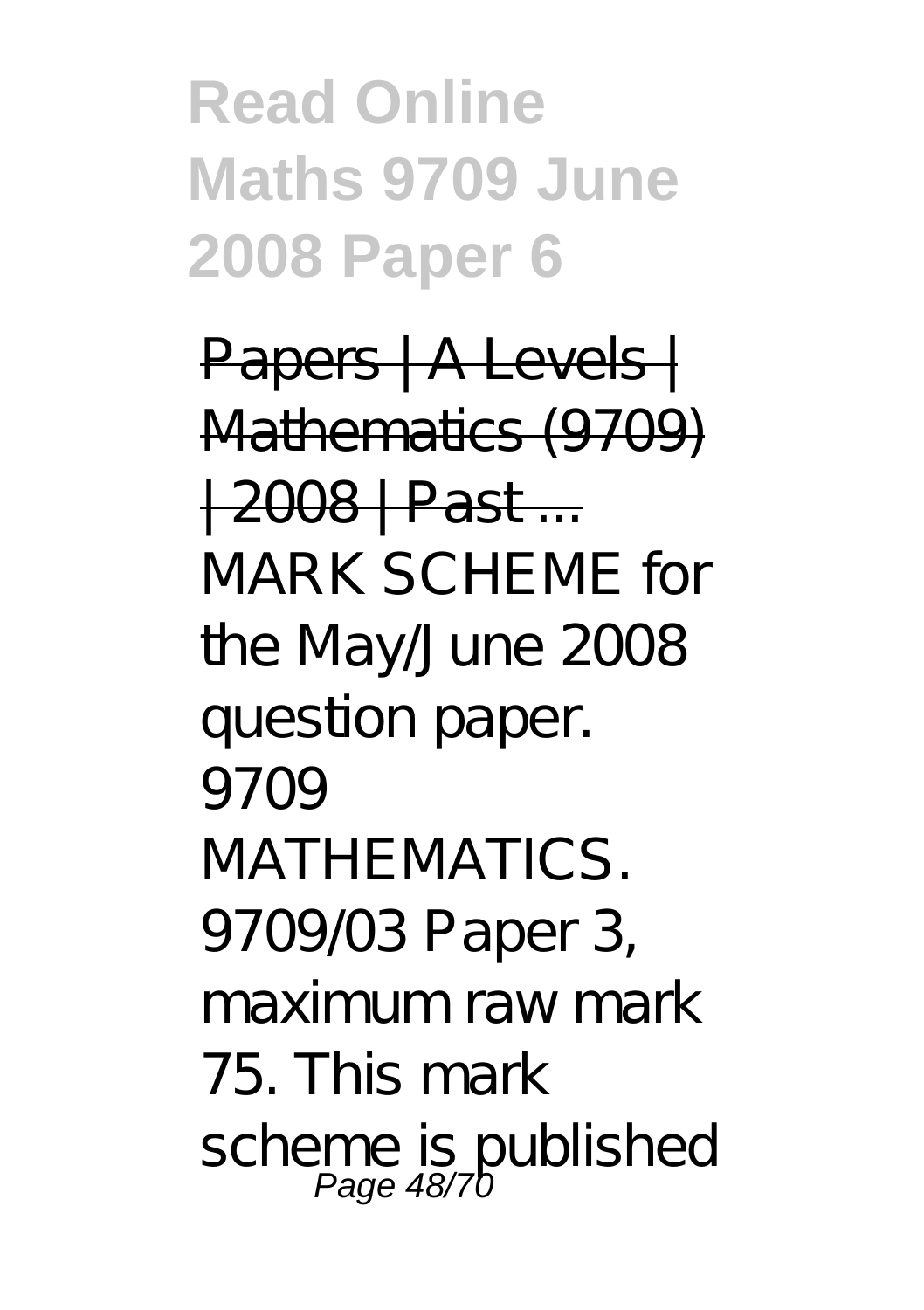**Read Online Maths 9709 June 2008 Paper 6** as an aid to teachers and candidates, to indicate the requirements of the examination. It shows the basis on which Examiners were instructed to award marks.

 $9709$  s08 ms 3 Past Papers PDF Page 49/70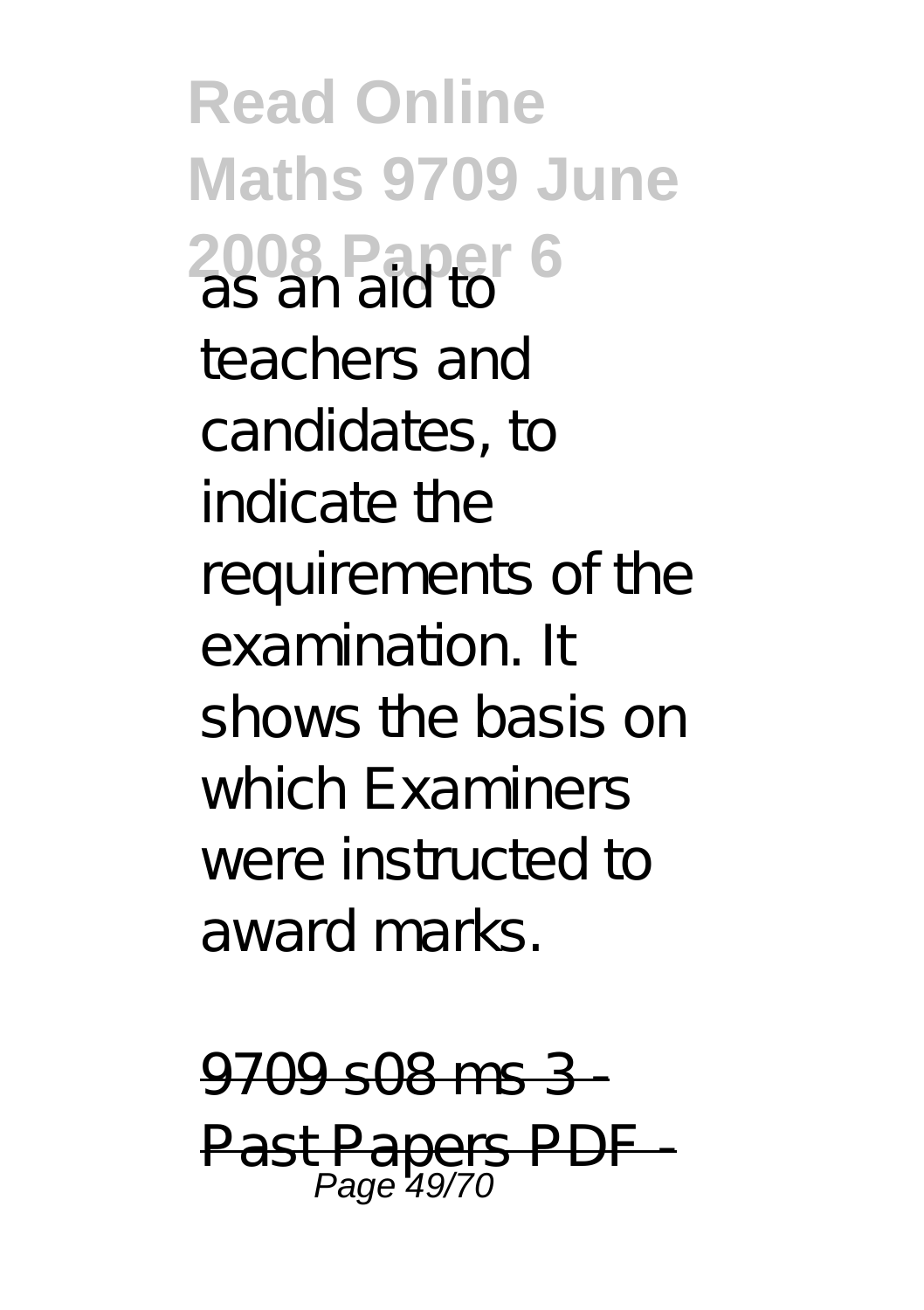**Read Online Maths 9709 June 2008 Paper 6** Year 2008 May June (P1-9709/01) Past Papers' Solutions | Cambridge International Examinations (CIE) | AS & A level | Mathematics 9709 | Pure Mathematics 1 (P1-9709/01) | Year 2008 | May-Jun | Page 50/70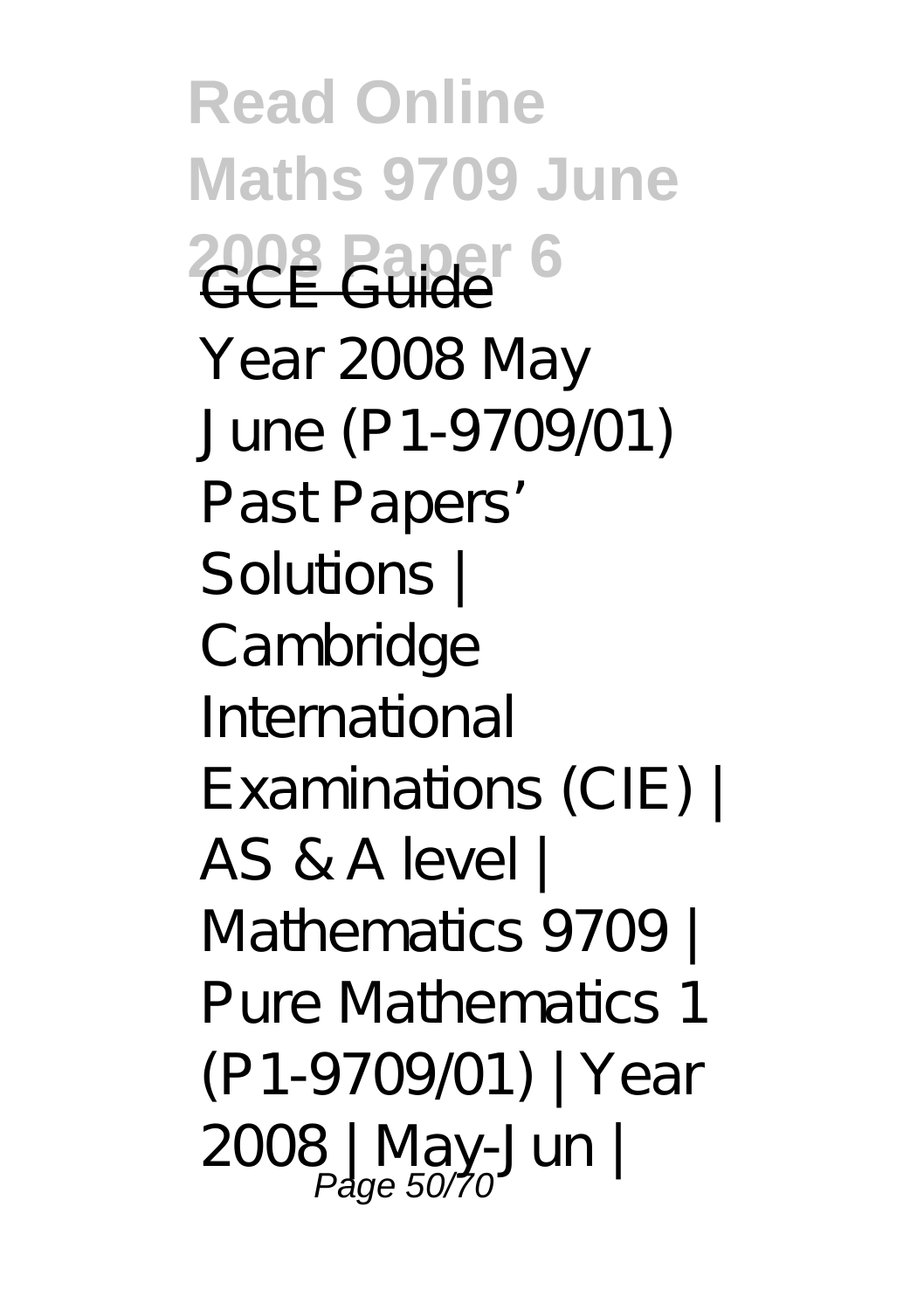**Read Online Maths 9709 June 2008 Paper 6** (P1-9709/01) | Q#5. Hits: 1098. Question. The diagram shows a circle with centre O and radius 5 cm. The point P lies on the circle, PT is a tangent to ...

**Past Papers** Solutions | A and AS  $level 1$  CIE Page 51/70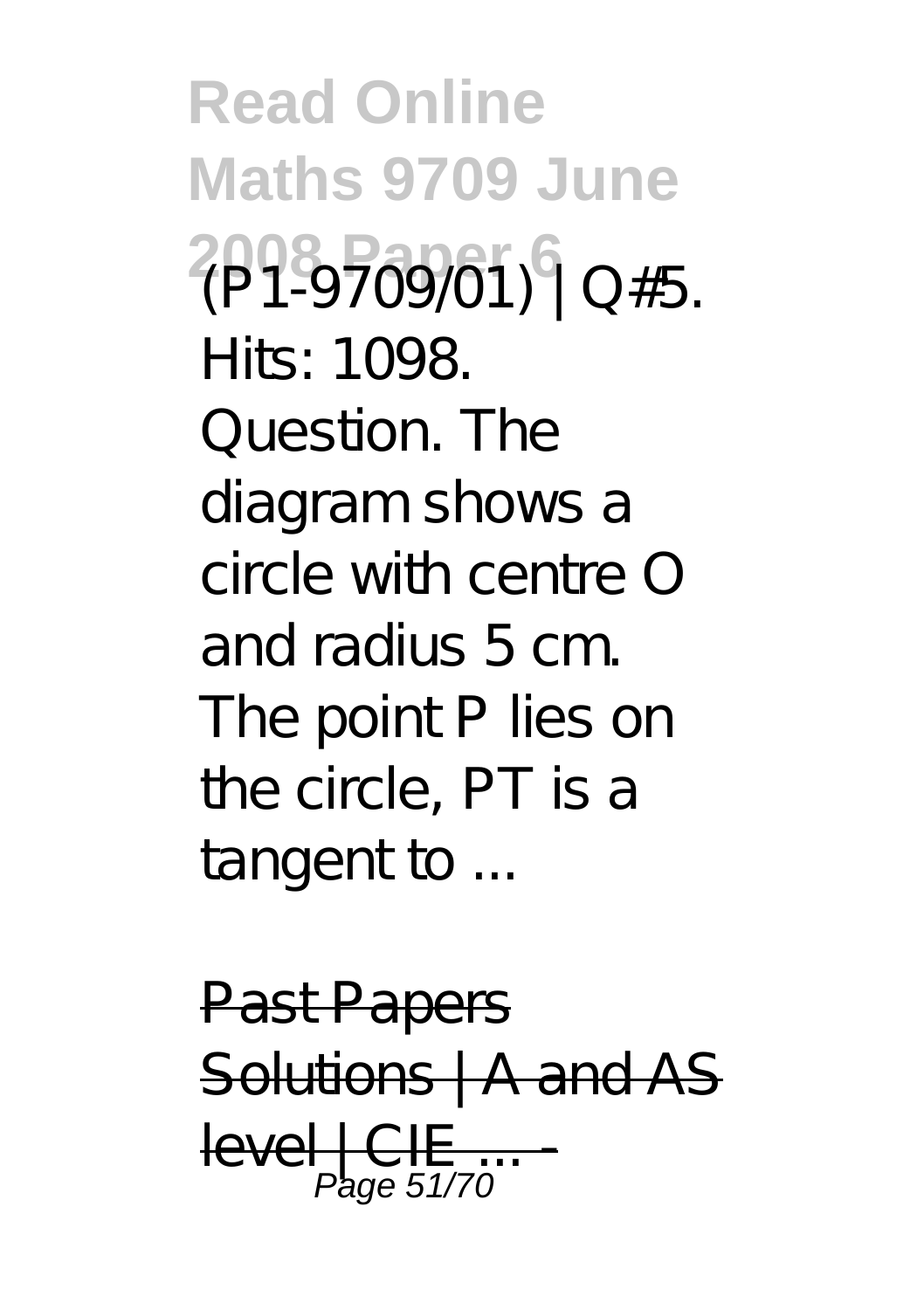**Read Online Maths 9709 June 2008 Paper 6** Mathematics 9709/MayJune/1/20 08/Q11.  $2y + x = 16$ . The point B has coordinates (2, 2). The perpendicular from B to AC meets AC at the. The point D is such that the quadrilateral ABCD has AC as a line of symmetry. (iii) Find, correct to 1 decimal Page 52/70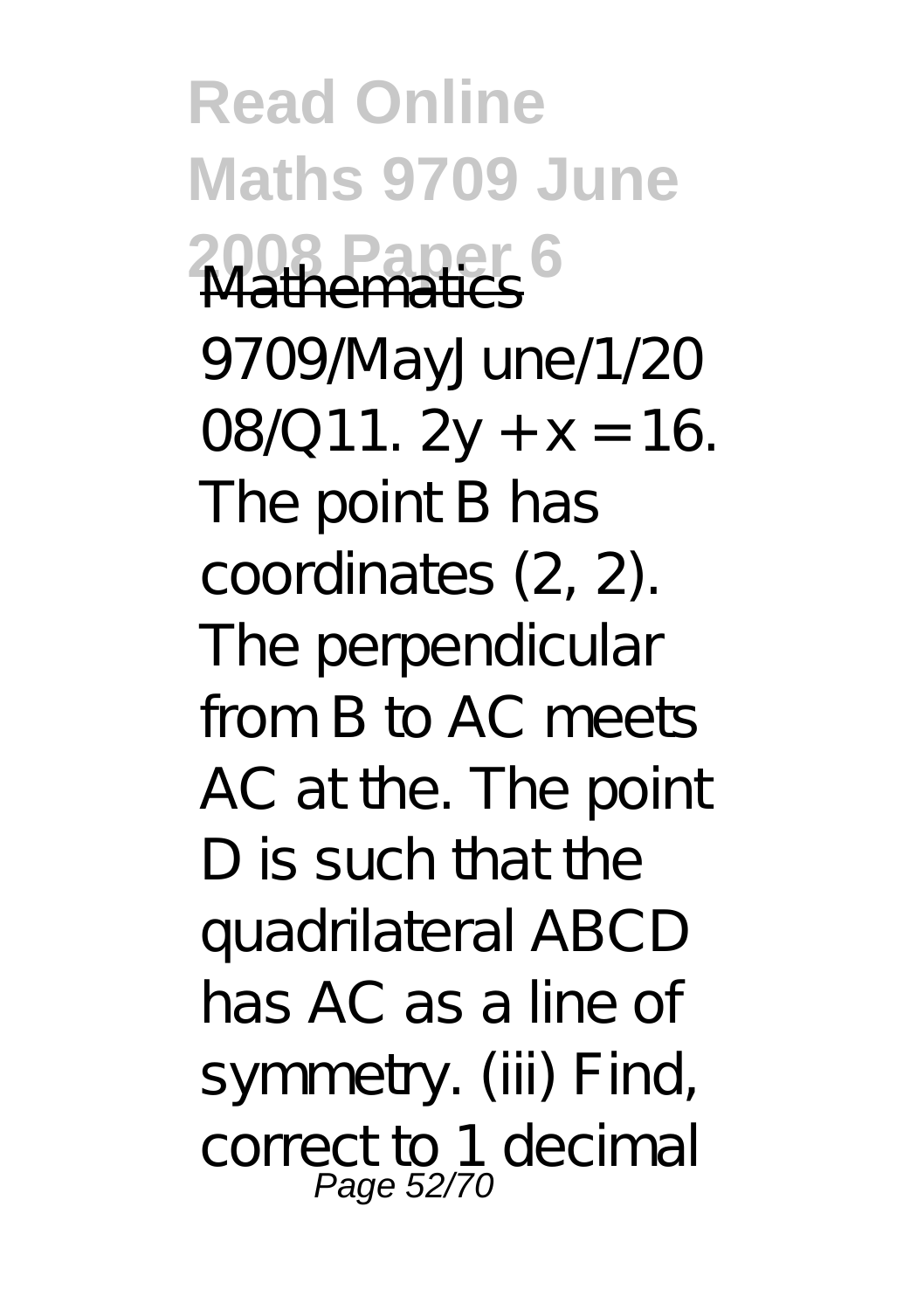**Read Online Maths 9709 June 2008 Paper 6** place, the perimeter of ABCD. [3]

ACADEMIC CENTRE OF EXCELLENCE  $(ACF)$ MATHEMATICS  $9709 -$ AS and A level Mathematics May & June Past Papers. 9709\_s08\_er. Page 5377 $\alpha$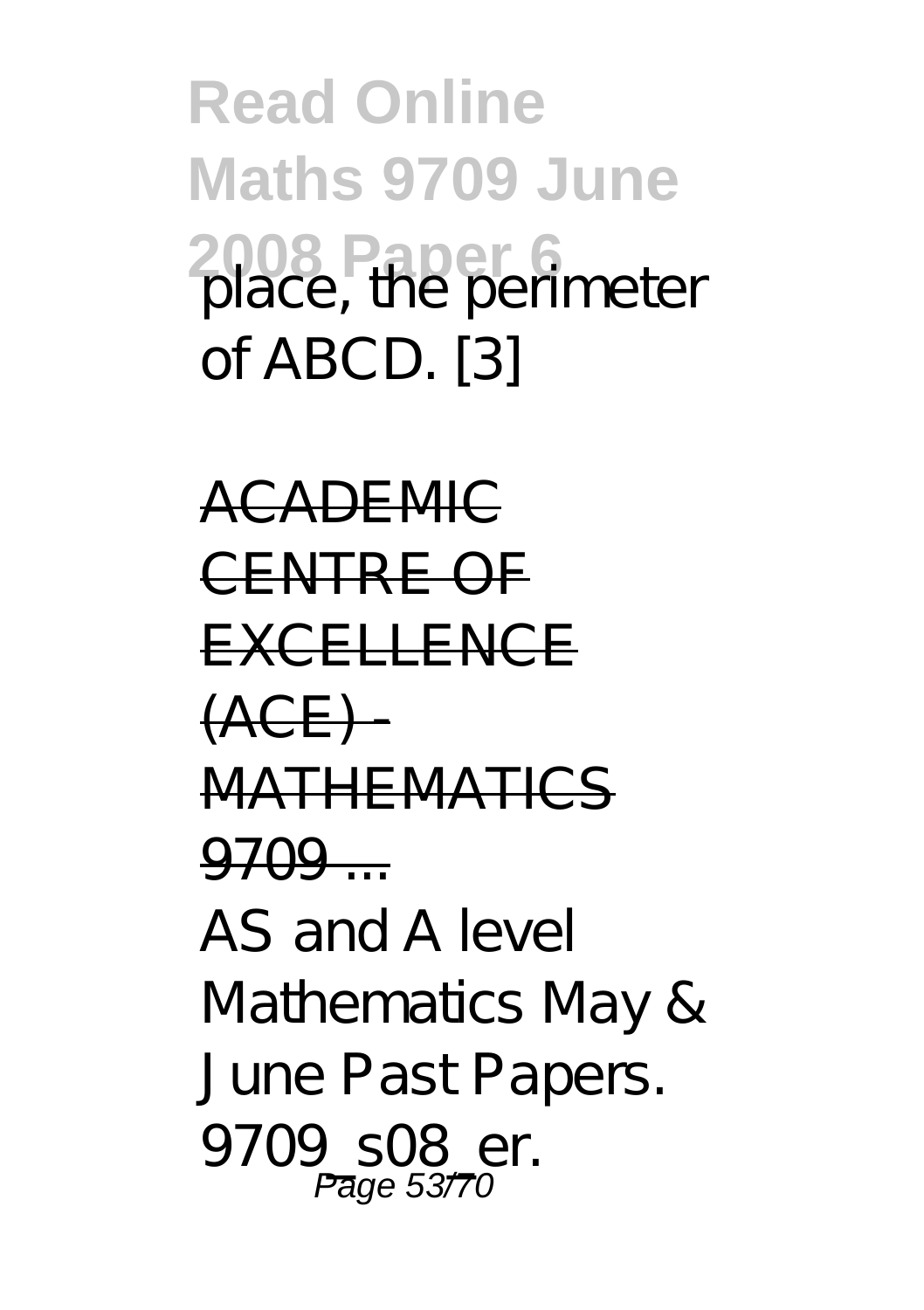**Read Online Maths 9709 June** 2009\_s08\_at 9709\_s08\_ms\_1. 9709\_s08\_ms\_2. 9709\_s08\_ms\_3. 9709\_s08\_ms\_4. 9709\_s08\_ms\_5. 9709\_s08\_ms\_6. 9709\_s08\_ms\_7. 9709\_s08\_qp\_1. 9709\_s08\_qp\_2. 9709\_s08\_qp\_3. 9709\_s08\_qp\_4. 9709\_s08\_gp\_5.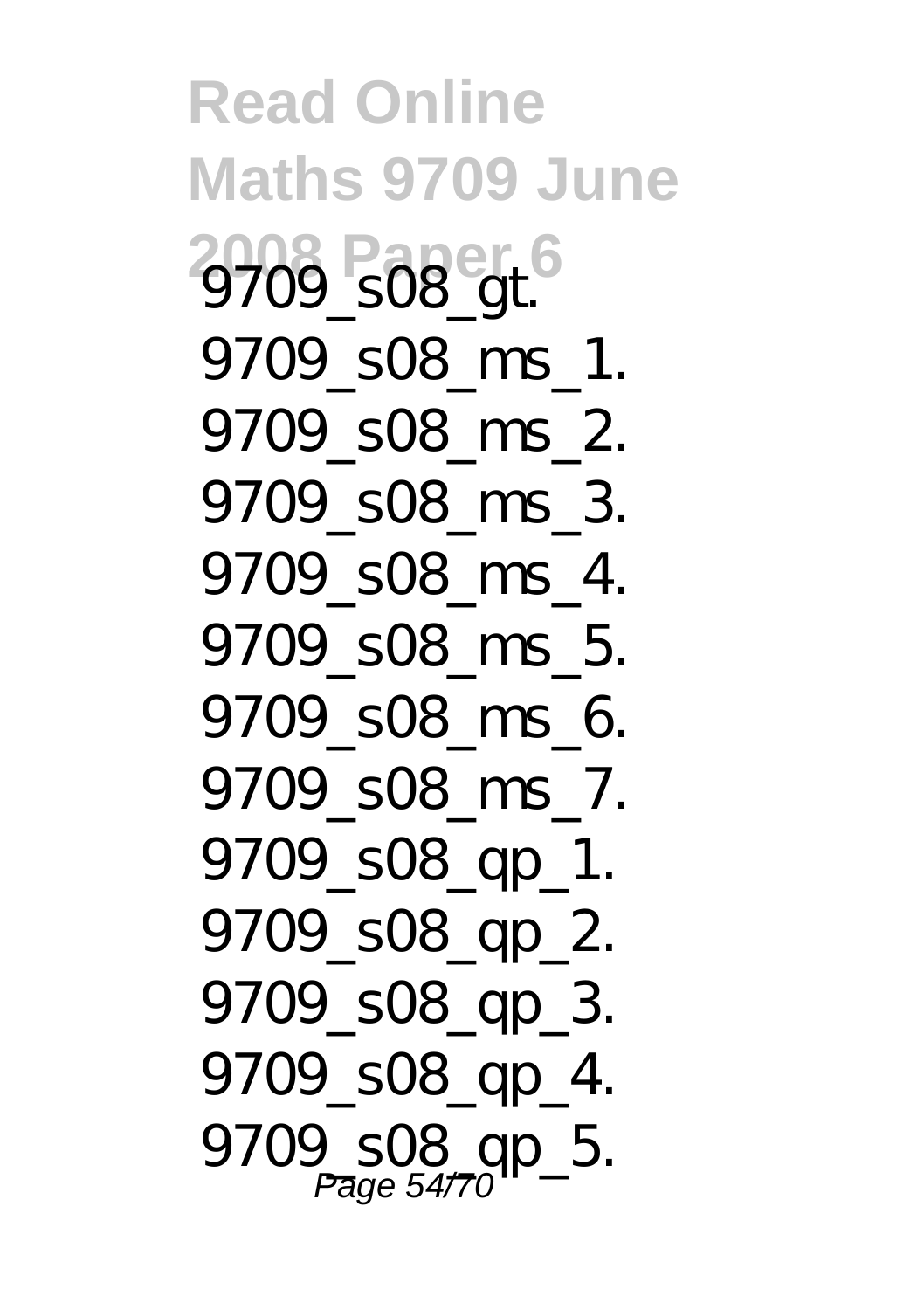**Read Online Maths 9709 June** 2009\_s08\_qp<sup>6</sup>6. 9709\_s08\_qp\_7

AS and A level Mathematics 2008 Past Papers - CIE Notes

MARK SCHEME for the May/June 2008 question paper. 9709 MATHEMATICS. 9709/02 Paper 2,<br>Page 55/70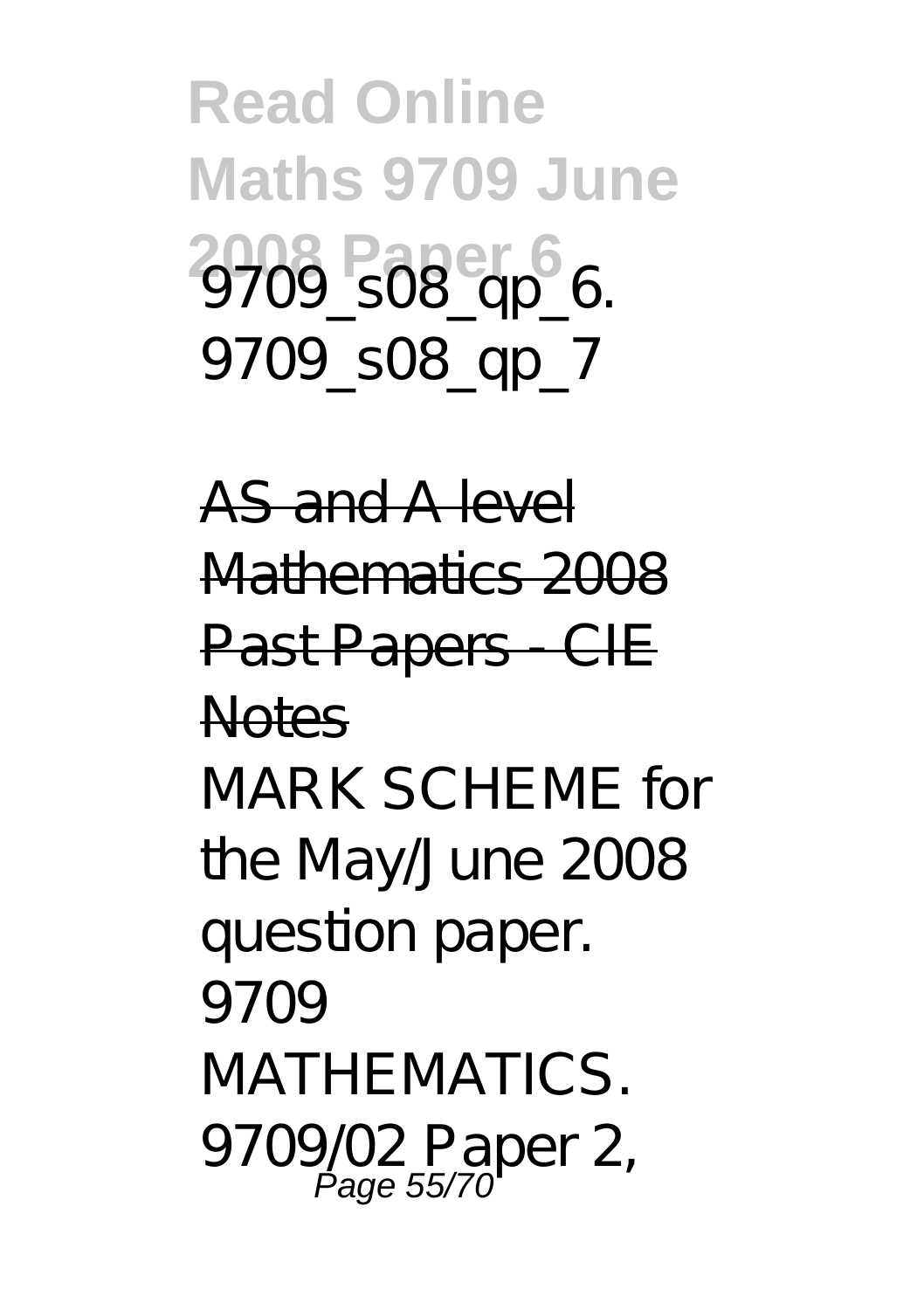**Read Online Maths 9709 June 2008 Paper 6** maximum raw mark 50. This mark scheme is published as an aid to teachers and candidates, to indicate the requirements of the examination. It shows the basis on which Examiners were instructed to award marks. Page 56/70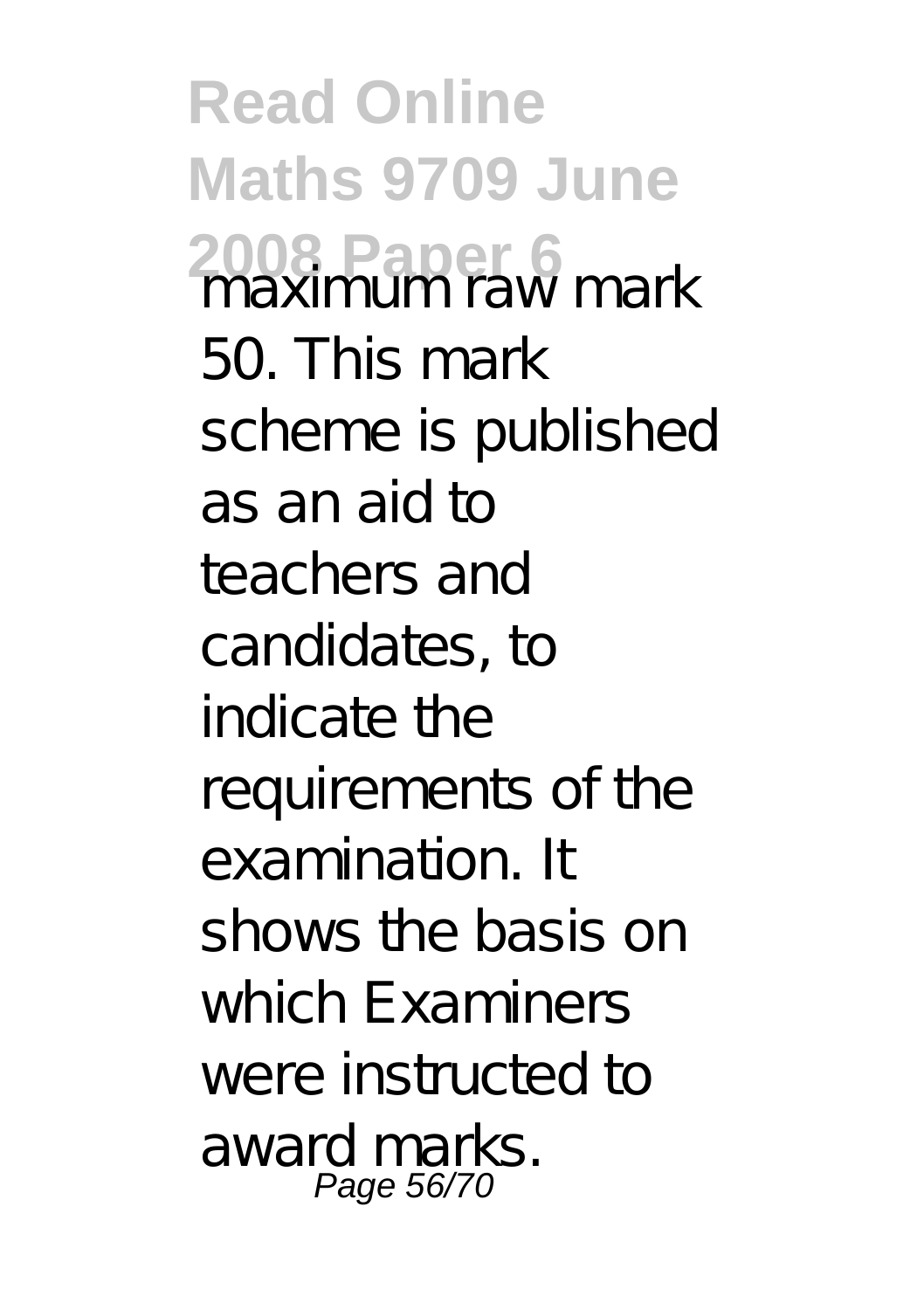**Read Online Maths 9709 June 2008 Paper 6**

9709 s08 ms 2 -

gceguide.com Past Papers Of Home/Cambridge International Examinations (CIE)/AS and A Level/Mathematics (9709)/2008 Nov | PapaCambridge Home Cambridge Inter ... AS And A Page 57/70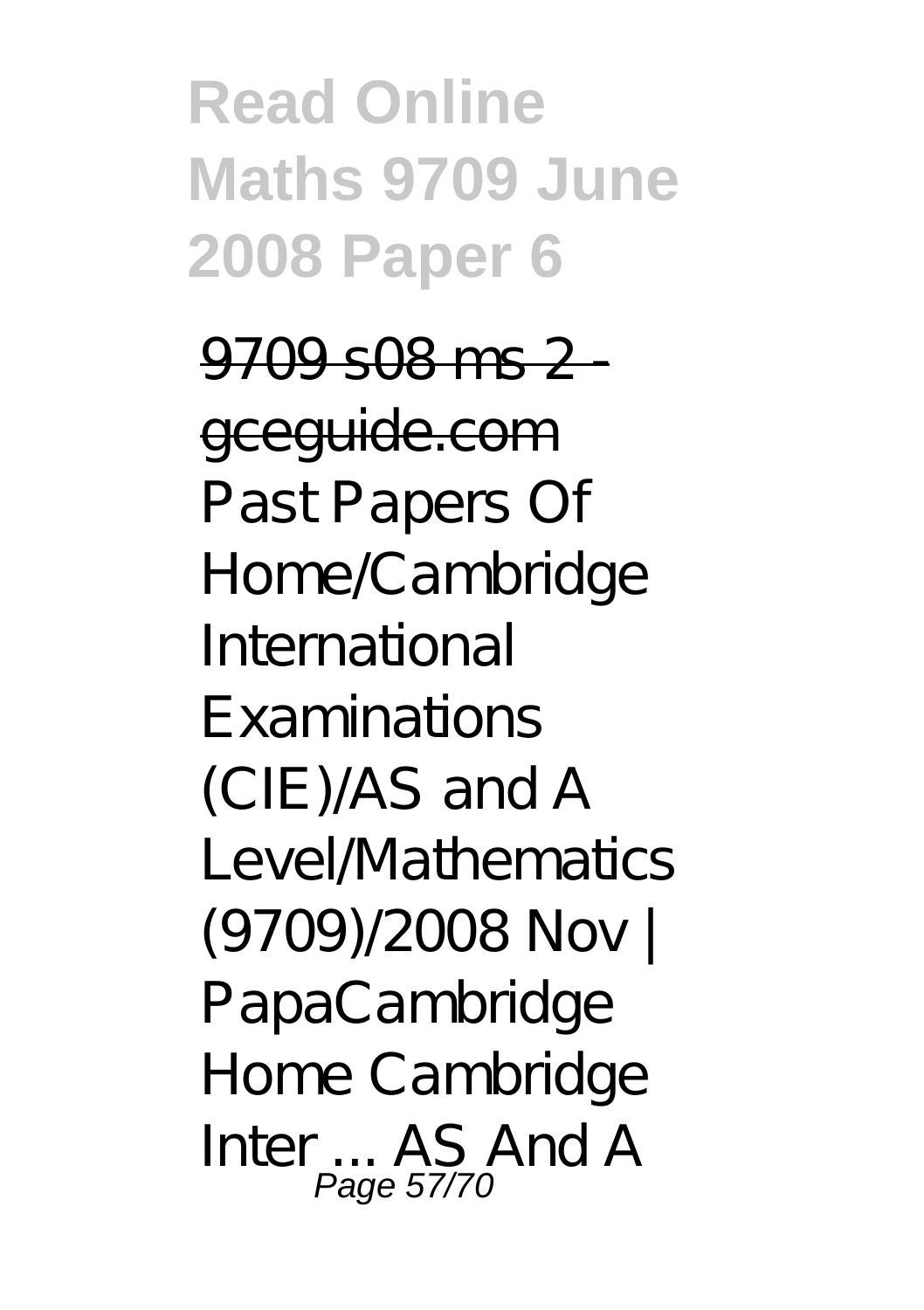**Read Online Maths 9709 June** 2008 Paper 6<br>Tayal Mathematics  $(97...$ 

Past Papers Of Home/Cambridge International  $Examina$  tions  $-$ 1 June 2019 : Feb – March Papers Updated. 15/08/2019 : A Level Accounts 2019 Past Papers Page 58/70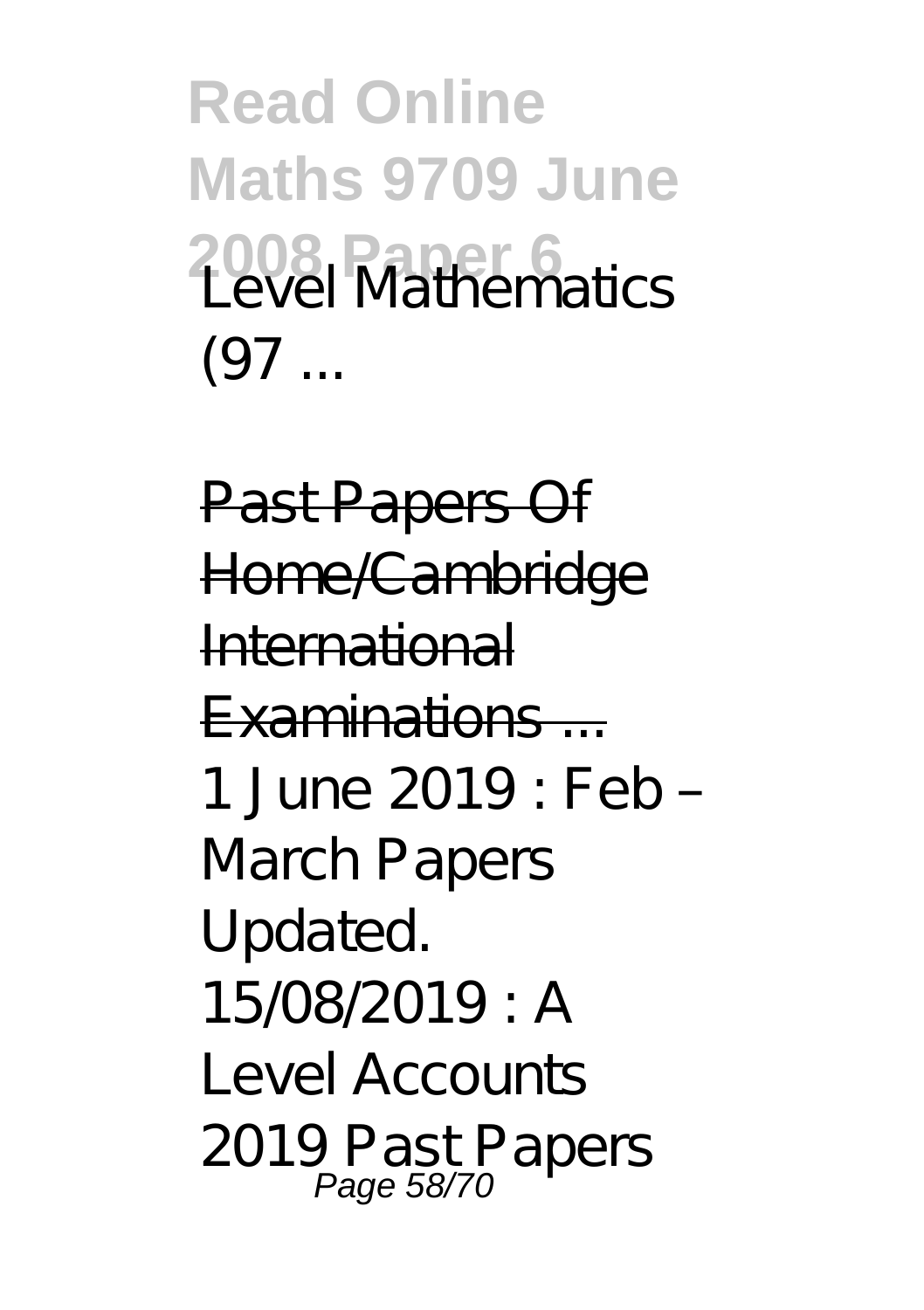**Read Online Maths 9709 June 2008 Paper 6** Of May and June are updated. 12/01/2020 : A Level Mathematics 2019 October/November Past Papers are updated. 25 August 2020 : Feb / March 2020 and May / June Mathematics 9709 Past Papers are updated. Page 59/70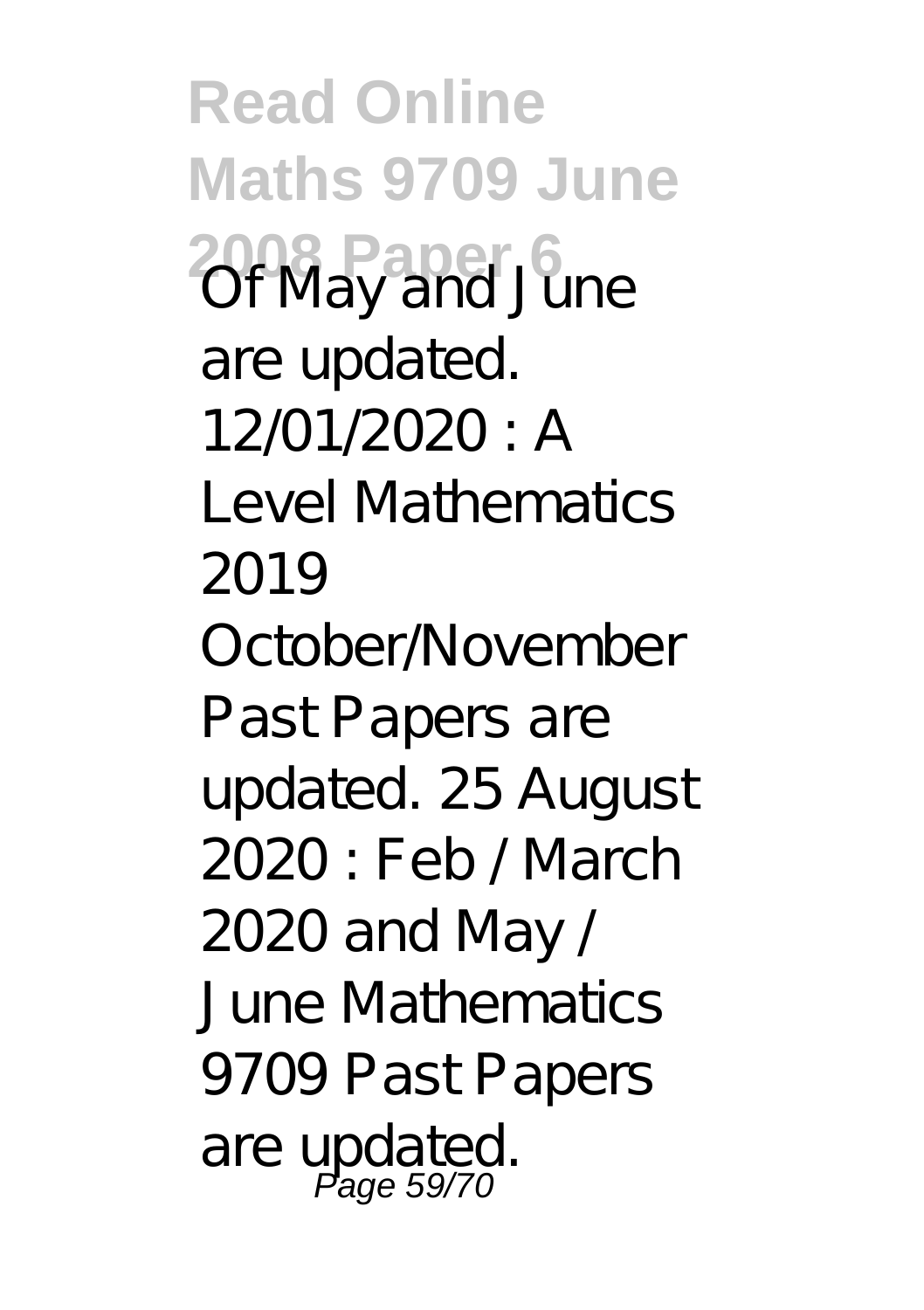**Read Online Maths 9709 June 2008 Paper 6** Mathematics 9709 Yearly Past Papers

A and As Level Mathematics 9709 Past Papers March,  $\mathsf{M}$ a $\mathsf{v}$  ... Recent Papers. **MATHEMATICS** Extended, May/June 2019, Question Paper 2 – 0607\_s19\_qp 11;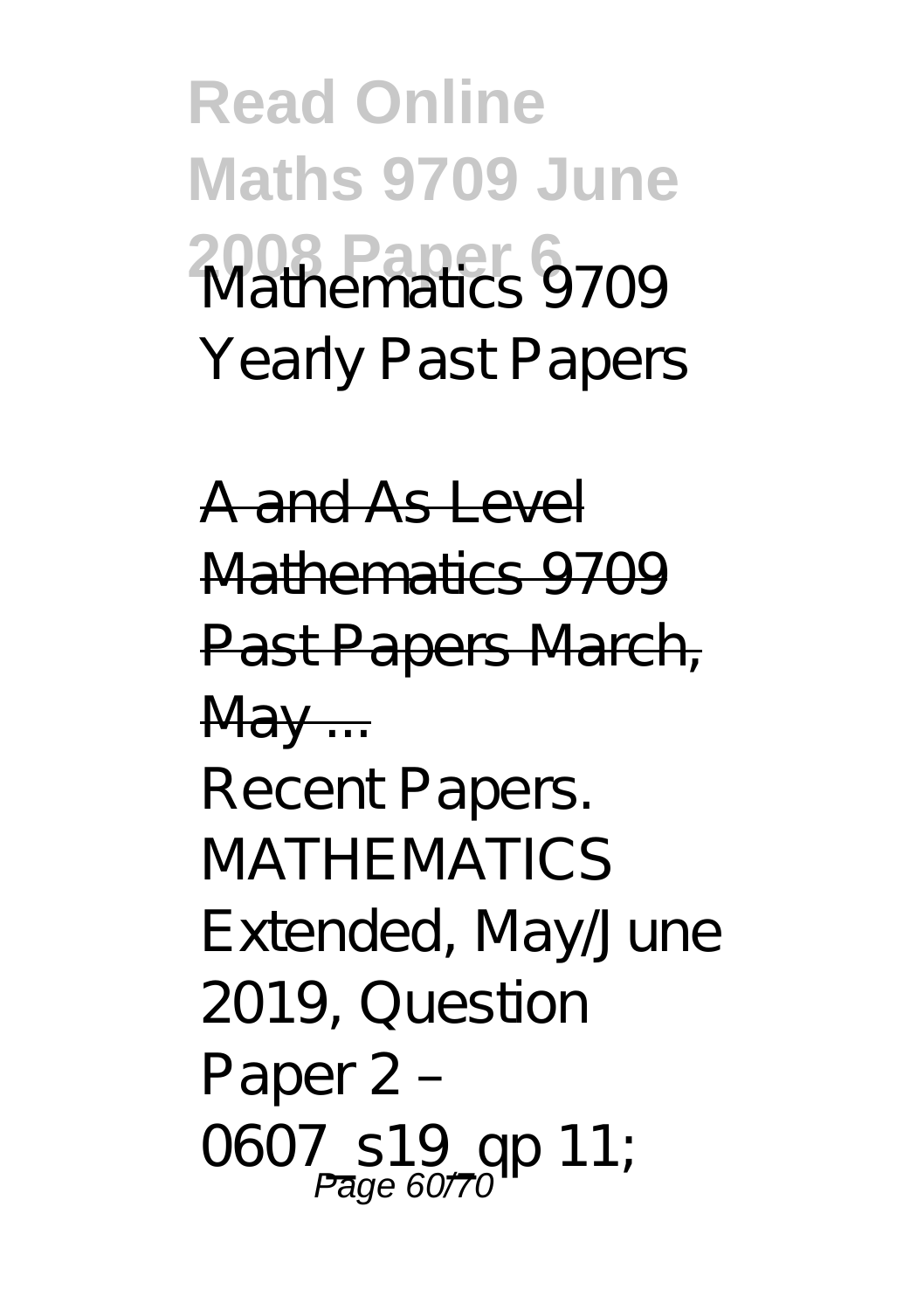**Read Online Maths 9709 June 2008 Paper 6** VAL Pure Mathematics (9709), May 2019 Paper 12, 9709; CIE – 9709 Mechanics 1, AS Level, Paper 4, May/June 2018 – solution; CIE – 9709 MATHEMATICS. Mechanics 1, May 2018, Question Paper, paper 42

Page 61/70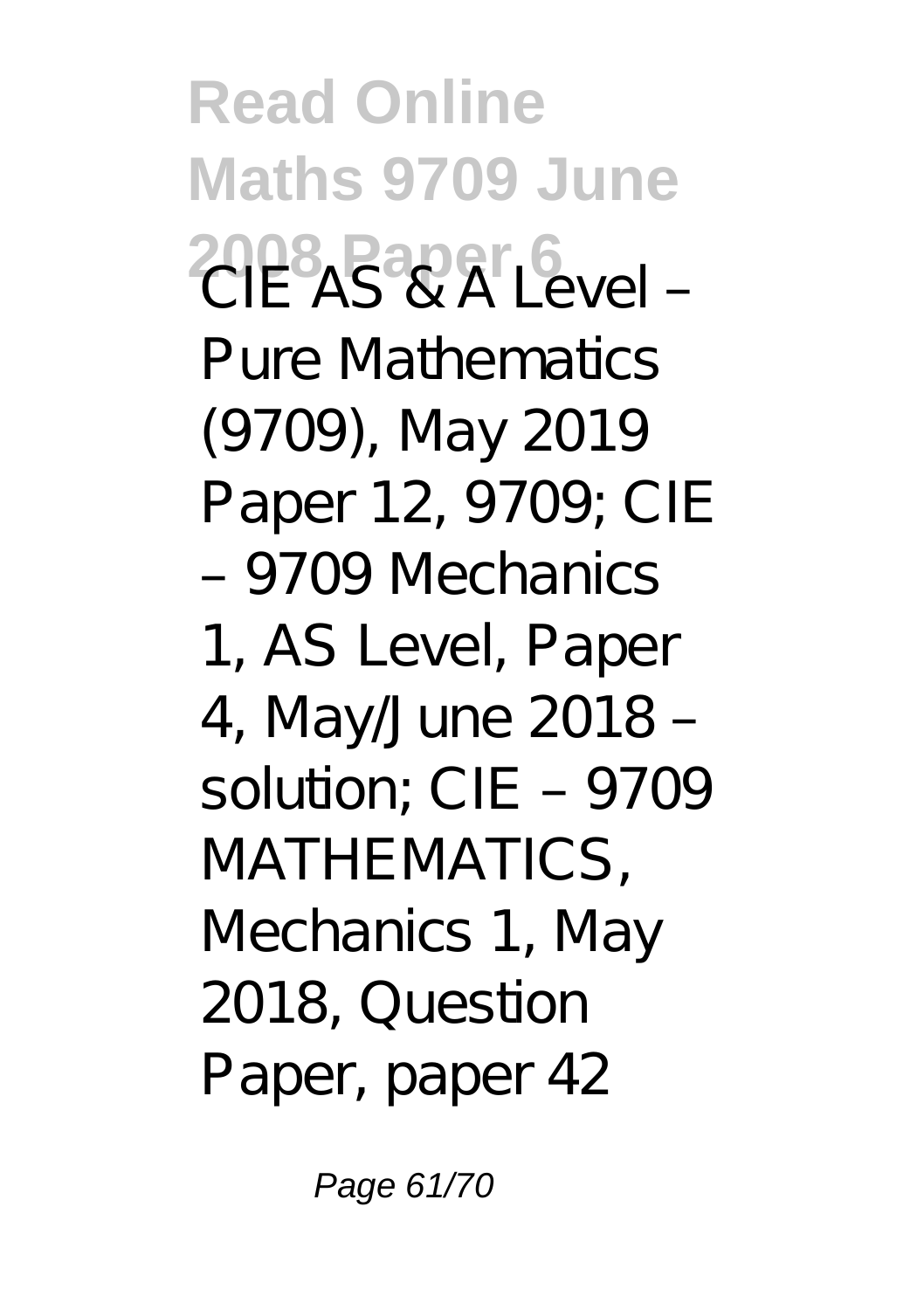**Read Online Maths 9709 June 2008 Raper 6** Mathematics Paper 3 (9709) – Pure ... MARK SCHEME for the October/November 2008 question paper 9709 MATHE MATICS 9709/01 Paper 1, maximum raw mark 75 This mark scheme is published<br>Page 62/70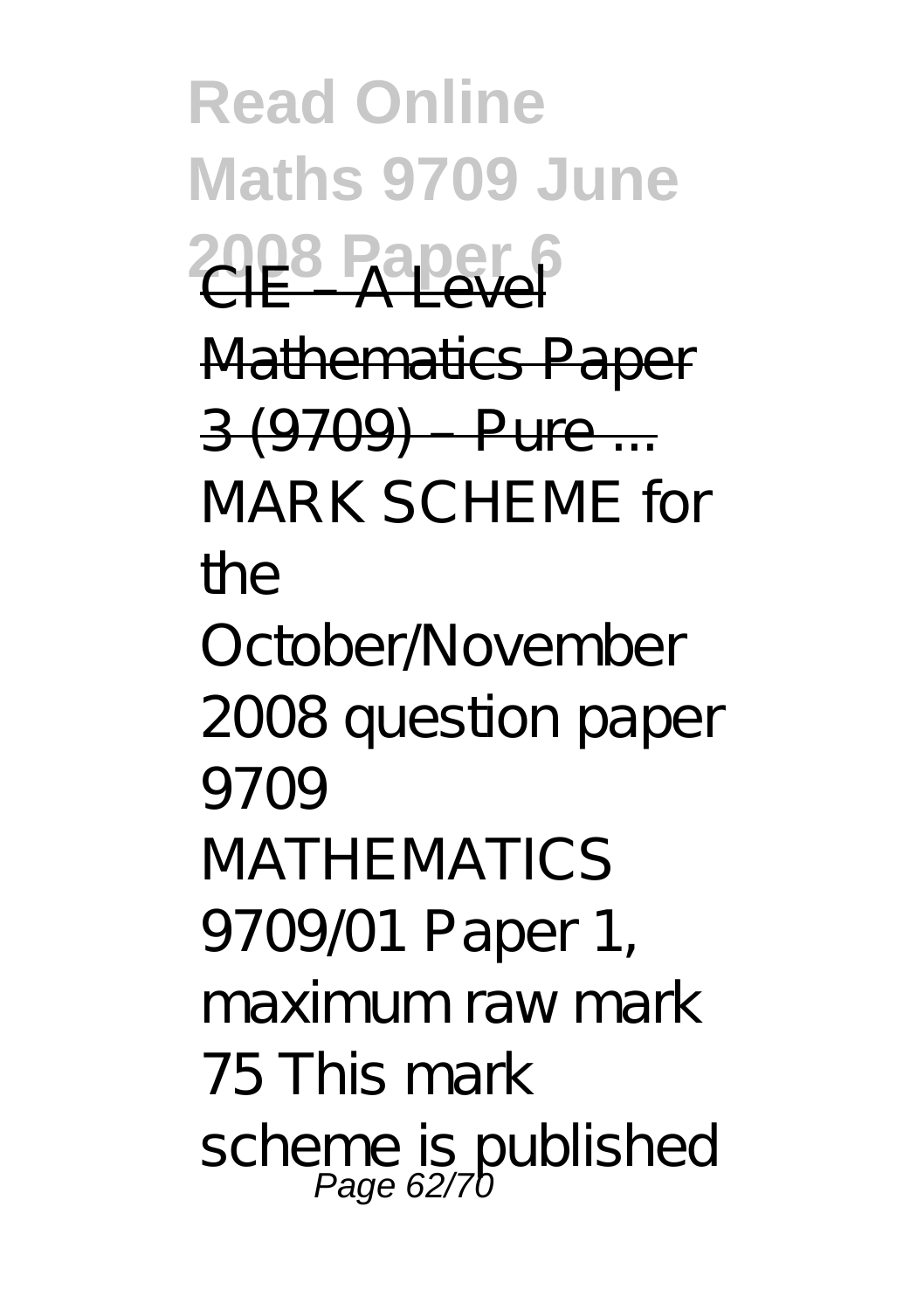**Read Online Maths 9709 June 2008 Paper 6** as an aid to teachers and candidates, to indicate the requirements of the examination. It shows the basis on which Examiners were instructed to award marks. It does not

n c 1 row Page 63/70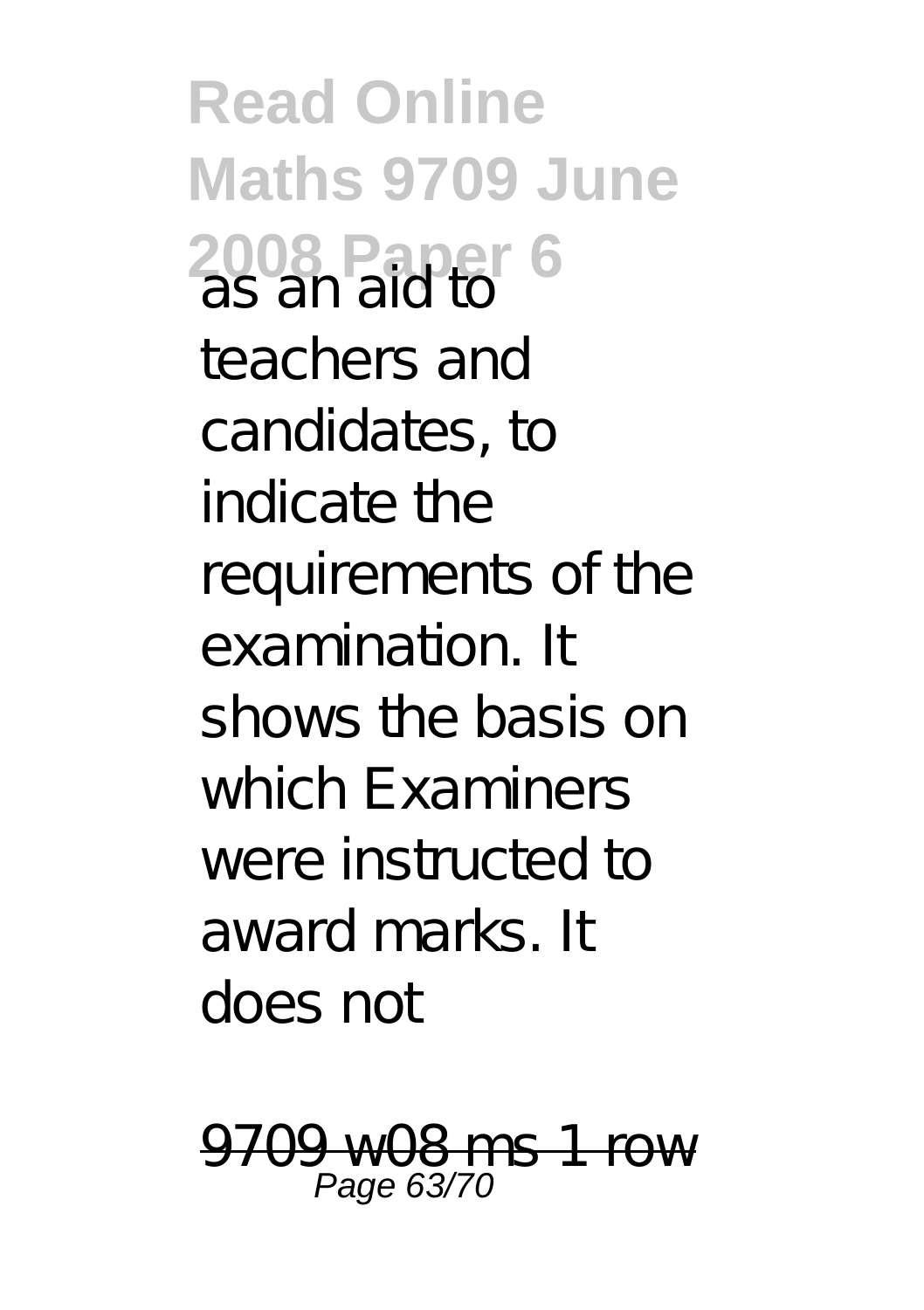**Read Online Maths 9709 June 2008 Paper 6** - Past Papers | PapaCambridge MARK SCHEME for the May/June 2006 question paper 9709 MATHE MATICS 9709/01 Paper 1 Maximum raw mark 75 This mark scheme is published as an aid to teachers and students, to indicate Page  $64/70$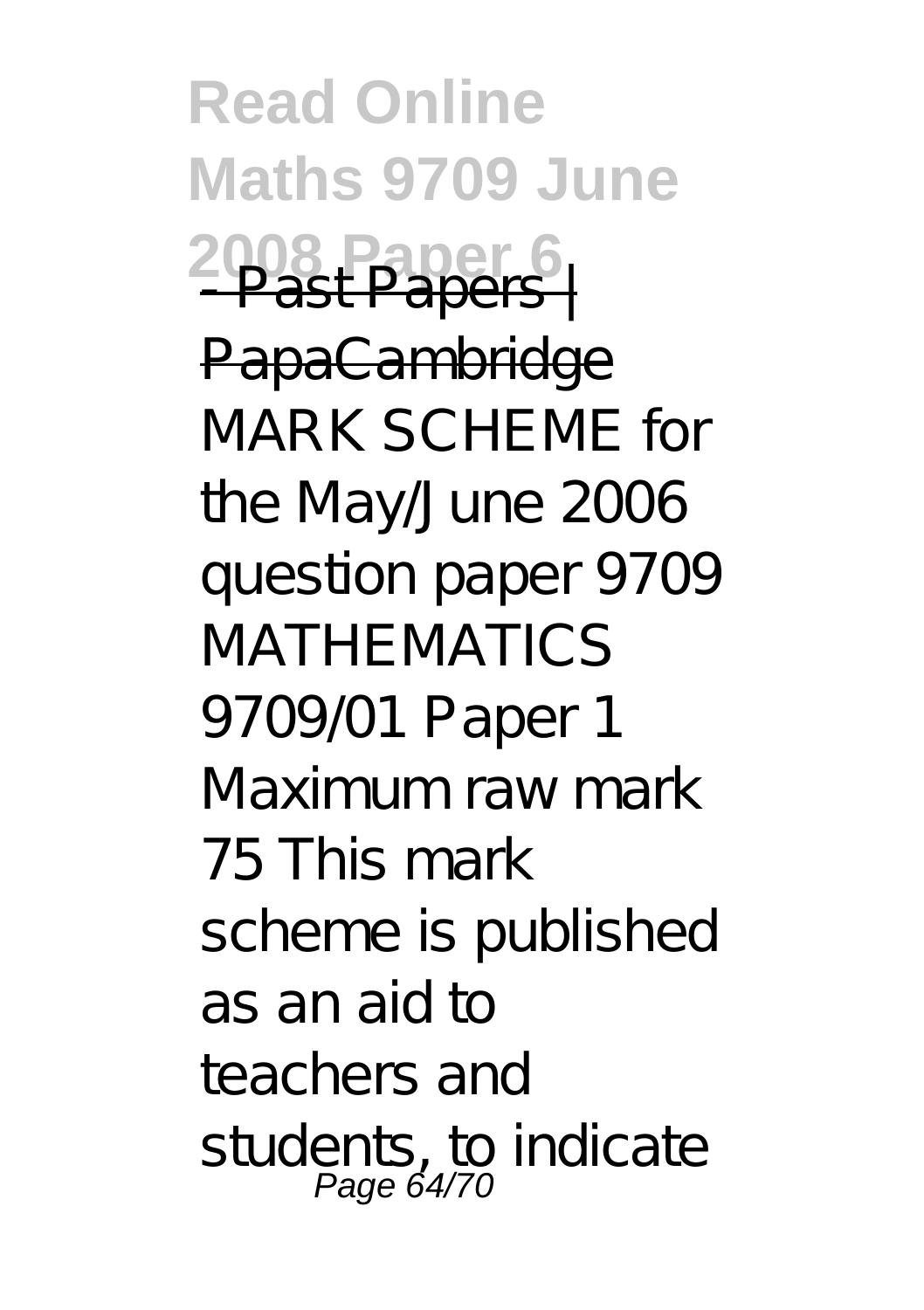**Read Online Maths 9709 June 2008 Paper 6** the requirements of the examination. It shows the basis on which Examiners were initially instructed to award marks. It does

9709 01 Mathematics - Past Papers MARK SCHEME for the May/June 2012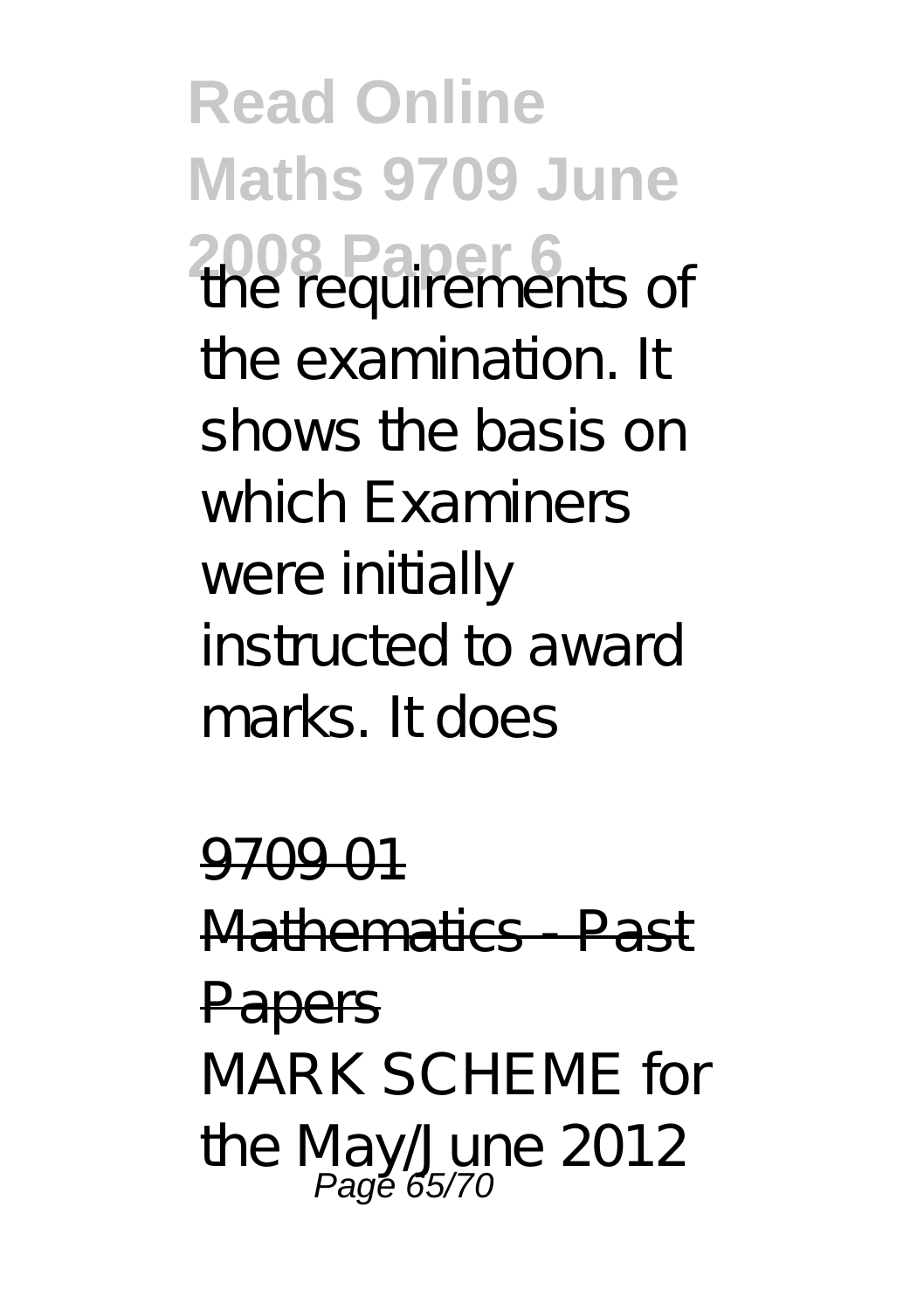**Read Online Maths 9709 June 2008 Paper 6** question paper for the guidance of teachers 9709 **MATHEMATICS** 9709/11 Paper 1, maximum raw mark 75 This mark scheme is published as an aid to teachers and candidates, to indicate the requirements of the Page 66/70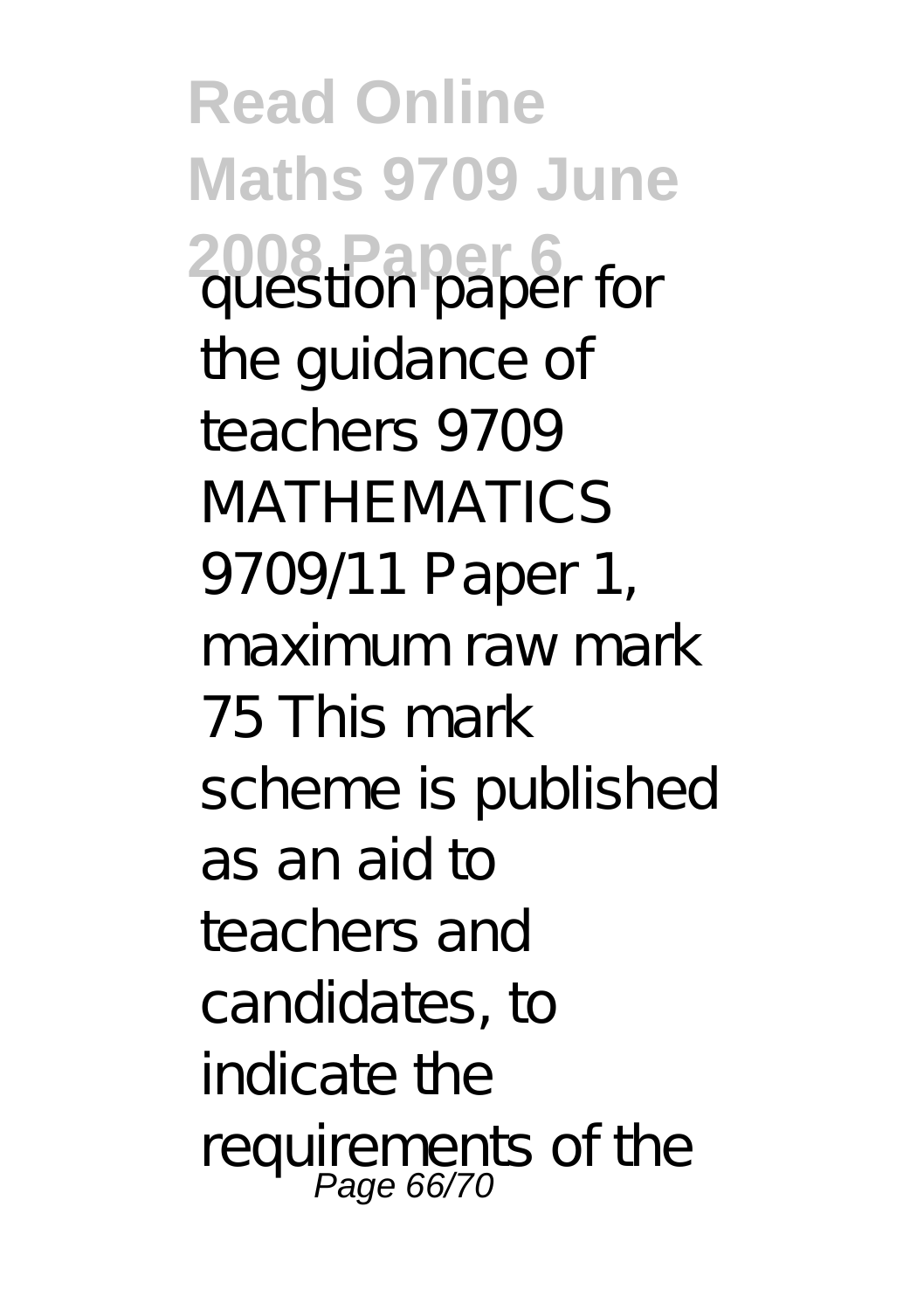**Read Online Maths 9709 June 2008 Paper 6** shows the basis on which Examiners were instructed to award marks. It does not

 $9709$  s12 ms 11 Past Papers PDF GCE Guide Recent Papers. **MATHEMATICS** Extended, May/June Page 67/70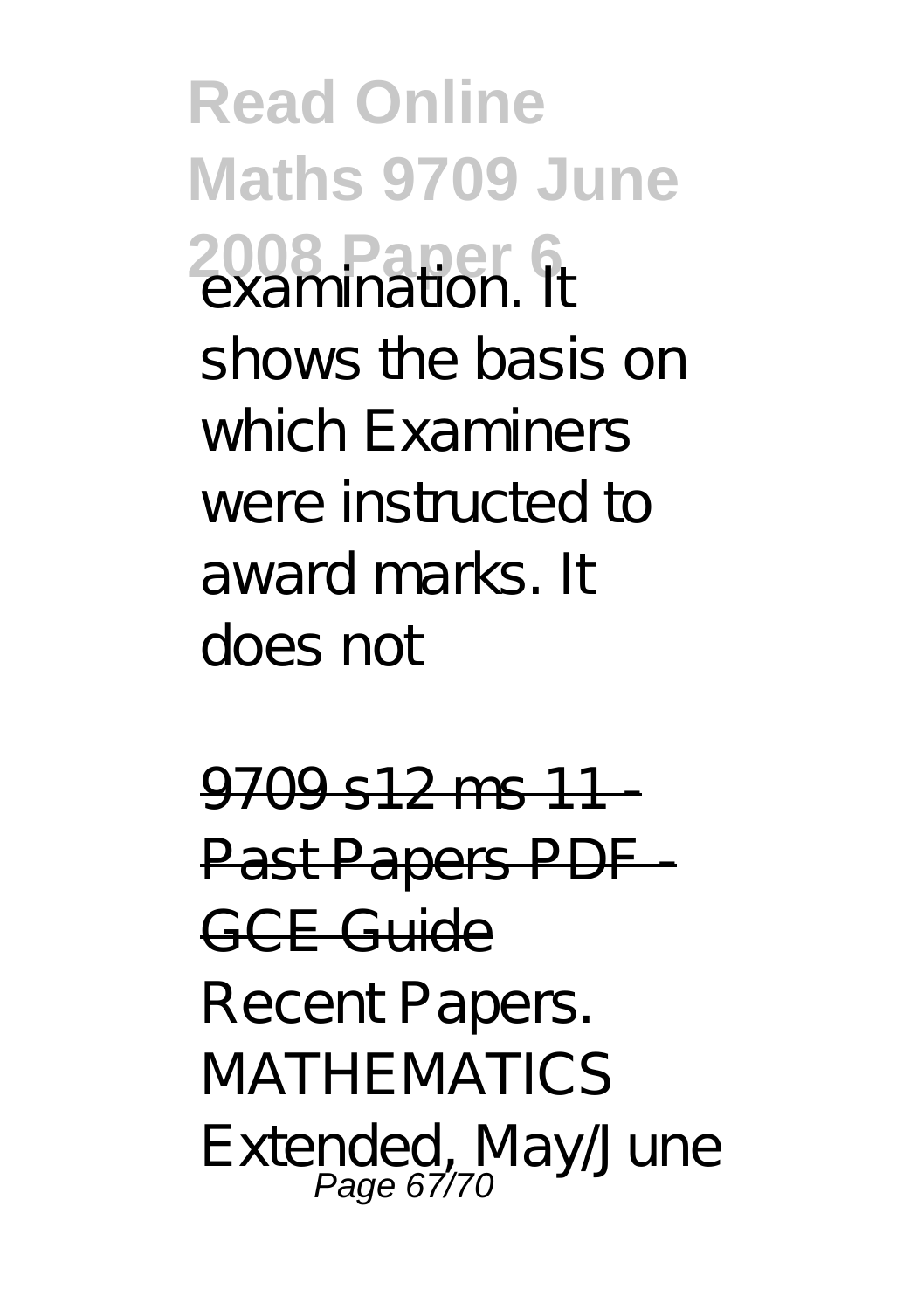**Read Online Maths 9709 June 2008 Paper 6** Paper 2 – 0607\_s19\_qp 11;  $CIF AS R A I A V$ Pure Mathematics (9709), May 2019 Paper 12, 9709

CIE – A Level Mathematics Paper  $4(9709)$ Mechanics 1 Recent Papers. Page 68/70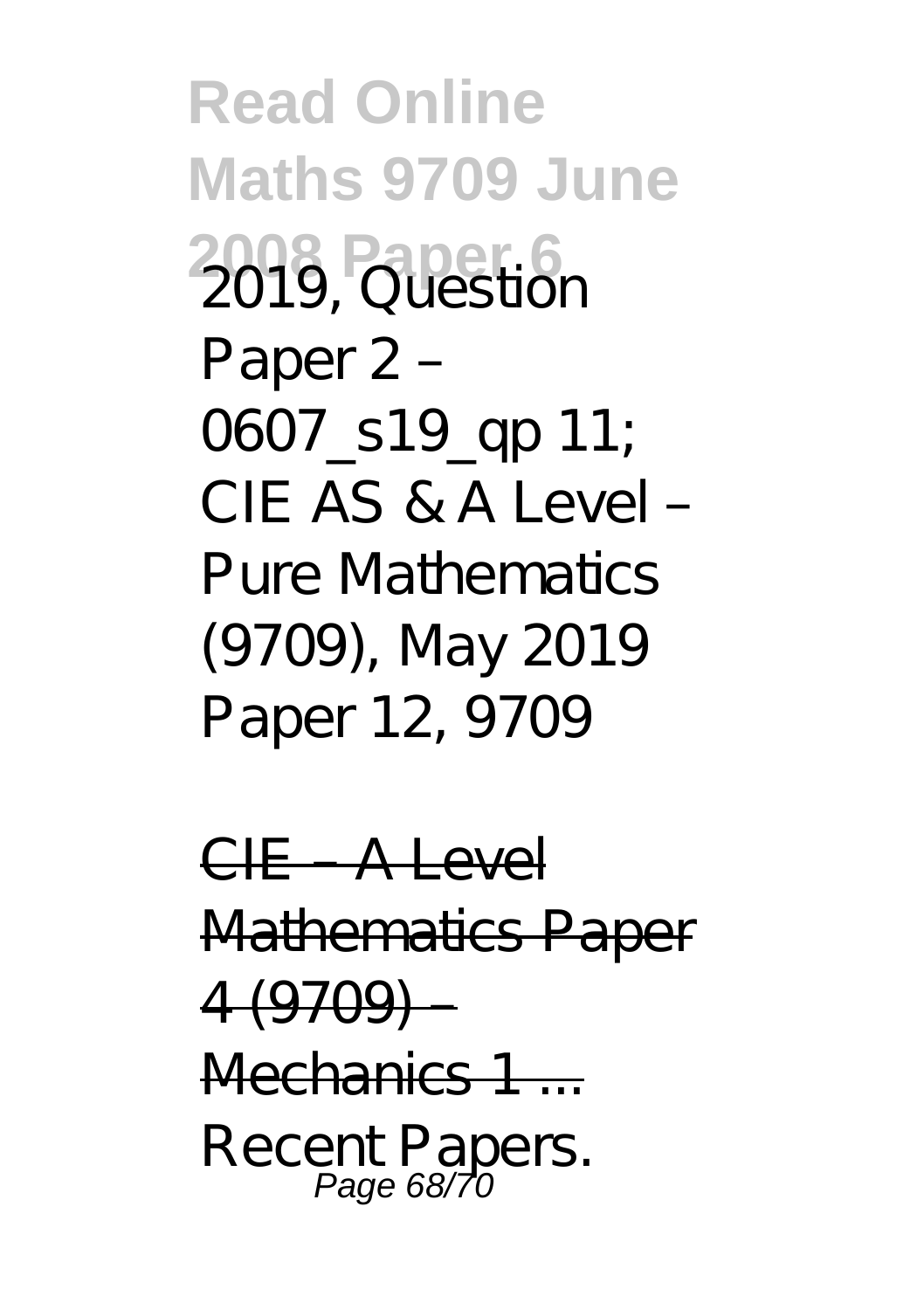**Read Online Maths 9709 June 2008 Paper 6** MATHEMATICS Extended, May/June 2019, Question Paper 2 – 0607 s19 qp 11; CIE AS & A Level – Pure Mathematics (9709), May 2019 Paper 12, 9709; CIE – 9709 Mechanics 1, AS Level, Paper 4, May/June 2018 – solution; CIE – 9709 Page 69/70